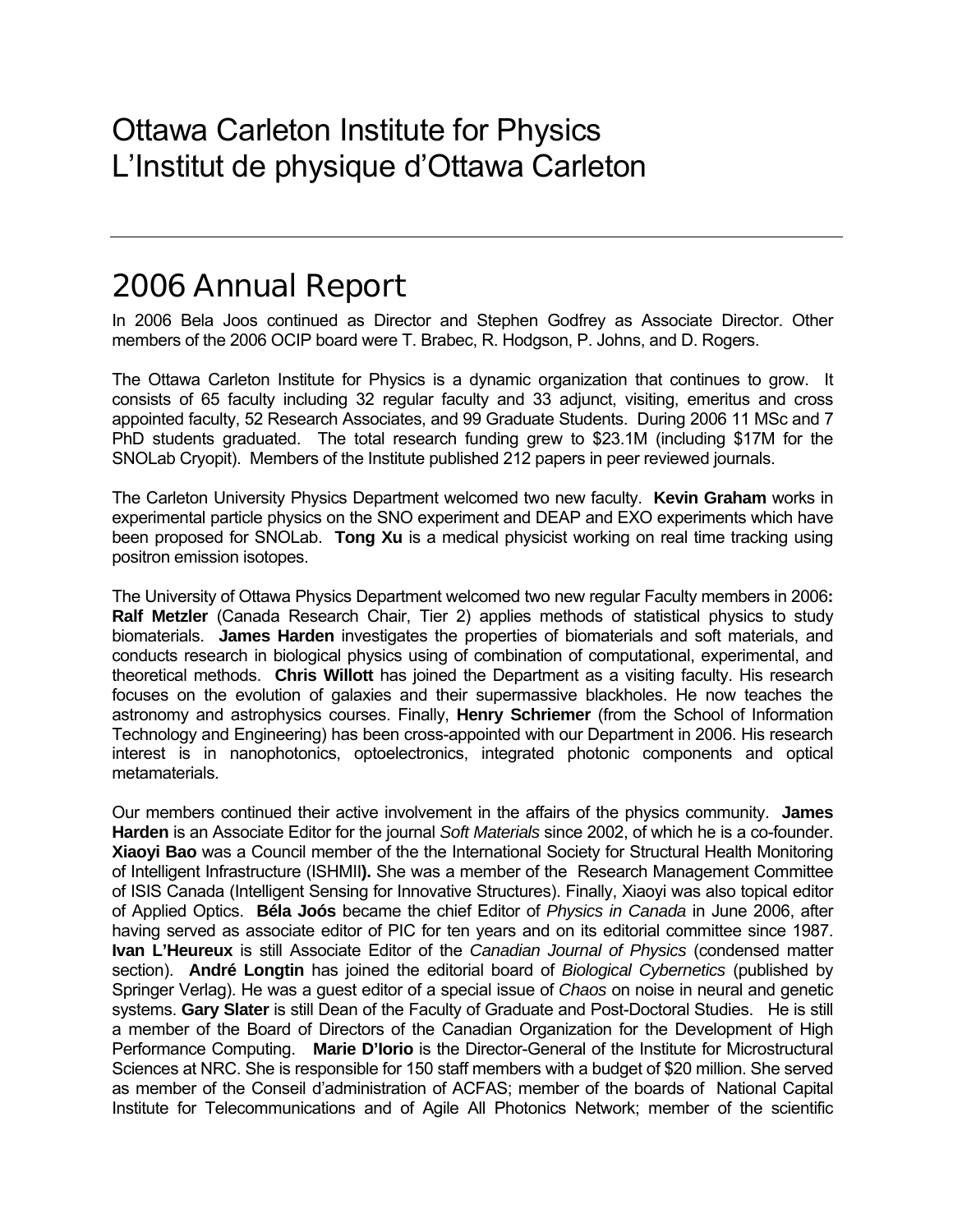committee of the Canadian Institute for Photonics Innovation. She also served on the Strategy and Priority Committee and member of the Advisory board of SIMS and IIT. She was also member of the NRC Vision 2006-2011 team. **Pawel Hawrylak** was elected associate member of the International Union of Pure and Applied Physics (IUPAP) (Commission on Low Temperature Physics). He was member of the International Advisory Committee for the  $4<sup>th</sup>$  International Conference on "Quantum Dots" (Chamonix, May 2006) and a member of the International Advisory Committee for the International School of Physics of Semiconductor Compounds, based in Jaszowiec, Poland. **John Tse** acted as chairman of the NSERC Scholarship and Fellowship committee. He was a member of the European Young Investigator Awards – Natural Science II of the European Science Foundation and was a member of the International Advisory Committee on the Symposium on the Physics and Chemistry of Ice (Germany). **David Villeneuve** became a member of the grant selection committee for the US Department of Energy and the US National Science Foundation. **David Asner** was appointed to be member of SuperB International Steering Committee, **Steve Godfrey** was a member of the Polanyi Prize selection committee, **Heather Logan** was a volunteer judge for Ottawa Regional Science Fair, and **Pat Kalyniak** was a member of the TRIUMF Board of Management. **Malcolm McEwen** was Director of the Ottawa Medical Physics Institute (OMPI). **Dave Rogers** was appointed to the International Advisory Board of the journal Physics in Medicine and Biology 2006. He was also appointed as on-going member of a newly formed IAEA International Advisory Committee on "Phase-space database for external beam radiotherapy". **David Sinclair** served on many international review committees: DOE Board of Visitors for Nuclear Physics, DOE Review of Fermilab, Chair of the ANTARES Scientific Review Committee for European agencies, Chair of the MINOS Review Committee for PPARC (UK), member of the T2K Review Committee for SFRC (UK), and a member of PANAGIC (Particle and Nuclear Astrophysics and Gravity committee for IUPPAP.

This brings us to the usual participation of our members in the organization of conferences. **James Harden** was a session organizer on "Rheology and Dynamics of Complex Fluids" at the 80th ACS Colloids and Surface Science Symposium (Boulder Colorado, June 18-21, 2006). **Xiaoyi Bao** participated in the organization of many national and international conferences: she was a member of the 2006 International Steering Committee of the 2<sup>nd</sup> International Conferences on Structural Health Monitoring and Intelligent Infrastructure; she was a member of the 2006 Technical Program Committee of the S16-19 (International optical fiber sensor) conference and chair of "Smart structures and field tests" at that conference; she was a member of the 2006 International Organizing Committee of the 2<sup>nd</sup> International Symposium on Advances and Trends in Fiber Optics and Applications; she was a member of the 2006 Program Committee for SPIE Smart Structures and Material Annual Conferences; she was a committee member of the 2006 "Optical fiber sensors for civil engineering applications" (subcommittee of International Union of Laboratories and Experts in Construction Materials, Systems and Systems and Structures or RILEM; she was a co-chair at the 2006 6th Asia-Pacific conference on "Fundamental Problems of Opto and Microelectronics". **Stephen Godfrey** was on the Local Organizing Committee, the Program Committee, and a convenor of the ALCPG Physics Summary session of the Vancouver Americas Linear Collider Physics Groups Workshop and GDE (VLCW06), UBC Vancouver, July 19-22 2006, and on the organizing committee of the 2006 18th annual TRIUMF Summer Institute at TRIUMF (TSI'06), The High Energy Frontier, TRIUMF Vancouver, July 10-22, 2006. **Heather Logan** was a conference parallel session co-organizer for: 1) Higgs and Electroweak Symmetry Breaking session,  $9<sup>th</sup>$ International Conference on Linear Colliders (LCWS 2006), Bangalore, India (March 2006). 2) Terascale Physics parallel session, Vancouver Linear Collider Workshop (July 2006). **David Sinclair** was on the TAUP Conference Organizing Committee and the Neutrino conference organizing committee.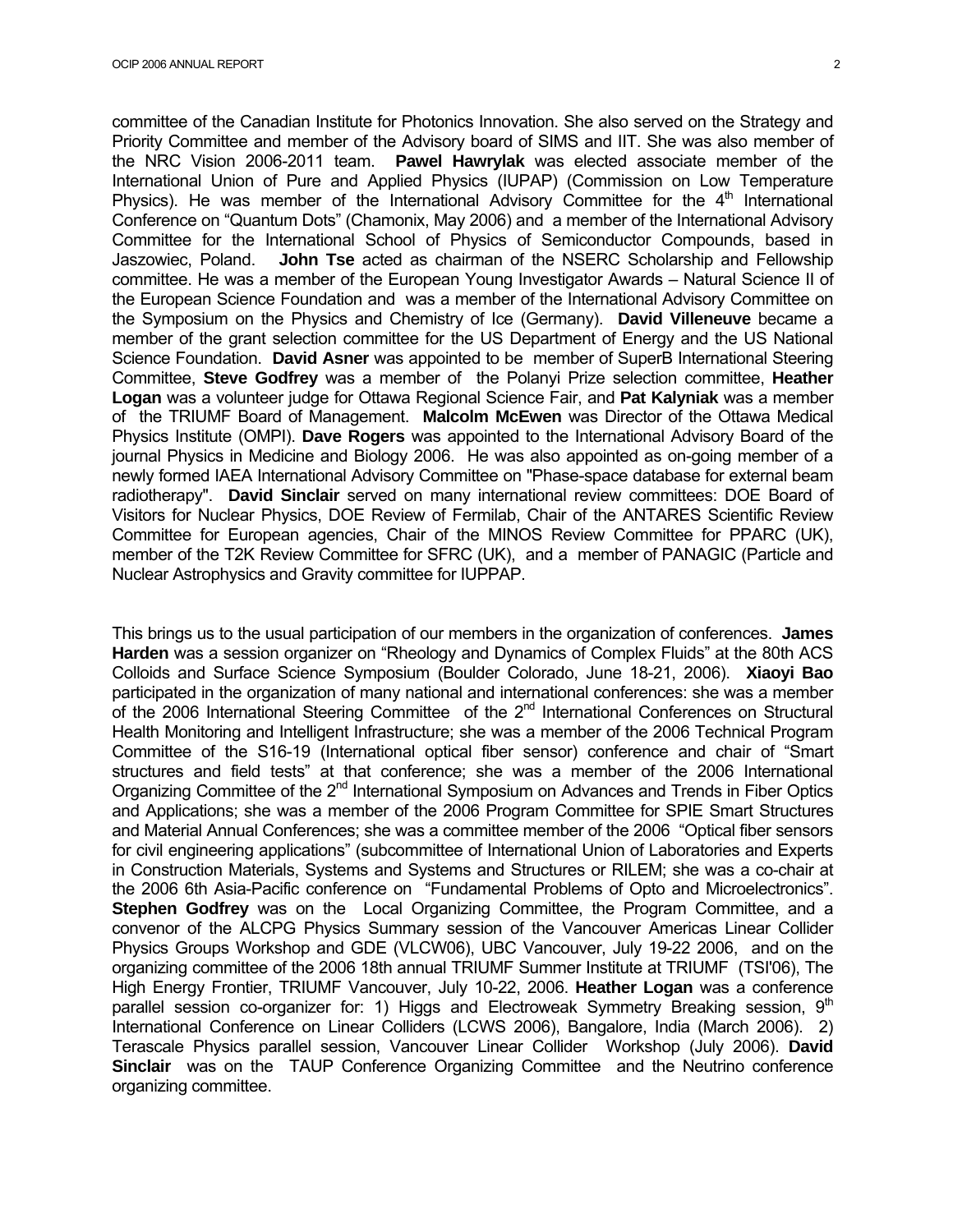Our members were distinguished by honourary appointments and awards. **Ravi Bhardwaj** received the prestigious Ontario Early Researcher Award. **Marie D'Iorio** became a fellow of the Royal Society of Canada in November 2006, and **Pawel Hawrylak** was elected fellow of the Royal Society of Canada and was also appointed fellow of the Canadian Institute for Advanced Research. **John Tse** was appointed honourary professor at the National Laboratory of Superhard Materials (Jilin University, China). **Stephen Godfrey** was awarded a Carleton University Research Achievement Award, 2006.

In other news, **Xiaoyi Bao** has enjoyed excellent media coverage of her research. She was featured in the April 20 issue of the *New Scientist* in the *Lasers bring quake-cracks to light* article; in the May issue of *Physics Update* in the *Fiber optics pinpoints structural problems* article and in the March 9 *Physics News Update* of the AIP in a paper by Phil Schewe and Ben Stein untitled *Using Fiber Optics to Pinpoint Structural Problems Early*. She made the front cover of the *Research Perspectives* magazine published by the University of Ottawa in an article untitled "Diagnosing the health of structures". The distributed Brillouin sensor work by Xiaoyi's group was reported on Radio-Canada/RDI (French language news broadcast channel of CBC *Newsworld*) through an interview with the journalist Roger Carron (10:30am, 10 October 2006). They discussed the possibility to use such sensor to monitor civil engineering structures and anticipate fatal failures as it has happened to the Concorde Bridge (Laval) on Sept 30, 2006. Dr. Bao's group contributed to a debate on TFO (the francophone public channel of Ontario) on October 17, 2006 at 7:30pm on the use of distributed Brillouin sensor for structural health monitoring. The subject of the debate was "What is the status of Ontario's infrastructure?"

#### Members of the Ottawa-Carleton Institute of Physics

#### *REGULAR PROFESSORS*

J. C. Armitage (C) D. Asner (C) Xiaoyi Bao (O) A. Bellerive (C) Ravi Bhardwaj (O) Thomas Brabec (O) B. Campbell (C) Liang Chen (O) Andrzej Czajkowski (O) Serge Desgreniers (O) M.S. Dixit (C) S. Godfrey (C) K. Graham (C) James Harden (O) R.J. Hemingway (C) Richard Hodgson (O) B.J. Jarosz (C) P.C. Johns (C) Béla Joòs (O) P. Kalyniak (C) H. Logan (C) André Longtin (O) Ivan L'Heureux (O)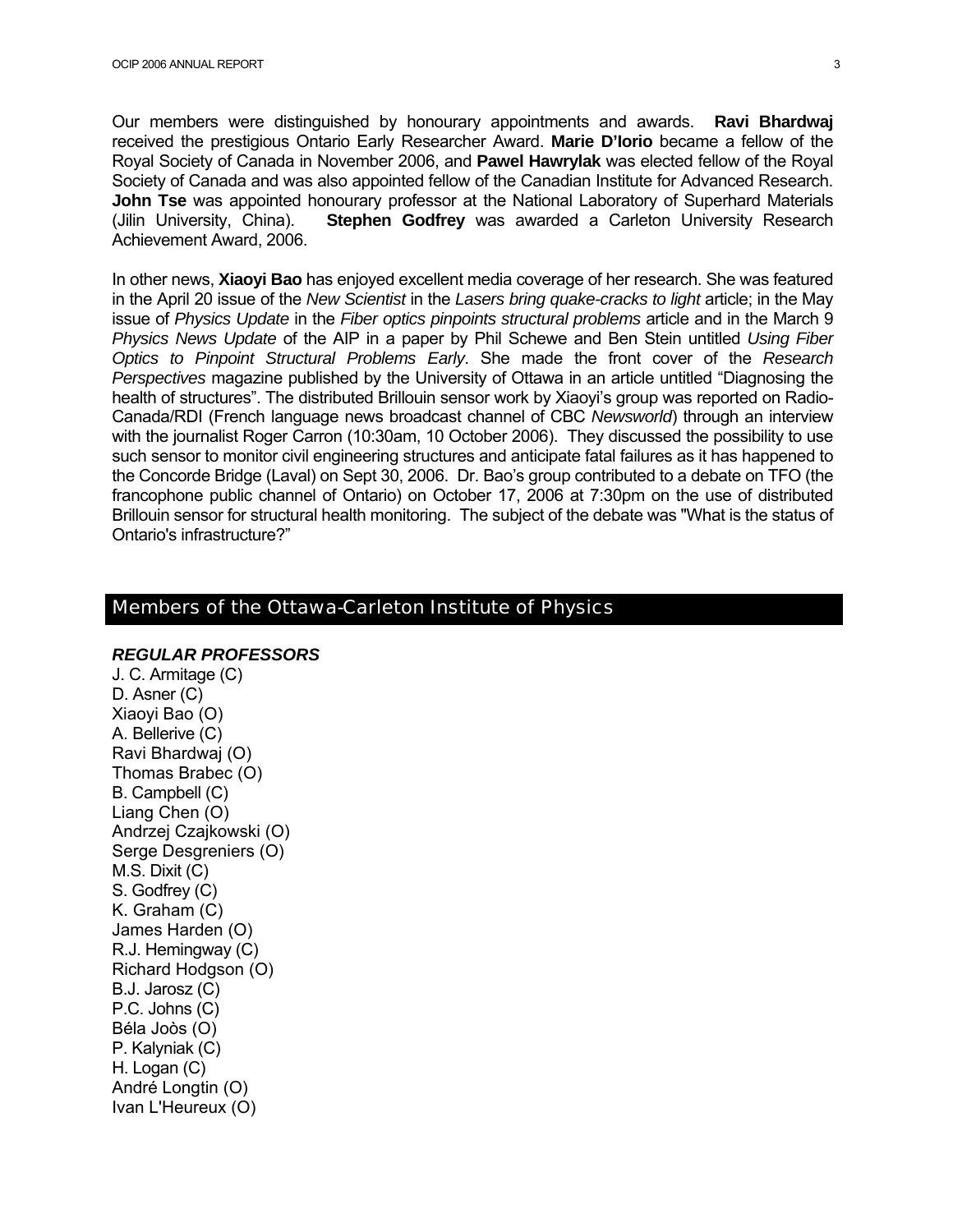Ralf Metzler (O) F.G. Oakham (C) Peter Piercy (O) Denis Rancourt (O) D.W.O. Rogers (C) W.D. Sinclair (C) Gary Slater (O) Zbigniew Stadnik (O) M. Vincter (C) P.J.S. Watson (C) T. Xu (C)

#### *VISITING PROFESSOR*

Chris Willott (O)

#### *CROSS-APPOINTED PROFESSORS*

Javier Giorgi (O) Mads Kaern (O) Réjean Munger (O) Henry Schriemer (O)

#### *ADJUNCT PROFESSORS*

I. Cameron (C) Sylvain Charbonneau (O) Kuiying Chen (O) Paul Corkum (O) B. Clark (C) J. Cygler (C) R. deKemp (C) Marie D'Iorio (O) Simon Fafard (O) Paul Finnie (O) L.H. Gerig (C) C.K. Hargrove (C) Pawel Hawrylak (O) I. Kawrakow (C) G.K.Y.Lam (C) Gilles Lamarche (O) M. McEwen (C) H.J.A.F. Mes (C) Stephen Mihailov (O) C. Ng (C) Guenadi Rabinski (O) G.P. Raaphorst (C) Sylvain Raymond (O) C.K. Ross (C) G. Santyr (C) K. Shortt (C) Tom Smy (O) Rod Taylor (O)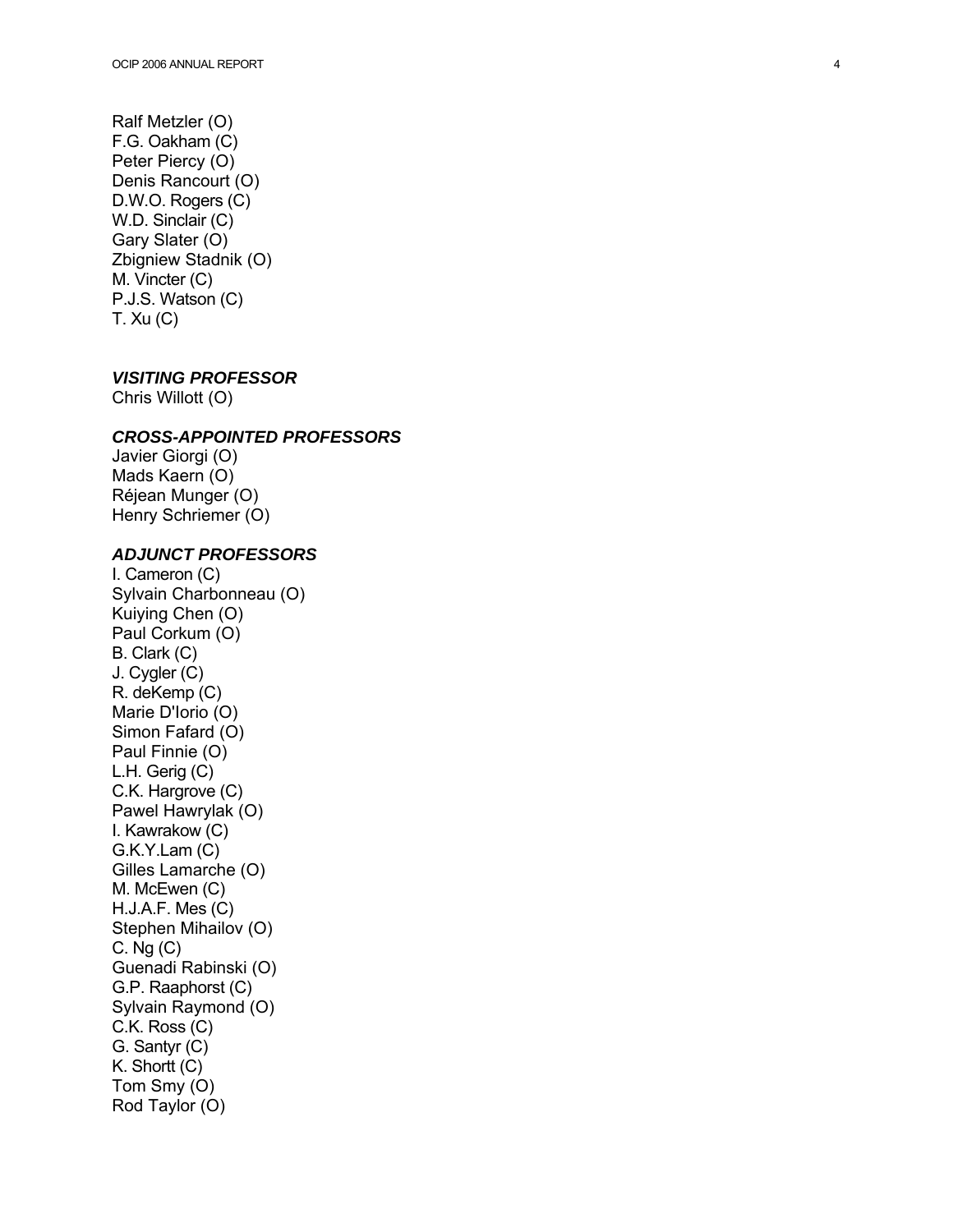John Tse (O) David Villeneuve (O) A.J. Waker (C) Paul White (O) Robin Williams (O) D. Wilkins (C) R. Wilkins (C)

#### *EMERITUS PROFESSORS*

R. Carnegie (C) Emery Fortin (O) Marcel LeBlanc (O) M.K. Sundaresan (C) Yatendra Varshni (O)

### 2006 OCIP Seminar Series

### **OCIP - Spring Graduate Student Seminar Day 1 University of Ottawa - Wednesday, May 10, 2006**

| 14:00 | Esmaeel Ghasroddashti (Carleton U.)<br>The Challenge Presented by Tumour Motion during External Beam Radiation<br>Therapy.                                                 |
|-------|----------------------------------------------------------------------------------------------------------------------------------------------------------------------------|
| 14:30 | Eric Oliver (U. Ottawa)<br>Forced Rotational Motion of a Fluid in a Nanocavity: A Molecular Dynamics<br>Study.                                                             |
|       |                                                                                                                                                                            |
| 15:00 | <b>Break with refreshments / Pause avec rafraîchissements</b>                                                                                                              |
| 15:30 | Mihai Gherase (Carleton U.)<br>Characterization of Hyperpolarized Xe-129 Dissolved in PFOB emulsions as a<br>Novel Magnetic Resonance Contrast Agent for Cancer Detection. |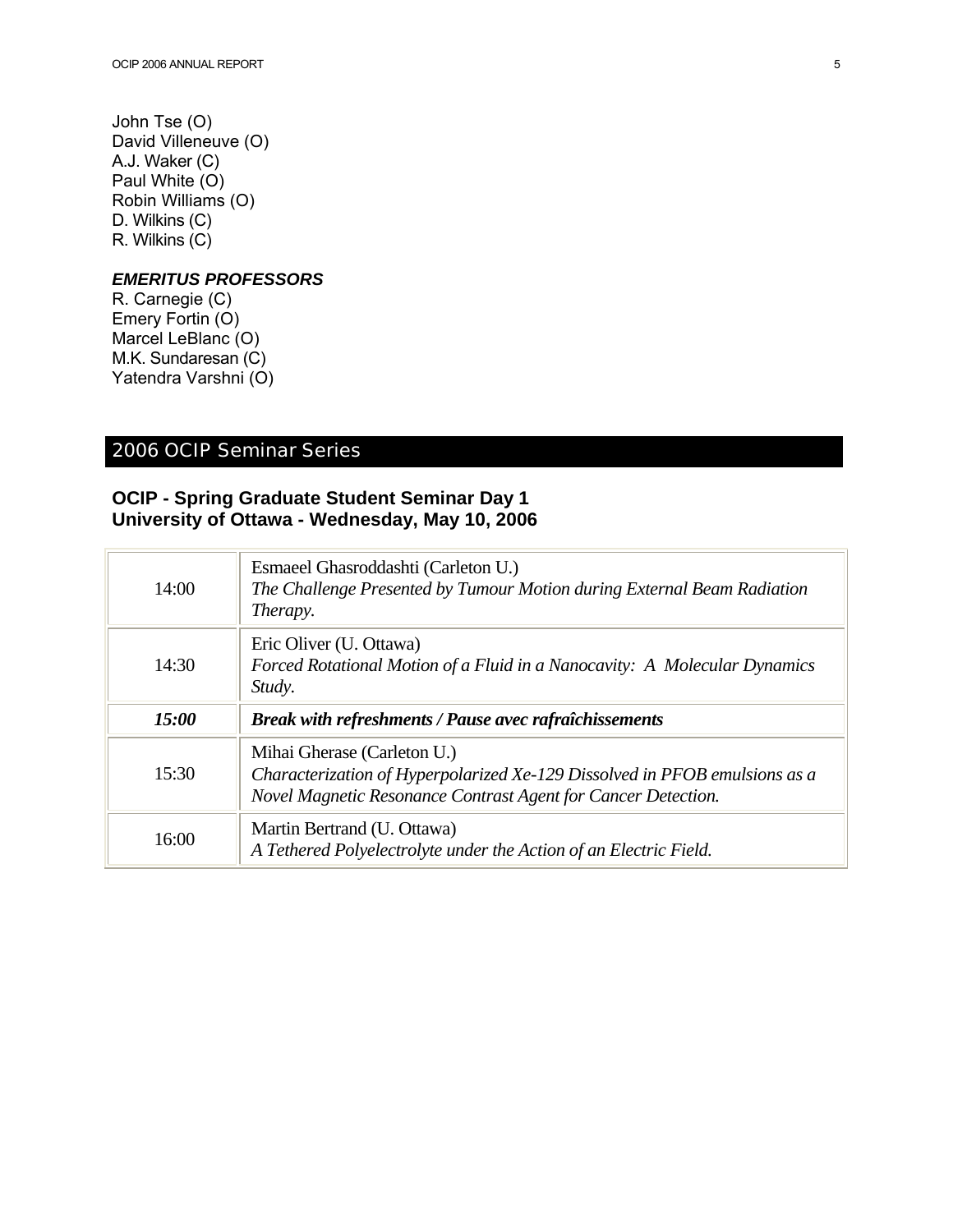### **OCIP - Spring Graduate Student Seminar Day 2 University of Ottawa - Wednesday, May 17, 2006**

| 14:00 | Fabien Ravet (U. Ottawa)<br>Brillouin Spectrum Shape Analysis and its Implication on Distributed Brillouin<br>Sensor Performance.                                         |
|-------|---------------------------------------------------------------------------------------------------------------------------------------------------------------------------|
| 14:30 | Andrei Andrievski (Carleton U.)<br>Characterizing H2AX Response of Human Lymphocytes to Ionizing Radiation.                                                               |
| 15:00 | Mark Kwiecinski (U. Ottawa)<br>All Optical Thermal Conductivity Measurement Utilizing Raman Spectroscopy.                                                                 |
| 15:30 | Pause avec rafraîchissements / Break with refreshments                                                                                                                    |
| 16:00 | Randy Taylor (Carleton U.)<br>Monte Carlo Calculations for Brachytherapy.                                                                                                 |
| 16:30 | Michael Corrigan (U. Ottawa)<br>Investigation of Pressure and Power effects on Saturated Absorption Lines using<br>Frequency Stabilized Lasers in the 1.5 $\mu$ m Regime. |

### **OCIP – Fall Graduate Student Seminars University of Ottawa - Friday, December 8, 2006**

| 13:30 | Jean-Paul Prévost (U. Ottawa)<br>Theoretical Studies of the First-Row Transition Metals: Emphasis on Thermal<br><i>Expansion.</i>                                      |
|-------|------------------------------------------------------------------------------------------------------------------------------------------------------------------------|
| 14:00 | Elsayed Ali (Carleton U.)<br>Efficiency Improvements of X-ray Simulations in<br>Carleton U.EGSnrc User-codes using Bremsstrahlung Cross Section<br>Enhancement (BCSE). |
| 14:30 | Simon Frédérick (U. Ottawa)<br>Single Photon Source for Fibre-Based Quantum Cryptography: an InAs/InP<br>Quantum Dot in a Microcavity.                                 |

### *15:00 Break with refreshments /Pause avec rafraîchissements*

| 15:30 | Tyler Dumouchel (Carleton U.)<br>Initial Performance Evaluation Results with the LabPET Animal Scanner.                             |
|-------|-------------------------------------------------------------------------------------------------------------------------------------|
| 16:00 | Jeffrey Bond (U. Ottawa)<br>Chemical Vapour Deposition Growth and Characterization of Single and Multi-<br>walled Carbon Nanotubes. |
| 16:30 | Kenji Myint (Carleton U.)<br>Treatment Dose Errors Resulting from the Use of Diagnostic CT images for<br><b>Treatment Planning.</b> |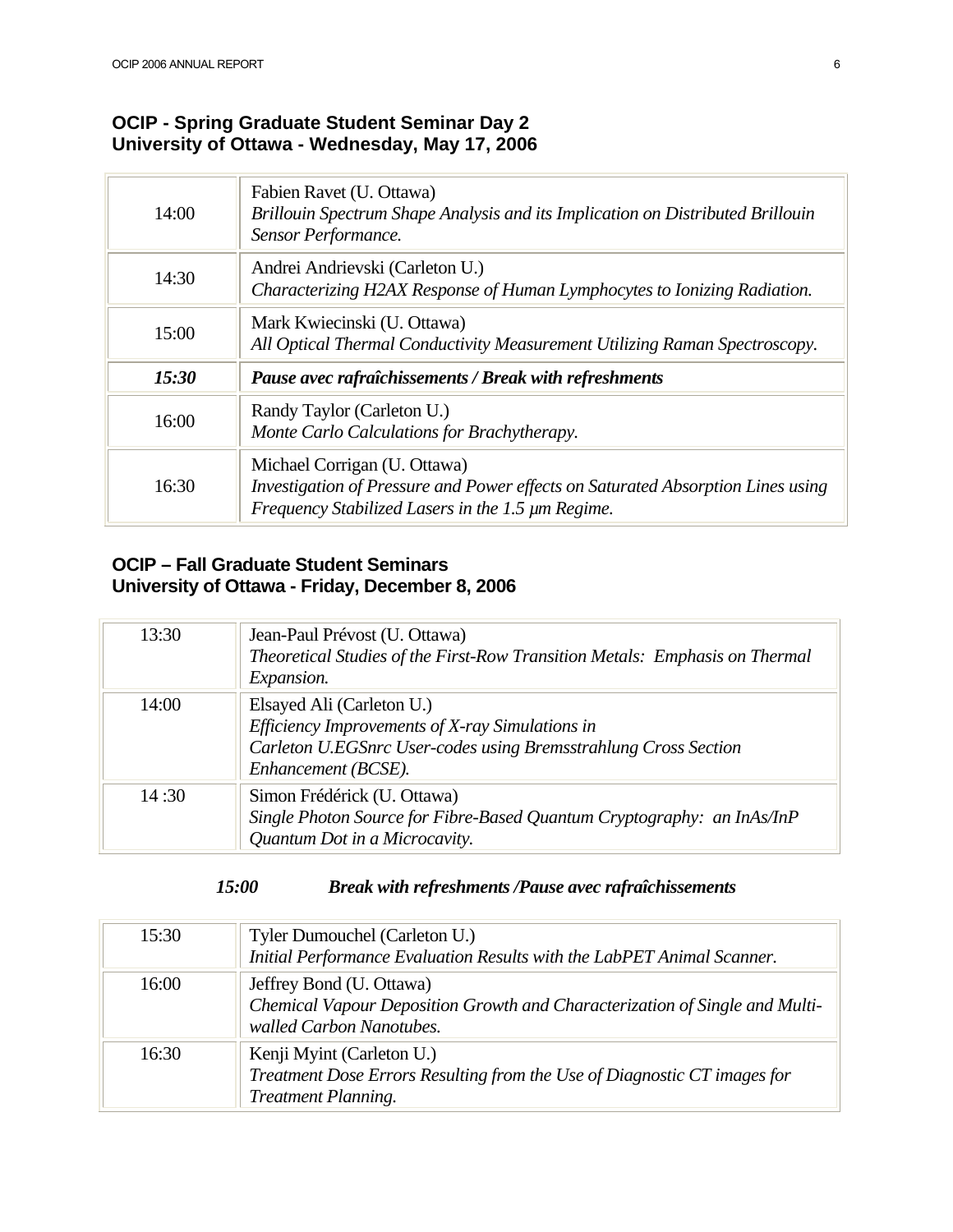### **OCIP – Christmas Symposium Carleton University - Friday, December 15, 2006**

| 9:00  | Jim Harden (U. Ottawa)<br>Computational Modeling of the Endothelial Glycocalyx. |
|-------|---------------------------------------------------------------------------------|
| 9:30  | Kevin Graham (Carleton U.)<br>Search for Dark Matter with DEAP.                 |
| 10:00 | Chris Willott (U. Ottawa)<br>The Search for the First Stars.                    |

#### *10:30 Break with refreshments / Pause avec rafraîchissements*

| 11:00 | Tong Xu (Carleton U.)<br>Dual-Energy X-ray Imaging and its Medical Applications.       |
|-------|----------------------------------------------------------------------------------------|
| 11:30 | Andrzej Czajkowksi (U. Ottawa)<br>Experiments with Optical Frequency Standards.        |
| 12:00 | Richard Hemingway (Carleton U.)<br>50 years of Physics  A Personal Retrospective View. |

### 2006 Departmental Seminars

| <b>Name</b>            | <b>Institution</b>                               | <b>Title</b>                                                                                                     | <b>Date</b>       |              |
|------------------------|--------------------------------------------------|------------------------------------------------------------------------------------------------------------------|-------------------|--------------|
| <b>Brenda Clark</b>    | Ottawa Regional<br><b>Cancer Centre</b>          | The Impact on the Physicist's Workload<br>of Increased Resolution in External<br><b>Beam Radiation Therapy</b>   | Jan 10            | $\mathsf{C}$ |
| Roger Zemp             | Texas A & M<br>University                        | Biomedical Imaging with Light and<br>Ultrasound: Imaging of Gene<br>Expression, Blood Oxygenation, and<br>Beyond | Feb 1             | $\mathsf{C}$ |
| Stephane Coutu         | Penn State<br><b>University</b>                  | The Nature and Origin of Cosmic Rays                                                                             | Feb <sub>2</sub>  | $\mathsf{C}$ |
| <b>Frank Petriello</b> | University of<br>Wisconsin, Madison              | Precision physics at the LHC                                                                                     | Feb <sub>28</sub> | $\mathsf{C}$ |
| Raphael Galea          | Columbia University                              | Development of Cryogenic Tracking<br>Detectors for low-energy Solar<br><b>Neutrinos</b>                          | Mar 2             | $\mathsf{C}$ |
| <b>Walter Huda</b>     | <b>SUNY Upstate</b><br><b>Medical University</b> | Proposal for a paradigm shift in CT<br>dosimetry                                                                 | Mar 7             | $\mathsf{C}$ |
| David Waller           | <b>Carleton University</b>                       | Solar neutrinos and beyond with the<br><b>Sudbury Neutrino Observatory</b>                                       | Mar 8             | C            |
| Andrzej<br>Czarnecki   | University of Alberta                            | Inclusive b-quark Decays and the<br>Search for New Physics                                                       | <b>Mar 20</b>     | $\mathsf{C}$ |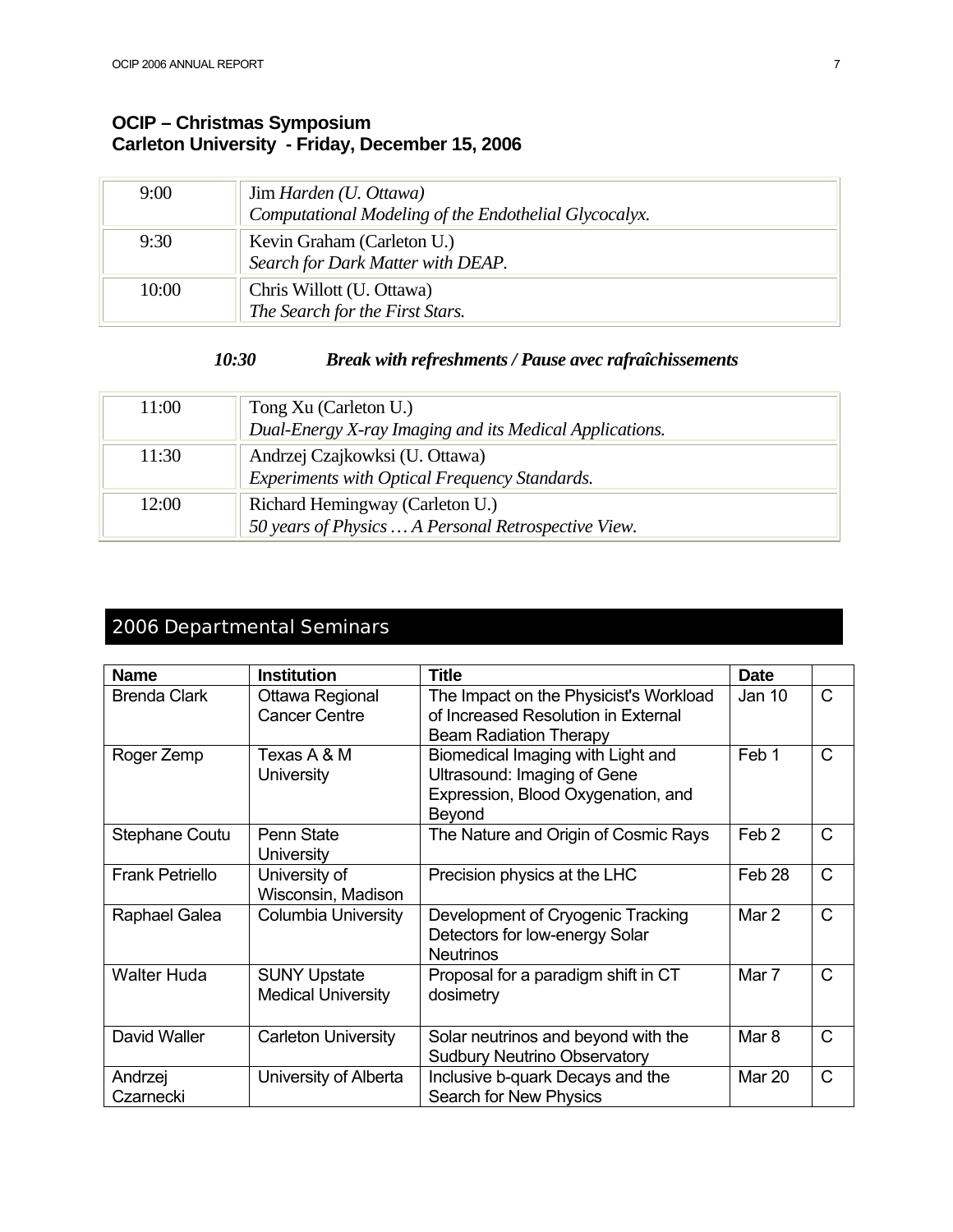| Juergen<br>Wendland          | University of British<br>Columbia                                                                | Neutrino Oscillations and the T2K<br>Experiment                                                                     | Mar 20           | $\mathsf{C}$          |
|------------------------------|--------------------------------------------------------------------------------------------------|---------------------------------------------------------------------------------------------------------------------|------------------|-----------------------|
| <b>Bruce Faddegon</b>        | University of<br>California, SF                                                                  | The A-B-C's of Monte Carlo in<br>radiotherapy: Applications and<br><b>Benchmarks</b>                                | Mar 22           | $\mathsf{C}$          |
| <b>Viktor Zacek</b>          | Université de<br>Montreal                                                                        | The Physics of Flight<br>(CAP Lecture)                                                                              | Mar 24           | $\mathsf{C}$          |
| Kevin Graham                 | Queen's University                                                                               | <b>Elusive Particles: Neutrinos to Dark</b><br><b>Matter</b>                                                        | Mar 27           | $\mathsf{C}$          |
| Jonathan L.<br>Rosner        | Enrico Fermi Institute                                                                           | A Snapshot of Hadron Spectroscopy                                                                                   | Apr 4            | $\overline{C}$        |
| <b>Maxim Perelstein</b>      | <b>Cornell University</b>                                                                        | Little Higgs Model with T Parity                                                                                    | Apr 18           | $\mathsf C$           |
| Zisis Papanou                | University of Regina                                                                             | Rare decays of the eta meson                                                                                        | Apr 19           | $\overline{C}$        |
| Dave Nygren                  | Lawrence Berkeley<br><b>National Lab</b>                                                         | Quest for neutrino-less double beta<br>decay -- Is there a better way?                                              | <b>May 29</b>    | $\overline{C}$        |
| Dave Nygren                  | Lawrence Berkeley<br><b>National Lab</b>                                                         | IceCube: Neutrino astronomy at the<br>south pole with a gigaton of ice                                              | <b>May 30</b>    | $\mathsf{C}$          |
| Gordana Tesic                | <b>Carleton University</b>                                                                       | The cosmic neutrino background                                                                                      | Sep 5            | $\mathsf C$           |
| Martin Lepage                | Université de<br>Sherbrooke                                                                      | MRI of cancer in humans and small<br>animal models                                                                  | Sep 11           | $\overline{\text{C}}$ |
| Bei Cai                      | University of<br>Minnesota                                                                       | Studies of the Highest Energy Cosmic<br>Ray Air Showers with the Pierre Auger<br><b>Observatory Hybrid Detector</b> | Oct <sub>3</sub> | $\mathsf{C}$          |
| Berta Beltran<br>Lizarraga   | <b>CERN</b>                                                                                      | Axion searches in the CAST experiment<br>at CERN                                                                    | Oct 10           | $\mathsf{C}$          |
| <b>Matt Dobbs</b>            | <b>McGill University</b>                                                                         | Probing the Opposite Ends of Time with<br>the Cosmic Microwave Background                                           | Oct 17           | $\mathsf{C}$          |
| <b>Guy Moore</b>             | <b>McGill</b>                                                                                    | Plasma instabilities in Quantum<br>Chromodynamics                                                                   | Oct 24           | $\mathsf{C}$          |
| Juergen Reuter               | <b>Carleton University</b>                                                                       | Multi-Step Grand Unification -- From<br>Model Building to Pheno                                                     | Nov 10           | $\mathsf{C}$          |
| <b>Ismail Turan</b>          | Concordia U.                                                                                     | Flavour changing neutral currents in top<br>quark decay and single top production at<br><b>LHC/ILC</b>              | Nov 17           | $\mathsf{C}$          |
| <b>Christine Davies</b>      | University of<br>Glasgow                                                                         | The quandary of the quark                                                                                           | Nov 24           | $\mathsf C$           |
| Rouzbeh<br>Allahverdi        | Perimeter Institute                                                                              | Probing primordial inflation at LHC                                                                                 | Nov 28           | $\mathsf{C}$          |
| Luc Beaulieu                 | <b>Laval University</b>                                                                          | Translating physics knowledge into<br>useful concepts for radiation therapy                                         | Dec 12           | C                     |
| Dr. Igor<br>Sokolov          | Dept. of Physics,<br>Chemistry<br><b>Clarkson University</b>                                     | Biological Physics of Human Cells at<br>Nanoscale with AFM                                                          | <b>Jan 19</b>    | $\circ$               |
| Dr. Dorothy<br>Godfrey-Smith | Defence Scientist,<br>Nuclear/Radiological<br>Warfare<br><b>National Defence</b><br>Headquarters | Radiaton dosimetry: nuclear Age to<br>antiquity and back Again                                                      | Feb <sub>2</sub> | $\circ$               |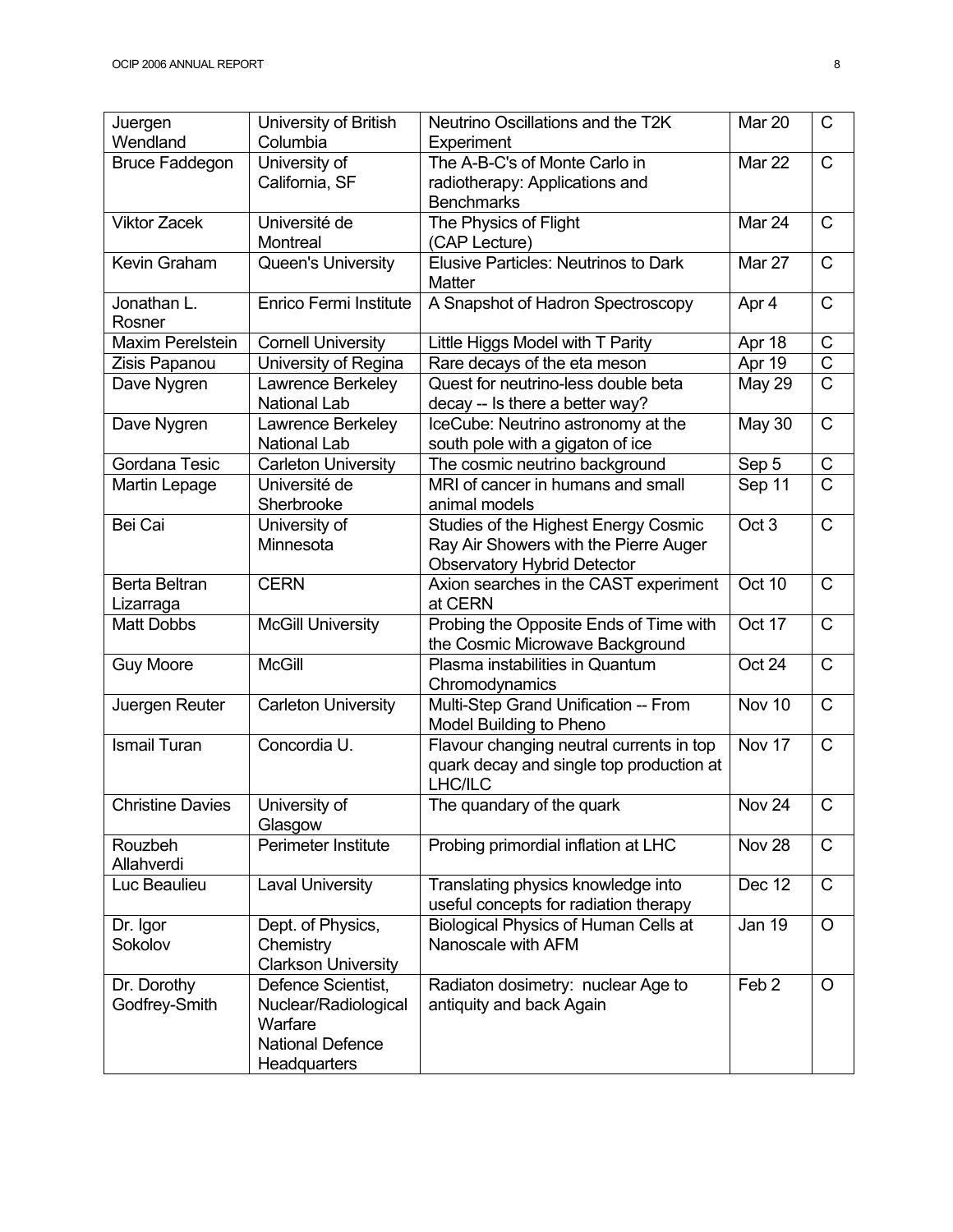| Dr. Henry<br>Schriemer                                  | School of Information<br>Technology and<br>Engineering (SITE)<br>University of Ottawa                             | Photons in Complex Systems                                                                                                             | Feb 16   | $\circ$ |
|---------------------------------------------------------|-------------------------------------------------------------------------------------------------------------------|----------------------------------------------------------------------------------------------------------------------------------------|----------|---------|
| Dr. Louis<br>Marmet                                     | <b>Institute for National</b><br>Measurement<br><b>Standards</b><br><b>National Research</b><br>Council of Canada | Cooled Cesium Standards and Beyond:<br><b>Building Better Atomic Clocks</b>                                                            | Mar 2    | O       |
| Dr. Albert<br>Stolow                                    | Steacie Institute for<br><b>Molecular Sciences</b><br><b>National Research</b><br>Council of Canada               | Time, Phase and Intensity: The Three<br><b>Pillars of Femtosecond Science</b>                                                          | Mar 9    | $\circ$ |
| Dr. Marc<br>Spooner                                     | <b>Faculty of Education</b><br>University of Ottawa                                                               | Research to praxis: How a fully-<br>engaged academy should act as<br>community-engaged agents of change<br>in the public interest      | Mar 30   | O       |
| <b>Poster Session</b><br>4 <sup>th</sup> -year students | Dept. of Physics<br>University of Ottawa                                                                          | <b>Honours Research Projects</b>                                                                                                       | Apr 7    | $\circ$ |
| Dr. Daniel<br>Gauthier                                  | Dept. of Physics<br><b>Duke University</b>                                                                        | Slow-Light: From Basics to Applications                                                                                                | June 20  | $\circ$ |
| Dr. Louis-P.<br>Lamoureux                               | <b>Centre for Quantum</b><br>Information and<br>Communication<br>Université Libre de<br>Bruxelles, Belgium        | Aspects of Quantum Computations,<br>Cryptography and Non-Locality                                                                      | Aug 19   | $\circ$ |
| Dr. Connie<br>Roth                                      | Dept. of Chemical &<br>Biological<br>Engineering<br>Northwestern<br>University                                    | Mobility of Polymer Molecules in<br>Confined Geometries: Impact of Free<br>Surface and Substrate Interactions on<br>Thin Polymer Films | Sept 22  | $\circ$ |
| Dr. David<br><b>Broun</b>                               | Dept. of Physics<br>Simon Fraser<br>University                                                                    | Tuning a high temperature<br>superconductor through the quantum<br>transition to Mott insulator                                        | Sept. 28 | $\circ$ |
| Dr. Thomas<br>Fennel                                    | <b>Visiting Researcher</b><br>University of Rostock                                                               | Metal clusters - a nanoscale laboratory<br>for plasma physics                                                                          | Oct $12$ | $\circ$ |
| <b>Physics Fest</b><br>2006                             | Dept. of Physics<br>University of Ottawa                                                                          | Short Research Presentations by<br>Members of the OCIP                                                                                 | Oct 19   | O       |
| Dr. Michael<br>Lomhold                                  | Dept. of Physics<br>University of Ottawa                                                                          | Active membranes                                                                                                                       | Oct 26   | $\circ$ |
| Dr. Luc<br>Thevanez                                     | <b>EPFL Swiss Federal</b><br>Institute of<br>Technology                                                           | Slow and Fast Light in Optical Fibres: a<br>novel field for Stimulated Brillouin<br>scattering                                         | Nov 1    | $\circ$ |
| Dr. Weijun<br>Zhang                                     | Anhui Institute of<br>Optics & Fine<br>Mechanics<br>Chinese Academy of<br><b>Sciences</b>                         | Single Particle Laser Mass<br>Spectrometer and its Application                                                                         | Nov 8    | O       |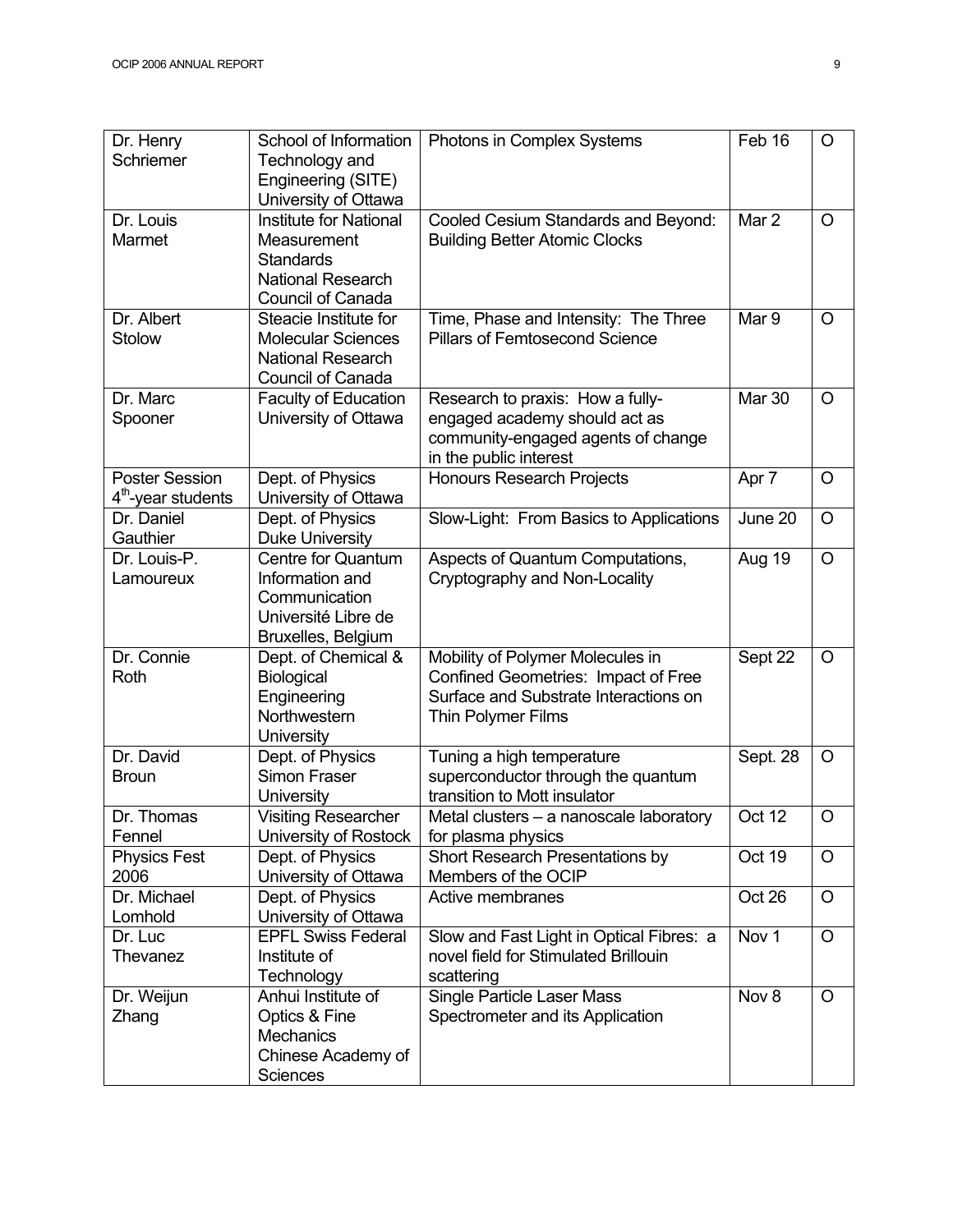| Dr.Kevin<br>McLeod      | $(4th$ -yr. History<br>student)<br><b>Carleton University</b>                 | The Secret Life of Physicists                                                                      | Nov <sub>9</sub>  | $\Omega$ |
|-------------------------|-------------------------------------------------------------------------------|----------------------------------------------------------------------------------------------------|-------------------|----------|
| Dr. Maria<br>Kilfoil    | Dept. of Physics<br>University of McGill                                      | Colloids as Probes in Biology                                                                      | Nov 16            | $\Omega$ |
| Dr. Nikolay<br>Shtinkov | Dept. of Physics<br>University of Ottawa                                      | Computational Nanophysics: Geometry,<br>Materials, Self-Organization                               | Nov <sub>23</sub> | $\Omega$ |
| Dr. Mikko<br>Kartunnen  | Dept. of Applied<br><b>Mathematics</b><br>University of<br>Western<br>Ontario | Simple views on complex systems:<br>Identifying basic physical mechanisms in<br>biological systems | <b>Nov 30</b>     | $\circ$  |
| Dr. Alexander<br>Neiman | Physics and<br>Astronomy<br><b>Ohio University</b>                            | Stochastic dynamics of electroreceptors<br>in paddlefish                                           | Dec 21            | $\Omega$ |

#### Publications in Refereed Journals and Book Series in 2006

J.F. Campos, Y. Wang, B. Chen, C. Q. Xu, S. Yang, E. Ponomarev, **X. Bao**, *"40-GHz Picosecond-Pulse Second-Harmonic Generation in A MgO-Doped PPLN Waveguide"* IEEE J.-LT, 24, 3698- 3708, 2006.

L. Zou, **X. Bao**, S. Yang, **L. Chen**, Fabien Ravet, *"Effect of Brillouin slow light on distributed Brillouin fiber sensor"* Optics Letters 31 (18): 2698-2700, 2006.

**Xiaoyi Bao**, Fabien Ravet, Lufan Zou, *"Distributed Brillouin Sensor Based on Brillouin Scattering for Structural Health Monitoring"* The e-Journal of Nondestructive Testing. 11, No. 6. Document ID: 3388, 2006.

Shiquan Yang, **Xiaoyi Bao**, "*Experimental observation of excess noise in a detuned phasemodulated harmonic mode-locking laser*" Phys Rev. A. 74 (3), 33805, 2006.

Shiquan Yang, **Xiaoyi Bao**, *"Rational Harmonic Mode-Locking in Phase Modulated Fiber Laser"* IEEE Photonics Technol. Lett. 18. 1332-1334, 2006.

Yong Wang, Jorge Fonseca-Campos, Chang-Qing Xu, Shiquan Yang, Evgueni. A. Ponomarev, and **Xiaoyi Bao**, *"Picosecond-Pulse Wavelength Conversion Based on Cascaded SHG/DFG in A MgO-Doped PPLN Waveguide"* Applied Optics. 45, 5391-5401, 2006.

Shiquan Yang, **Xiaoyi Bao**, *"Generating a high-extinction-ratio pulse from a phase modulated optical signal with a dispersion imbalanced nonlinear loop mirror"* Opt. Lett. 31, 1032-1034, 2006.

Lufan Zou, **Xiaoyi Bao**, Fabien Ravet, **Liang Chen**, *"Distributed Brillouin optical fiber sensor for detecting pipeline buckling in an energy pipe under internal pressure"* Applied Optics, 45, 3372- 3377, 2006.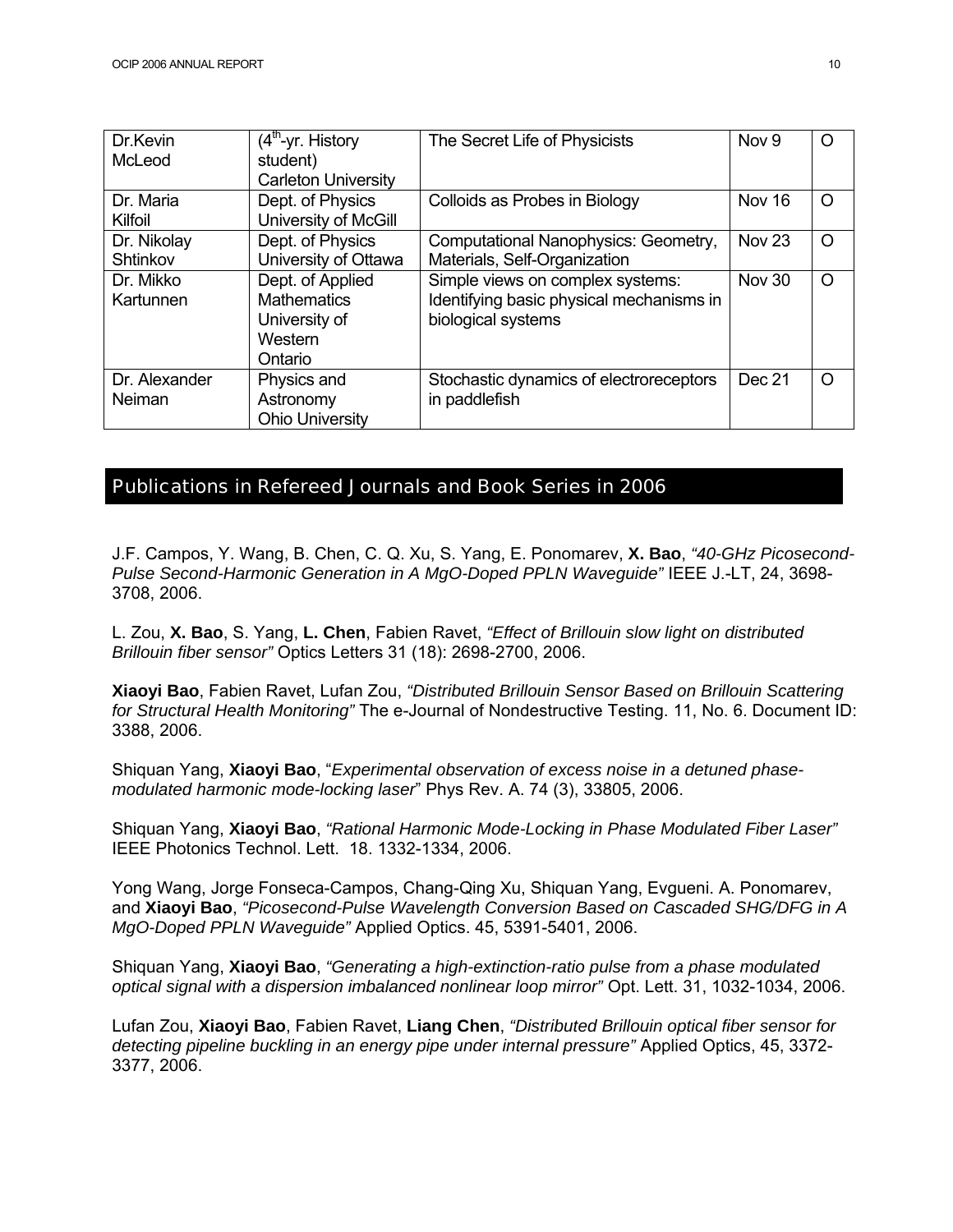**Xiaoyi Bao**, Qinrong Yu, V.P. Kalosha, and **Liang Chen**, *"The influence of prolonged phonon relaxation on the Brillouin loss spectrum for the nanosecond pulses"* Opt Lett. 31, 888-890, 2006.

Fabien Ravet, Lufan Zou, **Xiaoyi Bao**, **Liang Chen**, Rong Feng Huang, Heng Aik Khoo, *"Detection of buckling in steel pipeline and column by the distributed Brillouin senso"* Optic Fiber Technol. 12, 305-311, 2006.

F. Ravet, **Xiaoyi Bao**, "*Signatures of structure failure using asymmetric and broadening factors of Brillouin spectrum*" IEEE Photonics Technology Lett. 18, 394-396, 2006.

Y. Ding, B. Shi, **X. Bao**, J.Q. Gao, "*Jacket effects on the strain measurement accuracy for distributed strain sensors based on Brillouin scattering*" Optica Applicata 36 (1): 57-67, 2006.

L. Bouchard, E. Ponomarev, S. Yang, **X. Bao**, "*Development and performance comparison of two different approaches for stabilizing a harmonic mode-locking fibre laser at 40GHz*"Applied Optics. 45, 3826-3838, 2006.

P.P. Rajeev, M. Gerstvolf, E. Simova, C. Hnatovsky, R.S. Taylor, **V.R. Bhardwaj, P.B. Corkum** and D.M. Rayner*,* Memory in strong field ionization of transparent solids*;* Phys. Rev. Lett., *97, 253001 (2006).* 

**V.R. Bhardwaj**, P.P. Rajeev, P.B. Corkum and D.M. Rayner, Strong field ionization inside transparent solids; J. Phys. B, *39, S397 (2006).* 

**V.R. Bhardwaj**, C. Hnatovsky, E. Simova, P.P. Rajeev, R.S. Taylor, D.M. Rayner and **P.B. Corkum**, Optically induced arrays of planar nanostructures inside fused silica; Physical Review Letters, **96**, 057404 (2006).

C. Hnatovsky, R.S. Taylor, E. Simova, P.P. Rajeev, , D.M. Rayner, **V.R. Bhardwaj** and **P. B. Corkum**, Applied Physics A, **84**, 47 (2006).

Z. Zhao and **T. Brabec**, "Multi-electron tunnel ionization theory of open-shell atoms," J. Phys. B, **39**, L345 (2006).

L. Ramunno, Ch. Jungreuthmayer, Heidi Reinholz, and **T. Brabec**, "Attosecond kinetic physics: collective versus collisional phenomena," J. Phys B, **39**, 4923 (2006).

S. Patchkovskii, Z. Zhao, **T. Brabec**, and **D. M. Villeneuve**, "High harmonic generation and molecular orbital tomography in multielectron systems: beyond the single active electron approximation," Phys. Rev. Lett. **97**, 123003 (2006).

M. Krishnamurthy, J. Jha, D. Mathur, Ch. Jungreuthmayer, L. Ramunno, J. Zanghellini, and **T. Brabec**, "Charge state distribution of ions formed in the Coulomb explosion of Ar clusters in intense laser fields," J. Phys. B **39**, 625 (2006).

J. Zanghellini, A. Pegarkov, Ch. Jungreuthmayer, and **T. Brabec,** "Plasmon signatures in high harmonic generation," J. Phys. B **39**, 709 (2006).

Serguei Patchkovskii, Zengxiu Zhao, **Thomas Brabec**, and **D.M. Villeneuve**, High Harmonic Generation and Molecular Orbital Tomography in Multielectron Systems: Beyond the Single Active Electron Approximation, Phys. Rev. Lett. 97, 123003 (2006).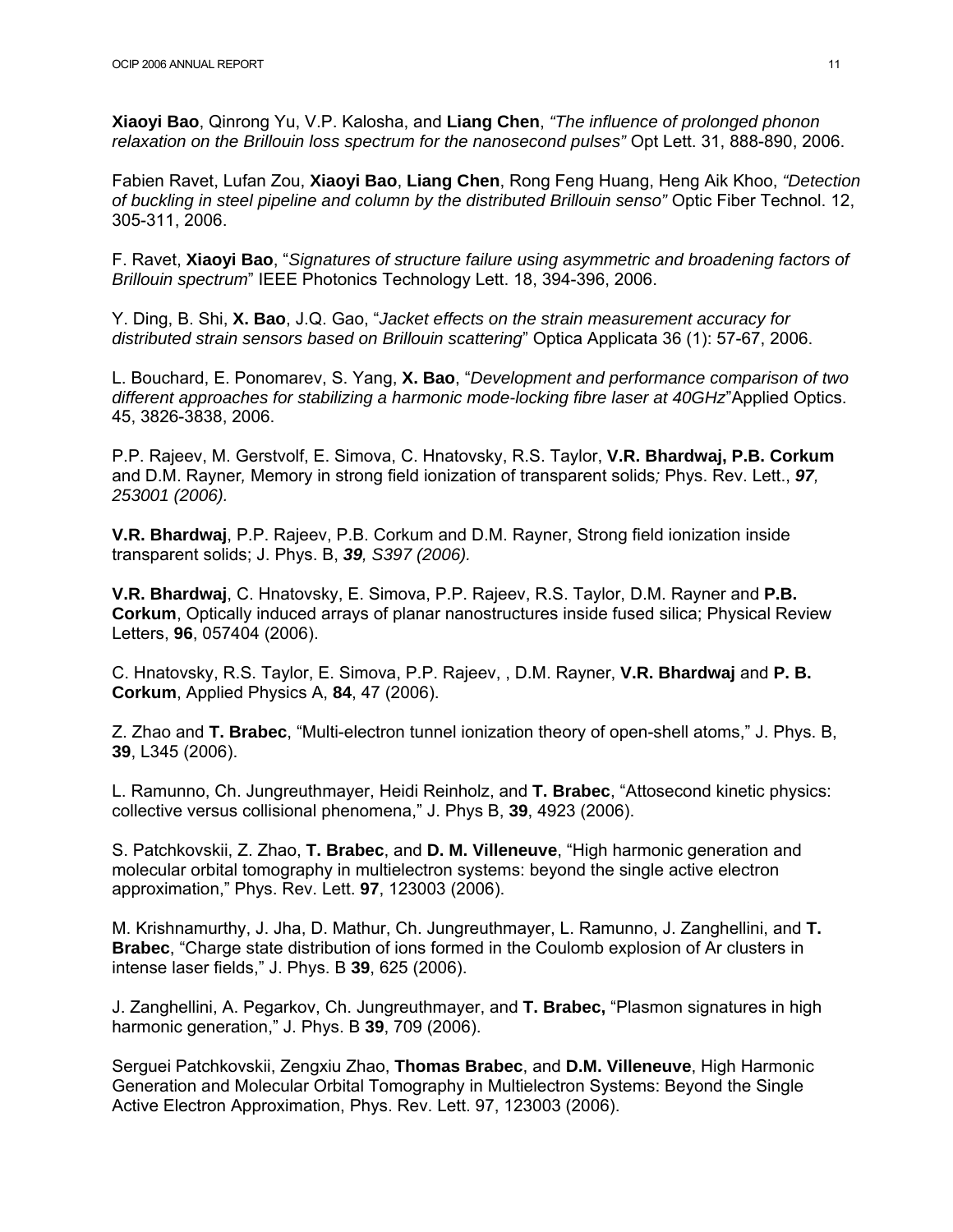A.M. Smith, P. A. Fried, M. J. Hogan and I. **G. Cameron**, Effects of Prenatal Marijuana on Visuospatial Working Memory: An fMRI Study in Young Adults, Neurotoxicology and Teratology 28(2), 286-95 (2006).

V. P. Kalosha, **Liang Chen**, and **Xiaoyi Bao**, "*Slow and fast light via SBS in optical fibers for short pulses and broadband pump"* Opt Express. 14, No. 26, 12693-12703 117, 2006.

F. Ravet, **L. Chen**, **X. Bao**, L. Zou, V. Kalosha, *"Theoretical study of the effect of slow light on BOTDA spatial resolution"* Optics Express. 14, 10351-10358, 2006.

Saeed Hadjifaradji, Shiquan Yang, **Liang Chen**, **Xiaoyi Bao**, *"PMD-PDL emulator design for low inter-channel correlation"* IEEE PTL. 18, No. 22, 2362-2364, 2006.

V.P. Kalosha, **L. Chen**, **Xiaoyi Bao**, "*Ultra-short pulse operation of all-optical fiber passively modelocked Yb laser*" Opt Express. 14. 4935-4945, 2006.

**Liang Chen**, Ziyi Zhang, **Xiaoyi Bao**, *"Polarization dependent loss vector measurement in a system with polarization mode dispersion"* Optical Fiber Technology, 12, 251-254, 2006.

V. P. Kalosha, E.A. Ponomarev, **Liang Chen**, **Xiaoyi Bao**, *"How to obtain high spectral resolution of SBS-based distributed sensing by nanosecond pulses"* Opt Express. 14, 2071-2078, 2006.

Ziyi Zhang, **Xiaoyi Bao**, Qinrong Yu and **Liang Chen**, *"Fast States of Polarization and PMD Drift in Submarine Fibres"* Photonics Technology Letters*,* vol. 18, no. 9, pp. 1034-1036, 2006.

Lie Xie, **L. Chen**, S. Hadjifaradji, **X. Bao**, *"WDM High Speed Chirped DPSK Fiber Optical System Transmission Modelling in Presence of PMD, PDL and CD"* Optical Fibre Technology, 12, 276-281, 2006.

**L. Chen**, H. Wang, **X. Bao**, "*Theoretical analysis and measurement of PMD probability density function in optical fiber system with components having discrete DGD values*" Optics Engineering. 45(5), 55006-55008, 2006.

Li Xie, **Liang Chen**, Saeed Hadjifaradji and Xiaoyi Bao, "WDM high speed chirped DPSK fiber optical system transmission modeling in presence of PMD, PDL, and CD", J. Optical Fiber Technology 12 276-281 (2006).

**Liang Chen**, Wang Hui and Xiaoyi Bao, "Theoretical analysis and measurement of PMD probability density function in optical fiber system with components having discrete DGD values", J. Optical Engineering 45 055006 (2006).

Ping Lu, Stephen J. Mihailov and **Liang Chen**, "The effect of variable PSP angles in a PMD compensator", Optics Communication 261 209-212 (2006).

Saeed Hadjifardji, Shiquan Yang, **Liang Chen** and Xiaoyi Bao, **"**PMD-PDL Emulator Designs for Low Interchannel Correlation", IEEE Photonics Technology Letters 18 2362-2364 (2006) V. P. Kalosha, Liang Chen, and Xiaoyi Bao, "Slow and fast light via SBS in optical fibers for short pulses and broadband pump", Optics Express 14 12693-12703 (2006).

**Liang Chen**, Ziyi Zhang and Xiaoyi Bao, "Polarization dependent loss vector measurement in system with polarization mode dispersion", J. Optical Fiber Technology 12 251-254 (2006).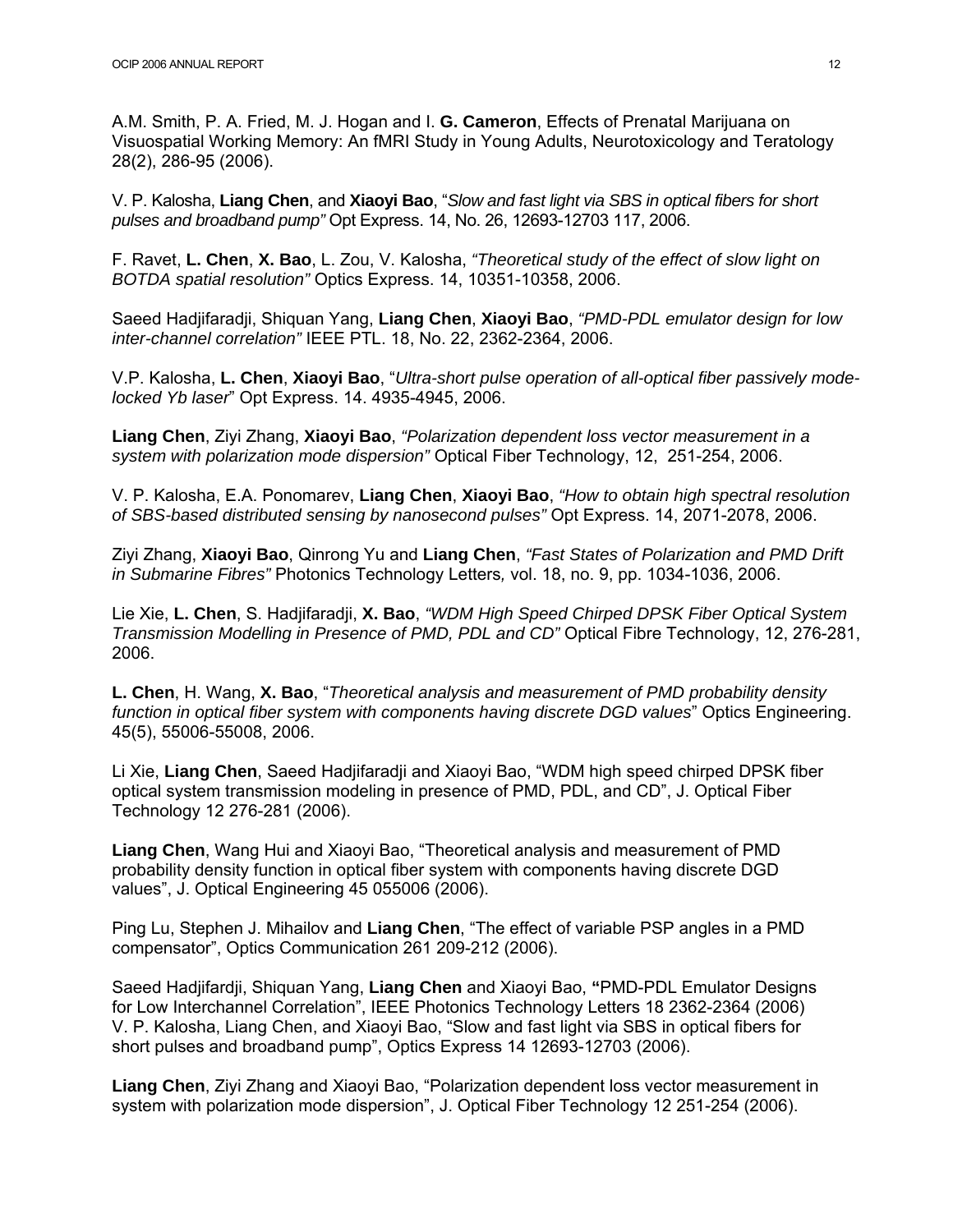M. P. Petric, J. L. Robar, **B. G. Clark**: *Development and Characterization of a Tissue Equivalent Plastic Scintillator Based Dosimetry System*. Medical Physics 33(1), 96-105, 2006.

C. Candish, M. McKenzie, **B.G. Clark**, R. Ma, R. Lee, E. Vollans, J, Robar, E. Gete, M. Martin: *Stereotactic Fractionated Radiotherapy for the Treatment of Benign Meningiomas.* Int J Radiat Oncol Biol Phys 66(4 Suppl):S3-6, 2006.

**B. G. Clark**, T. Teke, K. Otto: *Penumbra evaluation of the varian millennium and BrainLAB M3 multileaf collimators*. Int J Radiat Oncol Biol Phys 66(4 Suppl):S71-5, 2006.

J. Levesque, J. Itatani, D. Zeidler, H. Pepin, J-C. Kieffer, **P. B. Corkum** and **D.M. Villeneuve**, Probing the electronic structure of molecules with high harmonics, J. Mod. Optics 53, 183-192 (2006).

B. F. Mansour, H. Anis, D. Zeidler, **P. B. Corkum** and **D.M. Villeneuve**, Generation of 11 fs pulses by using hollow-core gas-filled fibers at a 100 kHz repetition rate, Opt. Lett. 31, 3185 (2006).

N. Dudovich, O. Smirnova, J. Levesque, Y. Mairesse, M. Yu. Ivanov, **P. B. Corkum** and **D.M. Villeneuve,** Observing the Birth of Attosecond Pulses, Acta Phys. Hung. B 26, 359 (2006).

B.A. Faddegon, **J.E. Cygler.** *Use of Monte Carlo Method in Accelerator Head Simulation and Modelling for Electron Beams, Integrating New Technologies into Clinic: Monte Carlo and Image-Guided Radiation Therapy.* AAPM Monograph No. 32, edited by B.H. Curran, J.M. Balter, I.J. Chetty, Medical Physics Publishing (Madison, WI, 2006), p.51-69.

G.X. Ding, D.M. Duggan, C.W. Coffey, P. Shokrani, **J.E. Cygler**. *First Macro Monte Carlo based commercial dose calculation module for electron beam treatment planning: new issues for clinical consideration.* Physics in Medicine and Biology, 51: 2781-2799, 2006.

**J.E. Cygler**, A. Saoudi**,** G. Perry, C. Morash, C. E. *Feasibility study of using MOSFET detectors for in vivo Dosimetry during permanent low-dose-rate prostate implants.* Radiotherapy and Oncology, 80: 296-301, 2006.

**J.E. Cygler**, E. Heather, G.X. Ding, J.P. Seuntjens. *Monte Carlo Systems in Preclinical and Clinical Treatment Planning: Pitfalls and Triumphs.* AAPM Monograph No. 32, edited by B.H. Curran, J.M. Balter, I.J. Chetty, Medical Physics Publishing (Madison, WI, 2006), p.199-232.

L. Grimard, B. Esche, A. Lamothe, **J.E. Cygler**, J. Spaans. *Interstitial low-dose-rate brachytherapy in treatment of recurrent head and neck malignancies.* Head & Neck, 28: 888-895, 2006.

L. Buckley, **J.E. Cygler**. *Brachytherapy Current and Future Trends.* "Current Trends and Technologies in Radiation Therapy, CAMRT course.

Accurate absolute reference frequencies from 1511 to 1545 nm of the ?1+?3 band of 12C2H2 determined with laser frequency comb interval measurements" Alan A. Madej, A. John Alcock, **Andrzej Czajkowski**, John E. Bernard, and Sergei Chepurov JOSA B, Vol. 23, Issue 10, pp. 2200-2208.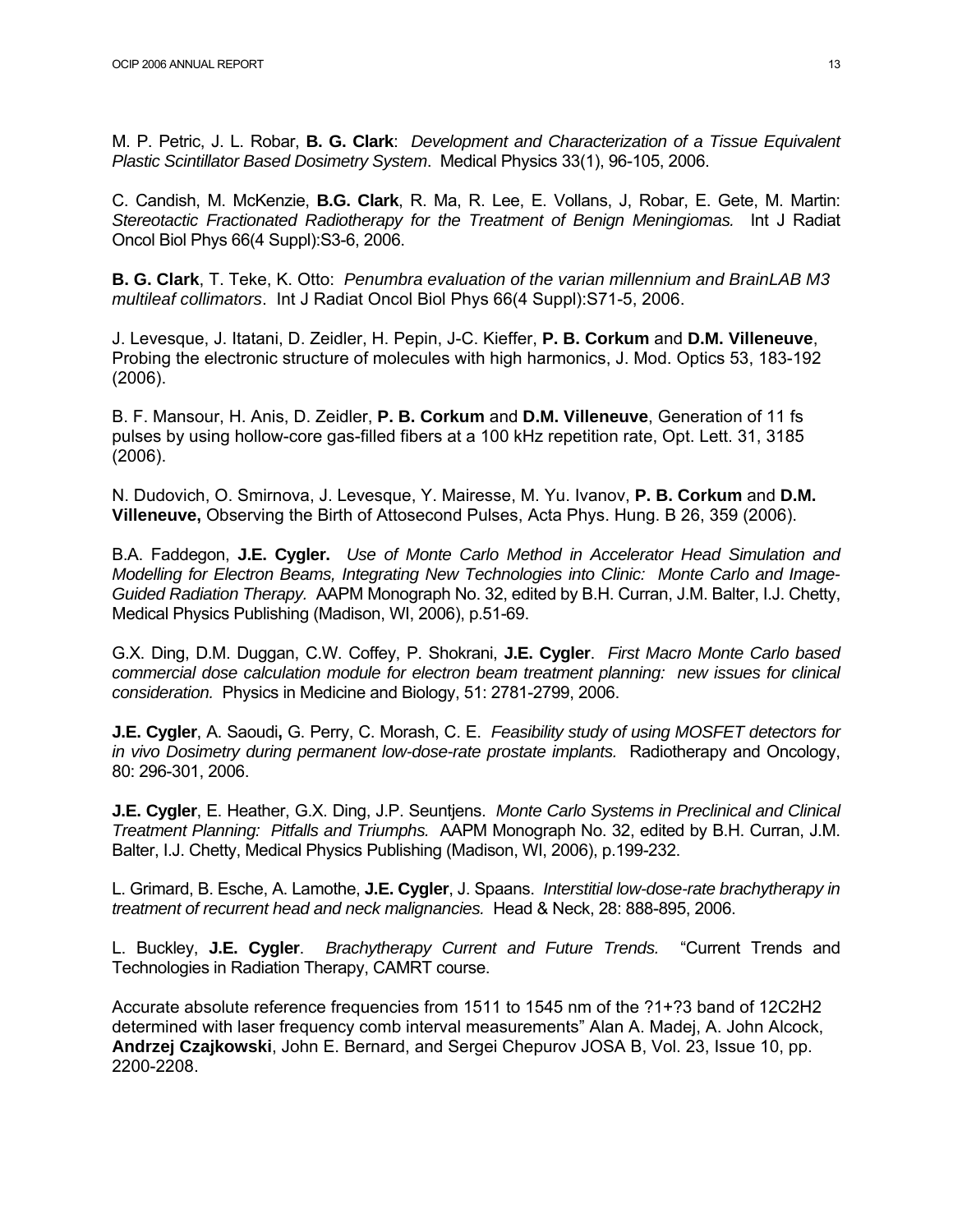L. F. Lundegaard, G. Weck, M. McMahon, **S. Desgreniers**, and P. Loubeyre. "Observation of an O8 Molecular Lattice in the Phase of Solid Oxygen" Nature, **443**, 201-204 (2006).

**M. S. Dixit** and A. Rankin, "Simulating the charge dispersion phenomena in Micro Pattern Gas Detectors with a resistive anode", Nuclear Instruments and Methods in Physics Research A566, 281 (2006).

J. Lefebvre, D. G. Austing, J. Bond, **P. Finnie**, "Photoluminescence imaging of suspended single-walled carbon nanotubes" Nanoletters 6, 1603 (2006). (NRC),JST, NSERC.

**P. Finnie**, A. Li-Pook-Than, J. Lefebvre, D.G. Austing, "Optimization of methane cold wall chemical vapor deposition for the production of single walled carbon nanotubes and devices" Carbon 44 3199 (2006). (NRC), JST.

K. Kaminska, J. Lefebvre, D. G. Austing, **P. Finnie**, "Real-time global Raman imaging and optical manipulation of suspended carbon nanotubes" Phys. Rev. B 73, 235410 (2006). (JST), NRC.

**S. Godfrey**, LHC/LC Study Group (G. Weiglein et al.), Physics interplay of the LHC and the ILC, Physics Reports 426, 47 (2006) [hep-ph/0410364].

Mi, L., Fischer, S., Chung, B., Sundelacruz, S., **Harden, J.L.**, Self-assembling protein hydrogels with modular integrin binding domains. Biomacromolecules. 7:38-47, 2006.

Aggarwal, S., **Harden, J.L.**, Denmeade, S.R., Synthesis and screening of a random dimeric peptide library using one-bead-one-compound combinatorial approach. Bioconjugate Chemistry, 17:335-340, 2006.

Chung, B., Ramakrishnan, Bandyopadhyay, R., S., Liang, D., Zukoski, C.F., **Harden, J.L.**, Leheny, R. L., The microscopic dynamics of recovery in sheared depletion gels. Physical Review Letters. 96: 228301, 2006.

Bandyopadhyay, R., Liang, D., **Harden, J.L.**, Leheny, R. L., Slow dynamics, aging, and glassy rheology in soft and living matter. Solid State Communications. 139: 589Ð598, 2006.

**Harden, J.L.**, Engineering Proteins for Biomaterials Applications: Prospects and Challenges, Proceedings from the Workshop on Biomedical Materials at the Edge: Challenges in the Convergence of Technology, Roundtable on Biomedical Engineering Materials and Applications, National Research Council, 2006.

F. Qu and **P. Hawrylak**,"Theory of electron mediated Mn-Mn interactions in quantum dots", Phys. Rev. Lett. 96,157201 (2006).

Weidong Sheng and **Pawel Hawrylak**, "Spin polarization in self-assembled quantum dots" , Phys. Rev. B 73, 125331 (2006).

Ramin M. Abolfath, Wojtek Dybalski, and **Pawel Hawrylak**, "Theory of a two-level artificial molecule in laterally coupled quantum Hall droplets", Phys. Rev. B 73, 075314 (2006).

Shun-Jen Cheng and **Pawel Hawrylak**, "Quantum Hall droplet at excitonic filling factor=2 in a self-assembled quantum dot", Phys. Rev. B 73, 035326 (2006).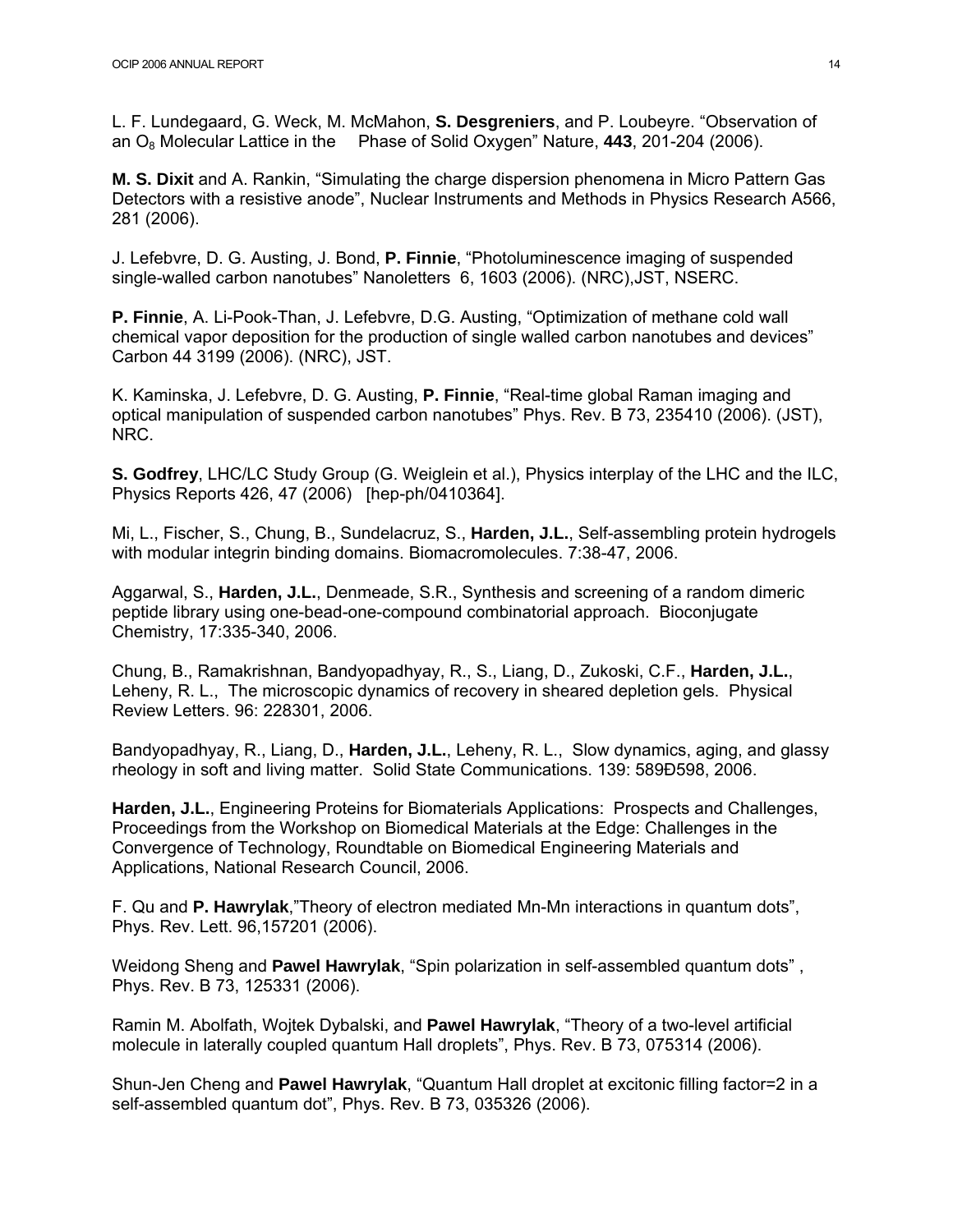Marian Florescu and **Pawel Hawrylak**, "Spin relaxation in lateral quantum dots: Effects of spinorbit interaction", Phys. Rev. B 73, 045304 (2006).

M. Byszewski, B. Chwalisz, D.K. Maude, M.L. Sadowski, M. Potemski, T. Saku, and Y. Hirayama, S. Studenikin, D. G. Austing, A.S. Sachrajda, and **P. Hawrylak**, "Optical Probing of Composite Fermions", Nature Physics 2, 239 (2006).

Ramin M. Abolfath, **Pawel Hawrylak**,"Real Space Hartree-Fock Configuration Interaction Method For Complex Lateral Quantum Dot Molecules", J. Chem. Phys. 125, 034707 (2006).

Louis Gauau, Sergei. A. Studenikin, Andy S. Sachrajda, Piotr Zawadzki, Alicia Kam, Jean Lapointe, Marek Korkusinski and **Pawel Hawrylak**, "The Stability Diagram of a Few Electron Artificial Triatom", Phys. Rev. Lett. 97, 036807 (2006).

B. Aslan,H.C.Liu,M.Korkusinski,**P. Hawrylak** and D.J.Lockwood," Polarons in electron populated quantum dots revealed by resonant Raman scattering", Phys. Rev. B 73, 233311 (2006).

C. Gould, A. Slobodskyy, D. Supp, T. Slobodskyy, P. Grabs, **P. Hawrylak**, F. Qu, G. Schmidt, and L. W. Molenkamp, "Remanent Zero Field Spin Splitting of Self-Assembled Quantum Dots in a Paramagnetic Host", Phys. Rev. Lett. 97, 017202 (2006).

Weidong Sheng and **Pawel Hawrylak** , "Electronic and optical properties of InAs/InP selfassembled quantum dots on patterned substrates", Physica E, 32,1 ( 2006).

Ramin M. Abolfath and **Pawel Hawrylak** , "Quantum Hall Ferrimagnetism in Lateral Quantum Dot Molecules", Phys. Rev. Lett. 97, 186802 (2006).

A. Babinski, G. Ortner, S. Raymond, M. Potemski, M. Bayer, W. Sheng, **P. Hawrylak**, Z. Wasilewski, S. Fafard, and A. Forchel , "Ground-state emission from a single InAs/GaAs selfassembled quantum dot structure in ultrahigh magnetic fields", Phys. Rev. B 74, 075310 (2006).

Adam Babinski, M. Potemski, S. Raymond, M. Korkusinski, W. Sheng, **P. Hawrylak** and Z. Wasilewski, "Optical spectroscopy of a single InAs/GaAs quantum dot in high magnetic fields", Physica E, 34, 288 (2006 ).

M. Pioro-Ladrière, A.S. Sachrajda, **P. Hawrylak**, R. Abolfath, J. Lapointe, P. Zawadzki and S. Studenikin, "Quantum molecule in the low-electron limit" Physica E, 34, 437 ( 2006 ).

Ramin M. Abolfath, **Pawel Hawrylak**, Michel Pioro-Ladriere and Andy Sachrajda, "Quantum Hall droplets in coupled lateral quantum dots" Physica E, 34, 636 ( 2006 ).

S.M. Al-Marzoug and **R.J.W. Hodgson,** Optimization of Pt/C multilayer mirrors for hard X-ray optics. Optics Communications **268** (2006) 84-89.

S.M. Al-Marzoug and **R.J.W. Hodgson**, Luus-Jakola optimization procedure for multilayer optical coatings. Optics Communications **265** (2006) 234-240.

Wallace, ML, and **Joós, B.**, "Shear-induced overaging in a polymer glass", Phys. Rev. Lett. **96,**  025501 (1-4) 97, 019904 (E) (2006).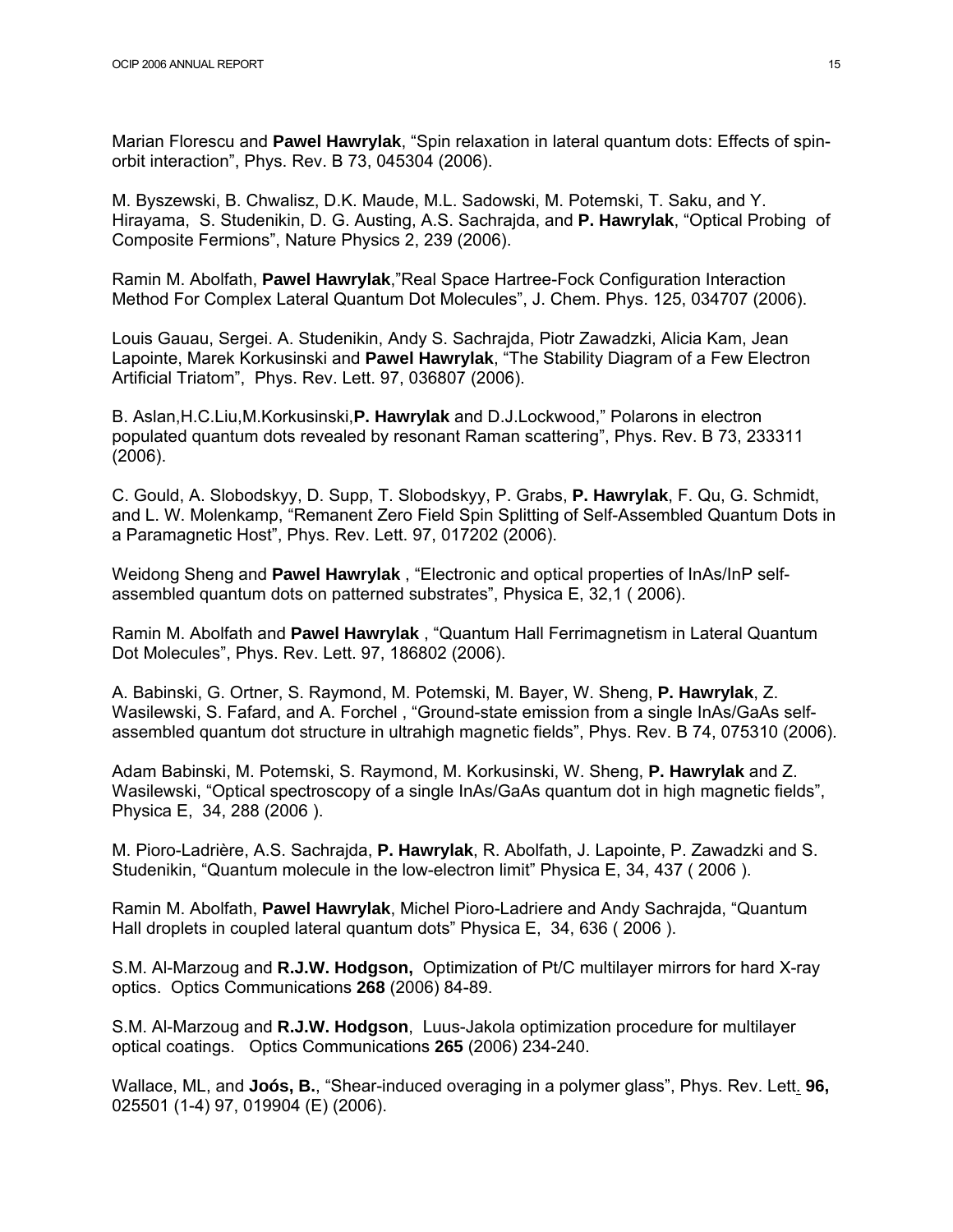Matthew Scott, Brian Ingalls & **Mads Kærn**. Estimations of intrinsic and extrinsic noise in models of nonlinear genetic networks. Chaos 2006 Jun;16(2):026107.

Baetz K, **Kaern M.** Predictable trends in protein noise. Nat Genet. 2006 Jun;38(6):610-1.

**Mads Kærn** & Ron Weiss. Synthetic gene regulatory systems. In: Systems Modeling in Cellular Biology. Z. Sallasi et al. (Eds.). MIT Press (2006).

S. Celebi, A. Ozturk, U. Kolemen , **M.A.R. LeBlanc**, Observations of a hysteresis loss valley in yttrium barium copper oxide superconductors. Jour.of Applied Physics **100,** 073912 (2006).

S. Celebi, **M.A.R. LeBlanc**, Determination of the field dependence of the intergranular critical current in a YBCO tube by horizontal traversals. Physica C **450**, 34-39 (2006).

**L'Heureux, I**., A new model of volatile bubble growth in a magmatic system – isobaric case, accepted for publication in *Journal of Geophysical Research* (2006).

Katsev, S., Tsandev, I., **L'Heureux, I.** and Rancourt, D.G. Factors controlling long term phosphorus efflux from lake sediments: Exploratory reactive-transport modeling. *Chemical Geology*, 234: 127- 147 (2006).

**L'Heureux, I.** and Katsev, S. Oscillatory zoning in a (Ba,Sr)SO4 solid solution: macroscopic and cellular automata models, *Chemical Geology*, 225: 230-243 (2006).

T. Han, **H. E. Logan** and L.-T. Wang, "Smoking-gun signatures of little Higgs models'', JHEP 0601, 099 (2006) [arXiv:hep-ph/0506313].

V. Barger, W.-Y. Keung, **H. E. Logan**, G. Shaughnessy and A. Tregre, "Neutralino annihilation beyond leading order", Phys. Lett. B 633, 98 (2006) [arXiv:hep-ph/0510257].

V. Barger, W.-Y. Keung, **H. E. Logan** and G. Shaughnessy, "Neutralino annihilation to q qbar g", Phys. Rev. D 74, 075005 (2006) [arXiv:hep-ph/0608215].

**Longtin, A**. and Swain, P., editors, Stochastic Dynamics of Neural and Genetic Networks. Special Focus Issue of **CHAOS**, Vol.16, July 2006.

Swain, P.K. and **Longtin, A**. (2006) Genetic and neural noise. Introduction to the Special Focus Issue on Stochastic Dynamics of Neural and Genetic Networks, **A. Longtin** and P. Swain, guest editors, **CHAOS** 16, 026101.

Benda, J., **Longtin, A**. and Maler, L. (2006) A synchronization-desynchronization code for natural communication signals. **Neuron** 52, 347-58.

Middleton, J.W., **Longtin, A**., Benda, J. and Maler, L. (2006) The cellular basis for parallel neural transmission of a high-frequency stimulus and its low-frequency envelope. **Proc. Nat. Acad. Sci. (USA)** 103, 14596-14601.

Babineau, D., **Longtin, A**. and Lewis, J. (2006) Characterization of the electric fields generated by weakly electric fish and of electric images they detect. **J. Exp. Biol.** 209, 3636-51.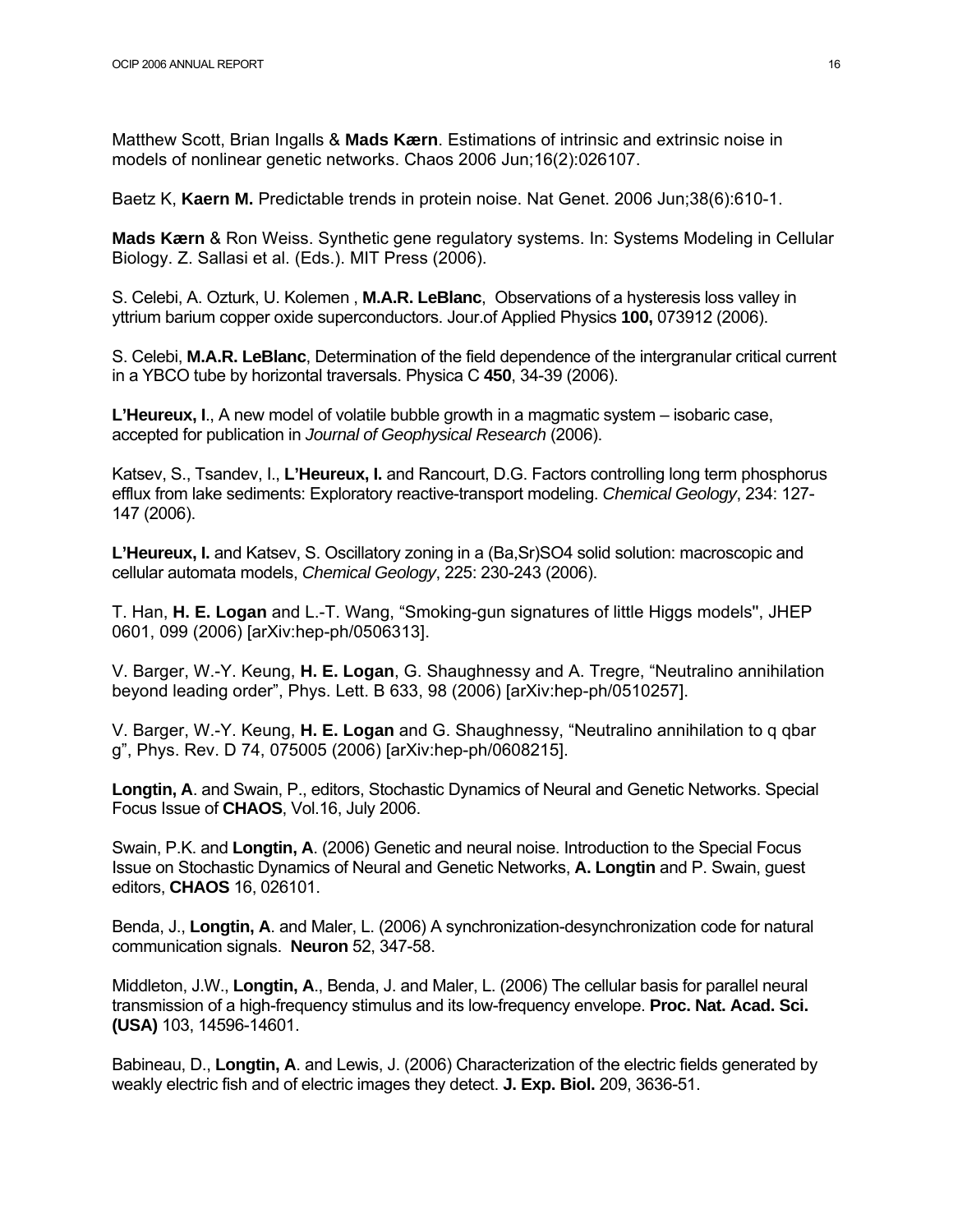Morse, R. and **Longtin, A**. (2006) Coherence and stochastic resonance in threshold crossing detectors with delayed feedback. **Phys. Lett. A** 359, 640-646.

Lindner, B. and **Longtin, A**. (2006) Comment on: "Characterization of subthreshold voltage fluctuations in neuronal membranes" by M. Rudolph and A. Destexhe. **Neural Comput.** 18, 1896- 1931.

**Longtin, A**., Design and therapies for stochastic neural systems. In: Multidisciplinary Approaches to Theory in Medicine, R. Paton and L.A. McNamara, eds., (Elsevier, Amsterdam, 2006) pp.193-207.

**M. R. McEwen** and Niven D 2006 Characterization of the phantom material Virtual Water(tm) in high-energy photon and electron beams Med. Phys. 33, p876-887.

**M. R. McEwen**, 2006 "Radiation Dosimetry for Oncology" in Encyclopedia of Medical Devices and Instrumentation 2nd Editon, ed. J G Webster Hoboken: John Wiley.

**M. R. McEwen**, Sephton J P and Sharpe P H G 2006 Alanine as a precision validation tool for reference dosimetry Proceedings of the PTB Workshop PTB-Dos-51 on Alanine dosimetry for clinical applications (Braunschweig:Physikalisch-Technische Bundesanstalt).

**M. R. McEwen**, Palmans H and Williams A J 2006 An empirical method for the determination of wall perturbation factors for parallel-plate chambers in high-energy electron beams Phys. Med. Biol. 51 5167-5181.

L. A. Buckley and **D. W. O. Rogers**, Wall correction factors, Pwall, for thimble ionization chambers, Med. Phys. 33, 455 -- 464 (2006).

L. A. Buckley and **D. W. O. Rogers**, Wall correction factors, Pwall, for parallel-plate ionization chambers, Med. Phys. 33, 1788 -- 1796 (2006).

D. J. La Russa and **D. W. O. Rogers**, An EGSnrc investigation of the P<sub>TP</sub> correction factor for ion chambers in kilovoltage x-rays, Med. Phys. 33, 4590 -- 4599 (2006).

E. Mainegra-Hing and **D. W. O. Rogers**, On the accuracy of techniques for obtaining the calibration coefficient  $N<sub>K</sub>$  of Ir-192 HDR brachytherapy sources., Med. Phys. 33, 3340 -- 3347 (2006).

**D. W. O. Rogers**, Fifty years of Monte Carlo simulations for medical physics, Phys. Med. Biol. 51, R287 -- R301 (2006).

D. Sheikh-Bagheri, I. Kawrakow, B. Walters, and **D. W. O. Rogers**, Monte Carlo simulations: efficiency improvement techniques and statistical considerations, in Proc of AAPM 2006 Summer School: Integrating New Technologies into the Clinic: Monte Carlo and Image-Guided Radiation Therapy, edited by B. H. Curran, J. E. Balter, and I. J. Chetty, pages 71 -- 91, Medical Physics Publishing, Madison, WI, 2006.

Guido Torrese, Jason Taylor, **Henry P. Schriemer**, and Michael Cada, "Energy transport through structures with finite electromagnetic stop gaps", J. Opt. A: Pure Appl. Opt. 8: 973-980, 2006.

M.C. Plante, J. Garrett, S.C. Ghosh, P. Kruse, **H. Schriemer**, T. Hall, R.R. LaPierre, "The Formation of Supported Monodisperse Au Nanoparticles by UV/Ozone Oxidation Process", Appl. Surf. Sci. 253(4): 2348-2354, 2006.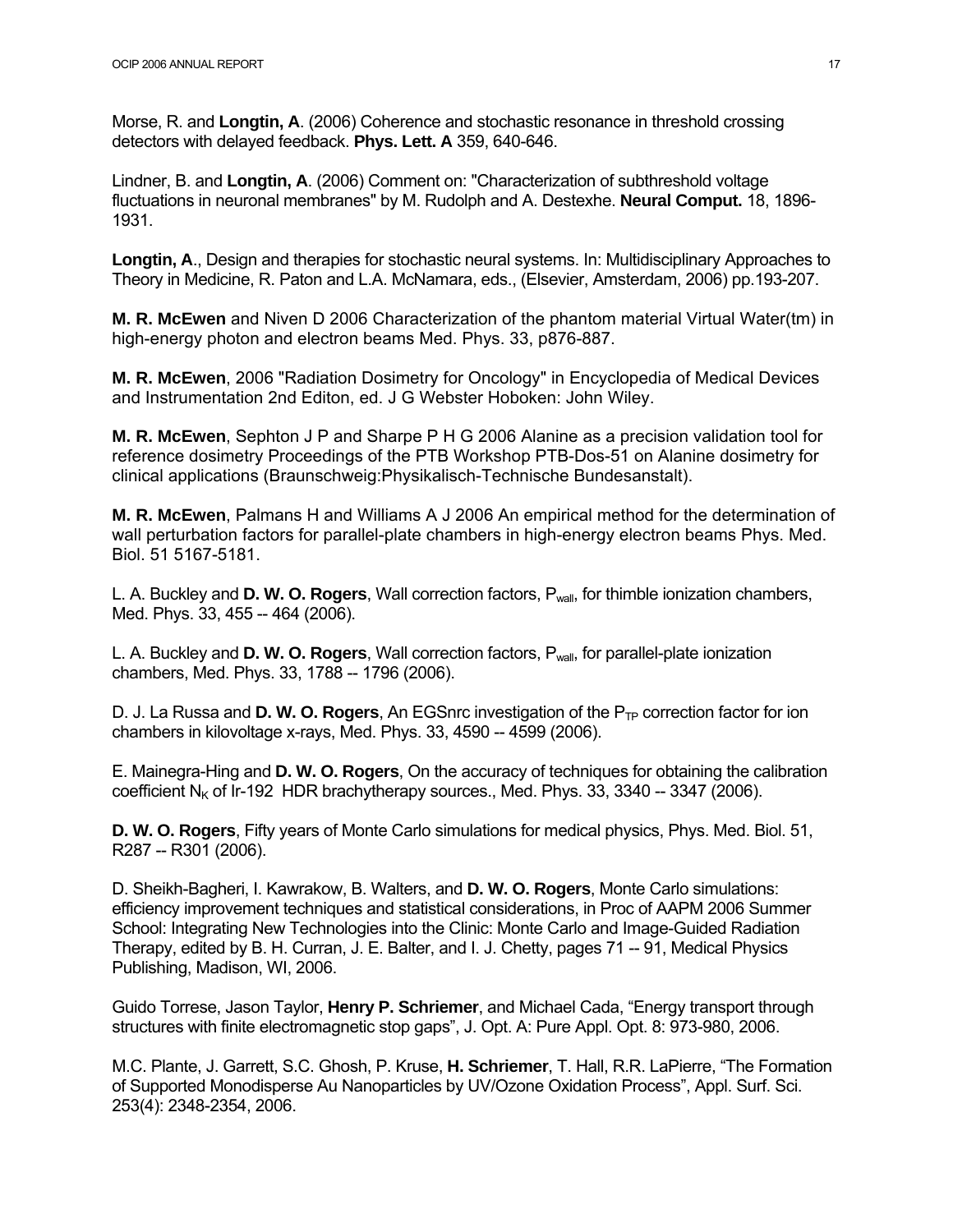Serge Bidnyk, Ashok Balakrishnan, Matt Pearson, Mae Gao, **Henry Schriemer**, and Trevor Hall, "Optical filter based on subtractive dispersion planar reflective gratings", Optics Commun. 263(1): 32- 35, 2006.

Serge Bidnyk, Ashok Balakrishnan, Matt Pearson, Mae Gao, **Henry Schriemer**, and Trevor Hall, "Cascaded optical microspectrometer based on additive dispersion planar gratings", IEEE Photon. Technol. Lett., 18(1): 247-249, 2006.

Ronald Millett, Jeffrey Wheeldon, Trevor Hall and **Henry Schriemer**, "Towards modeling semiconductor heterostructures", Proceedings of the COMSOL Users Conference 2006, 7 pages.

Michael Ott, Jason Abt, Udit Sharma, Edward Keyes, Trevor Hall and **Henry Schriemer**, "Measuring Absolute Capacitance of MOS Structures with a Scanning Probe Microscope", Proceedings of CCECE 2006, 4 pages.

Guido Torrese, Jason Taylor, **Henry P. Schriemer**, and Michael Cada, "Energy transport through structures with finite electromagnetic stop gaps", J. Opt. A: Pure Appl. Opt. 8: 973-980, 2006.

M.C. Plante, J. Garrett, S.C. Ghosh, P. Kruse, **H. Schriemer**, T. Hall, R.R. LaPierre, "The Formation of Supported Monodisperse Au Nanoparticles by UV/Ozone Oxidation Process", Appl. Surf. Sci. 253(4): 2348-2354, 2006.

Serge Bidnyk, Ashok Balakrishnan, Matt Pearson, Mae Gao, **Henry Schriemer**, and Trevor Hall, "Optical filter based on subtractive dispersion planar reflective gratings", Optics Commun. 263(1): 32- 35, 2006.

Serge Bidnyk, Ashok Balakrishnan, Matt Pearson, Mae Gao, **Henry Schriemer**, and Trevor Hall, "Cascaded optical microspectrometer based on additive dispersion planar gratings", IEEE Photon. Technol. Lett., 18(1): 247-249, 2006.

Ronald Millett, Jeffrey Wheeldon, Trevor Hall and **Henry Schriemer**, "Towards modeling semiconductor heterostructures", Proceedings of the COMSOL Users Conference 2006, 7 pages.

Michael Ott, Jason Abt, Udit Sharma, Edward Keyes, Trevor Hall and **Henry Schriemer**, "Measuring Absolute Capacitance of MOS Structures with a Scanning Probe Microscope", Proceedings of CCECE 2006, 4 pages.

J-F. Mercier, **G.W. Slater** (2006) Universal Interpolating Function for the Dispersion Coefficient of DNA Fragments in Sieving Matrices. *Electrophoresis* **27**, 14531461.

S. Guillouzic, **G.W. Slater** (2006) Polymer translocation in the presence of excluded volume and explicit hydodynamic interactions. *Physics Letters A* **359**, 261264.

M. Kenward, **G.W. Slater** (2006) Molecular Dynamics simulations with explicit hydrodynamics II: On the collision of polymers with molecular obstacles. *The European Physical Journal E* **20**, 125141*.* 

O. A. Hickey, J.-F. Mercier, M. G. Gauthier, F. Tessier, S. Bekhechi, and **G.W. Slater** (2006) Effective molecular diffusion coefficient in a two-phase gel medium. *J. Chem. Phys.* **124**, 204903.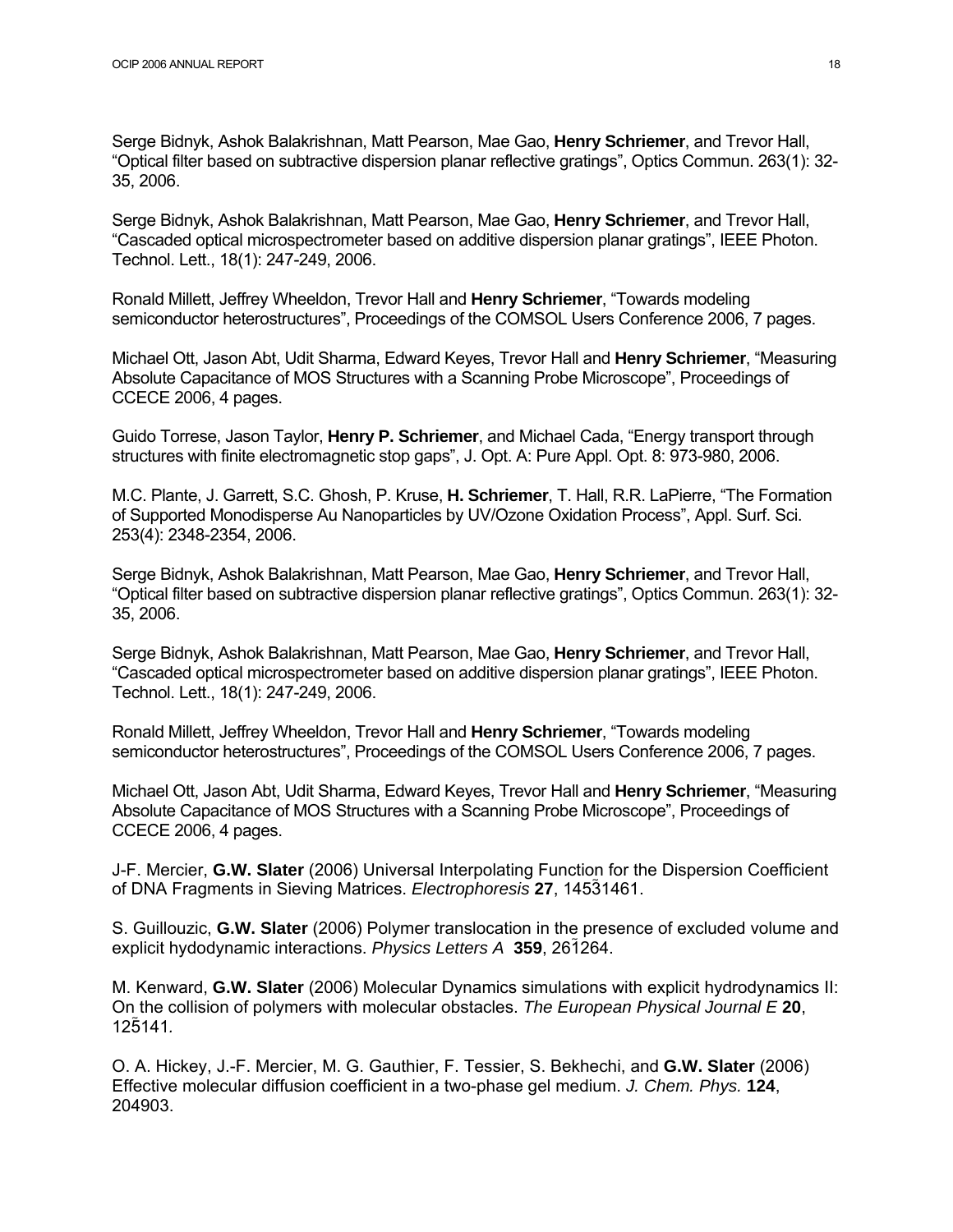R. J. Meagher, L. C. McCormick, R. D. Haynes, J.-I. Won, J. Lin, **G.W. Slater**, A. E. Barron (2006) Free-solution electrophoresis of DNA modified with frictional labels at both ends. *Electrophoresis* **27**, 17021712.

F. Tessier, **G.W. Slater** (2006) Modulation of Electroosmotic flow strength with end-grafted polymer chains in a nanochannel. *Macromolecules* **39**, 12501260.

Y. B. Tatek, **G.W. Slater** (2006) A simulation model of biofilms with autonomous cells: I. Analysis of a two-dimensional version. *Physica A* **362**, 382402.

L. C. McCormick, **G.W. Slater** (2006) A Theoretical Study of the Possible Use of Electroosmotic Flow to Extend the Read Length of DNA Sequencing by End Labeled Free Solution Electrophoresis. *Electrophoresis* 27, 17931701.

F. Tessier, **G.W. Slater** (2006) Effective Debye length in closed nanoscopic systems: a competition between two length scales. *Electrophoresis* **27**, 686693.

Wang P. and **Stadnik Z.M.**, 2007, "Magnetic Properties and <sup>155</sup>Gd M ssbauer Spectroscopy of the Rare-Earth Heusler Compound Cu<sub>2</sub>GdIn", *J. Phys. Condens. Matter.* **19** 346235-1--346235-10.

**Stadnik Z.M.**, Al-Qadi K., and Wang P., 2007, "Magnetic Properties and <sup>155</sup>Gd M ssbauer Spectroscopy of the Icosahedral Quasicrystal Ag<sub>50</sub>In<sub>36</sub>Gde<sub>14</sub>", *J. Phys. Condens. Matter.* **19** 326208-1--26208-11.

**Stadnik Z.M.** and Wang P., 2006, "Physical Properties of the Icosahedral Quasicrystal Al60Cr19.9Fe0.1Ge20", *J. Phys. Condens. Matter.* **18** 8383-8394.

L. Yang, Y. M. Ma, T. Iitaka, **J. S. Tse**, K. Stahl, Y. Ohishi, Y. Wang, R. W. Zhang, J. F. Liu, H.-K. Mao, and J. Z. Jiang, Pressure-induced phase transformations in the Ba<sub>8</sub>Si<sub>46</sub> clathrate *Phys. Rev. B* **74**, 245209, 2006.

**J.S. Tse** and D.D. Klug, Phonon Spectroscopy and X-ray Scattering using Synchrotron Radiation, *Physics in Canada*, Sep/Oct, 2006.

D.D. Klug, **J.S. Tse**, Z. Liu and R.J. Hemley, Hydrogen-bond dynamics and Fermi resonance in highpressure methane filled ice, J. Chem. Phys., 125, 154509, 2006.

H. Liu, **J.S. Tse** and H-k. Mao, Stability of rocksalt phase of zinc oxide under strong compression: Synchrotron x-ray diffraction experiments and first-principles calculation studies, J. Appl. Phys. 100, 093509, 2006.

P. Heines, H-L. Keller, U. Schwarz, M. Ambruster and **J.S. Tse**, High Pressure Phases of Cs<sub>2</sub>[PdI<sub>4</sub>].I<sub>2</sub>, Cs<sub>2</sub>[PBrI<sub>4</sub>].I<sub>2</sub> and Cs<sub>2</sub>[PdCI<sub>4</sub>].I<sub>2</sub>, *Inorg. Chem.*, 45, 9818, 2006.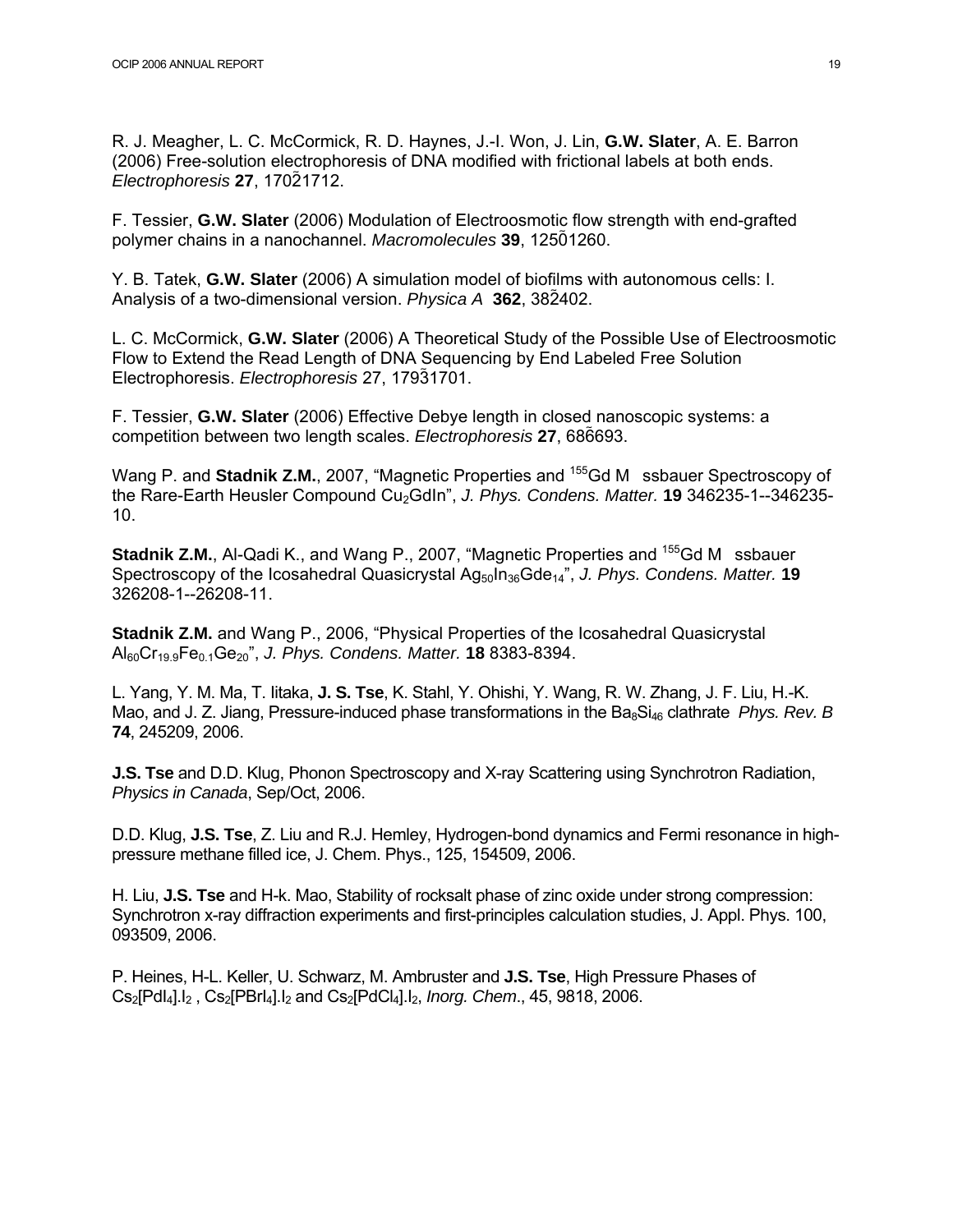**J.S. Tse**, T. litaka and K. Parlinski, Vibrational Properties and Superconductivity in Ba<sub>24</sub>Si<sub>100</sub> Europhys. Lett., 75, 153 2006.

C. Sternemann, S. Huotari, M. Hakala, M. Paulus, M. Volmer, C. Gutt, T. Buslaps, N. Hiraoka, D.D. Klug, K. Hamalainen, M. Tolan and **J.S. Tse**, Electronic structure of methane hydrate studied by Compton scattering, Phys. Rev. B 73, 195104, 2006.

X. Gao, D.D. Klug and **J.S. Tse,** Rational design of high efficiency thermoelectric materials with low band gap conductive polymers, *Comp. Mat. Sci.,* 36, 49 2006.

**J.S. Tse**, D.D. Klug, S. Patchkovskii and J.K. Dewhurst, Chemical bonding, electron-phonon coupling, and structural transformations in high-pressure phases of Si, *J. Phys. Chem*., B110, 3721, 2006.

**J.S. Tse**, D.D. Klug, and T. Iitaka, Dynamics of elemental lithium at megabar pressures, *Phys. Rev*. B 73, 212301, 2006.

**J.S. Tse**, D.D. Klug and F. Gao, Hardness of nanocrystalline diamonds, *Phys. Rev* B, 73, 140102, 2006.

V.V. Struzhkin, H-k Mao, J-F. Lin, R.J. Hemley, **J.S. Tse**, Y. Ma, M.Y. Hu, P. Chow, and C.C. Kao, Valence band x-ray emission spectra of compressed germanium*, Phys. Rev. Lett.* 96, 137402, 2006.

I. Krivchikov, B. Ya. Gorodilov, O. A. Korolyuk, V. G. Manzhelii, O.O. Romantsova, H. Conrad, W. Press, **J.S. Tse**, and D.D. Klug, Thermal conductivity of Xe clathrate hydrate at low temperatures, *Phys. Rev. B* 73, 064203, 2006.

V.P. Zakaznova-Herzog, H.W. Nesbitt, G.M. Bancroft and **J.S. Tse**, High resolution core and valence band XPS spectra of non-conductor pyroxenes , *Surface Science,* 16, 3175, 2006.

S. H. Patil and **Y. P. Varshni**: Hydrogenic system confined to a two-dimensional circular disc, Can. J. Phys. 84, 165-180 (2006).

S. H. Patil and **Y. P. Varshni**: Two electrons in a simple harmonic potential, Can. J. Phys. 84, 181-192 (2006).

Kevin F. Lee, **D.M. Villeneuve**, **P. B. Corkum**, Albert Stolow, and Jonathan G. Underwood, Field-Free Three-Dimensional Alignment of Polyatomic Molecules, Phys. Rev. Lett. 97, 173001 (2006).

Kevin F Lee, F Légaré, **D M Villeneuve** and **P B Corkum**, Measured field-free alignment of deuterium by few-cycle pulses J. Phys. B 39, 4081 (2006).

Hiromichi Niikura, **D.M. Villeneuve**, and **P. B. Corkum**, Controlling vibrational wave packets with intense, few-cycle laser pulses, Phys. Rev. A 73, 021402(R) (2006).

F. Legare, K. F. Lee, A. D. Bandrauk, **D.M. Villeneuve** and **P. B. Corkum**, Laser Coulomb explosion imaging for probing ultra-fast molecular dynamics, J. Phys. B 39, S503 (2006).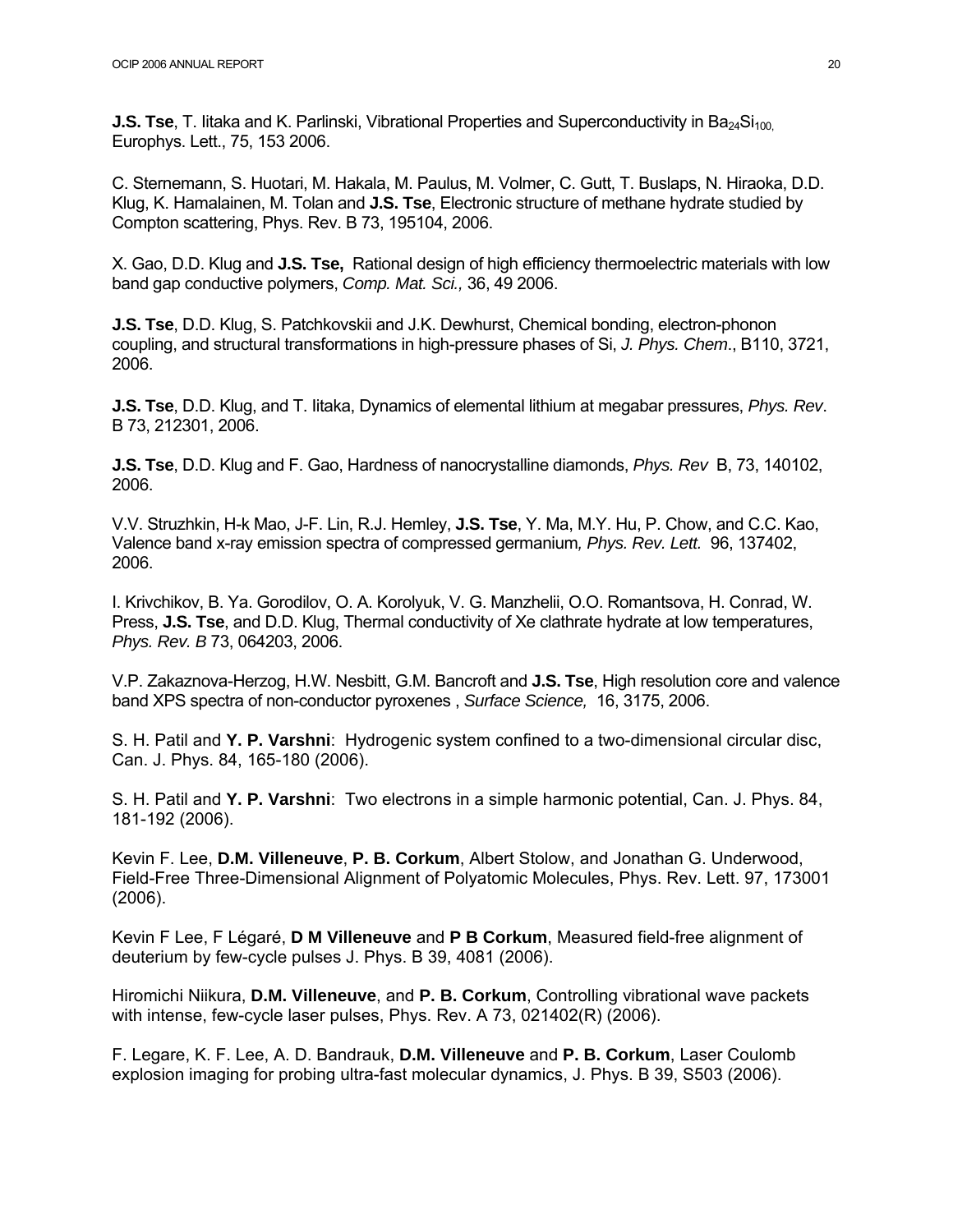Kevin F. Lee, E. A. Shapiro, **D.M. Villeneuve** and **P. B. Corkum**, Coherent creation and annihilation of rotational wave packets in incoherent ensembles, Phys. Rev. A 73, 033403 (2006).

Cathie Ventalon, James M. Fraser, Jean-Pierre Likforman, **D.M. Villeneuve**, **P. B. Corkum**, and Manuel Joffre, Generation and complete characterization of intense mid-infrared ultrashort pulses, J. Opt. Soc. Am. B 23, 332 (2006).

D Zeidler, A B Bardon, A Staudte, **D M Villeneuve**, R Doerner and **P.B. Corkum**, Alignment independence of the instantaneous ionization rate for nitrogen molecules, J. Phys. B 39, L159- L166 (2006).

A Scrinzi, M Yu Ivanov, R Kienberger and **D M Villeneuve**, Attosecond Physics, J. Phys. B 39, R1-R37 (2006).

N. Dudovich, J. Levesque, O. Smirnova, D. Zeidler, D. Comtois, M. Yu. Ivanov, **D.M. Villeneuve** and **P. B. Corkum**, Attosecond Temporal Gating with Elliptically Polarized Light, Phys. Rev. Lett. 97, 253903 (2006).

N. Dudovich, O. Smirnova, J. Levesque, Y. Mairesse, M. Yu. Ivanov, **D.M. Villeneuve** and **P. B. Corkum**, Measuring and controlling the birth of attosecond XUV pulses, Nature Physics 2, 781 (2006).

**M. Vincter**, Review of Particle Physics. By Particle Data Group (W.-M. Yao et al.). 2006. Published in J.Phys.G33:1-1232, 2006.

Reinhardt, P., Cybulski, M, Miller, S.M., Ferrarotto, C., **Wilkins, R.C.** and Deslauriers, Y., UVA exposure triggers cytokine secretion in human keratinocytes following treatment with phototoxic lomefloxacin, Canadian Journal of Physiol. and Photochem., 84, 221-226 (2006).

L.M. Garcia, J.M. Leblanc, **D.E. Wilkins**, **G.P. Raaphorst**. *Fitting the linear quadratic model to detailed data sets for different dose ranges*. Physics in Medicine and Biology, 51: 2813-2823, 2006

K. Myint, M. Niedbala, **D.E. Wilkins, L.H. Gerig**. *Investigating treatment dose error due to beam attenuation by a carbon fiber tabletop*. Journal of Applied Clinical Medical Physics, 7(3), 21-27, 2006.

Ryan, L.A., **Wilkins, R.C**., McFarlane, N.M., Sung, M.M., McNamee, J.P. and Boreham, D.R., Human Lymphocyte Apoptosis as a Biological Dosimeter and the Effectiveness of 280keV Neutrons. Health Physics, 9, 68-75(2006).

**Wilkins, R.C**., Bellier,P.V., Kutzner, B.C. and McNamee, J.P., Increased FITC fluorescence on LPS stimulated neutrophils cultured in whole blood. Cell Biology International, 30, 394-9 (2006).

Cruz M.J., Jarvis M.J., Blundell K.M., Rawlings S.R., Croft S., McLure R., Simpson C., Targett T.T., **Willott C.J.**, 2006, Monthly Notices of the Royal Astronomical Society, 373, 1531, The 6C\*\* sample of steep-spectrum radio sources: I -- Radio data, near-infrared imaging and optical spectroscopy.

Coppin K., …inter alios… **Willott C.J.**, 2006, Monthly Notices of the Royal Astronomical Society, 372, 1621, The SCUBA Half Degree Extragalactic Survey (SHADES) – II. Submillimetre maps, catalogue and number counts.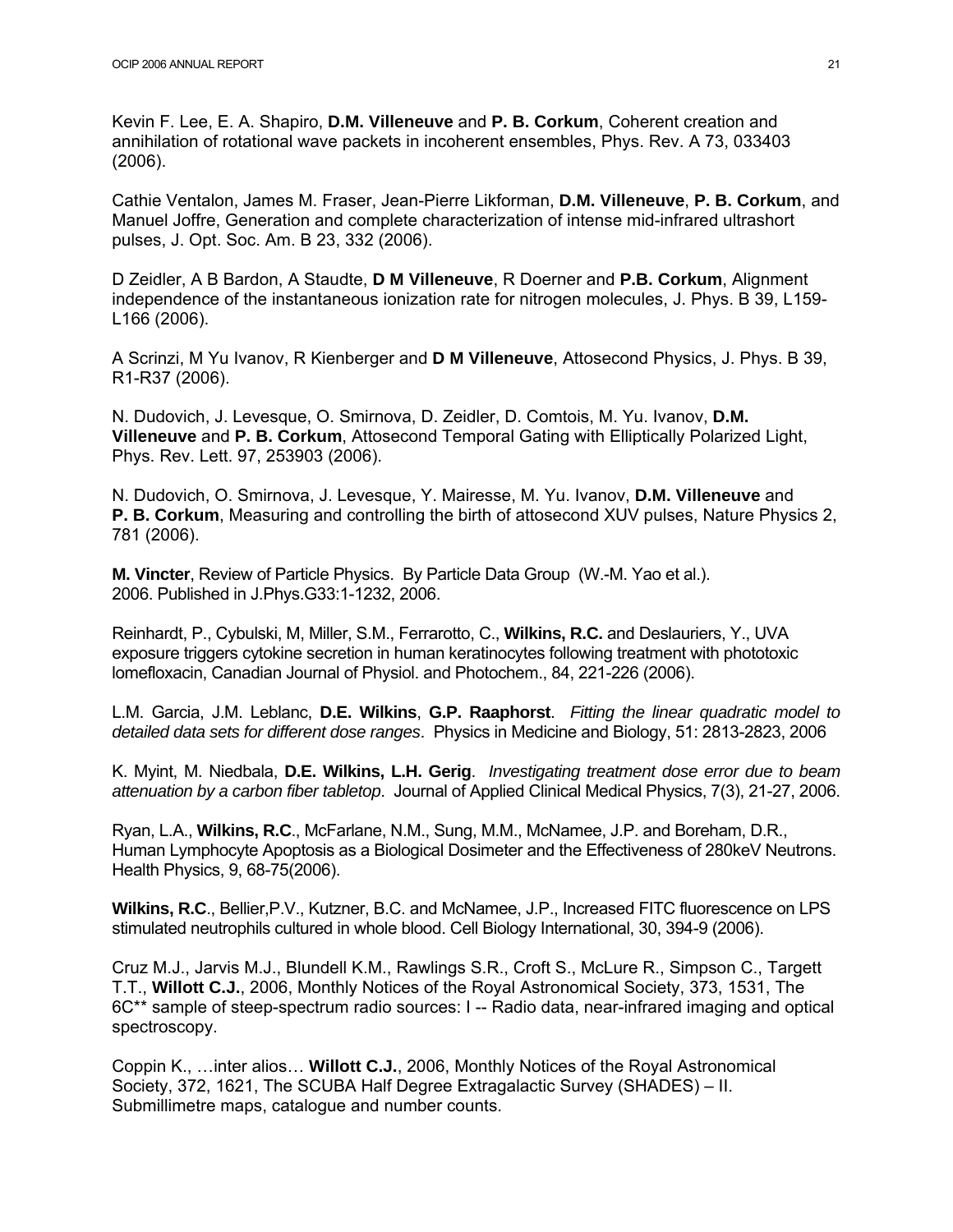Martinez-Sansigre A., Rawlings S., Lacy M., Fadda D., Jarvis M., Marleau F., Simpson C., **Willott C.J.**, 2006, Monthly Notices of the Royal Astronomical Society, 370, 1479, A population of high-redshift type-2 quasars – I: Selection criteria and optical spectra.

Roche N.D., Dunlop J.S., Caputi K., McLure R.J., **Willott C.J.**, Crampton D., 2006, Monthly Notices of the Royal Astronomical Society, 370, 74, Deep GMOS spectroscopy of extremely red galaxies in GOODS-South: ellipticals, mergers and spirals at 1<z<2.

**Xu T**., Wong J.T., Shikhaliev P.M., Ducote J.L., Al-Ghazi M.S., Molloi S., "Real-time tumor tracking using implanted positron emission markers: concept and simulation study". Medical Physics 2006 Jul;33(7):2598-609.

#### **CLEO Collaboration, Carleton Members**: D. Asner, K.W. Edwards

**CLEO Collaboration:** (G. S. Huang *et al.).* Search for Exclusive Multibody Decays of the psi(3770). Phys. Rev. Lett. 96, 032003 (2006).

**CLEO Collaboration:** (N. E. Adam *et al.).* Observation of psi(3770) -> pipi J/psi and Measurement of \Gamma\_ee(psi(2S). Phys. Rev. Lett 96, 082004 (2006).

**CLEO Collaboration:** (D. Besson *et al.).* Measurement of the Direct Photon Spectrum from Y(1S), Y(2S) and Y(3S) Decays. Phys. Rev. D 74, 012003 (2006).

**CLEO Collaboration:** (S. B. Athar *et al.).* Radiative Decays of the Y(1S) to a Pair of Charged Hadrons. Phys. Rev. D 73, 032001 (2006).

**CLEO Collaboration:** (T.E. Coan *et al*.). First Observation of psi(3770) to gamma chi\_c1 to gamma gamma J/psi. Phys. Rev. Lett 96, 182002 (2006).

**CLEO Collaboration:** (G. Adams *et al.).* Decay of psi(3770) into light hadrons. Phys. Rev. D 73, 012002 (2006)

**CLEO Collaboration:** (G. Bonvicini *et al.).* Observation and Study of Bs Production at the Y(5S) Resonance*.* Phys. Rev. Lett. 96, 022002 (2006).

**CLEO Collaboration:** (S. Dobbs *et al.).* Two-Photon Width of chic2. Phys. Rev. D 73, 071101 (2006).

**CLEO Collaboration:** (C. Cawlfield *et al.).* Experimental Study of chib(2P) to pi pi chib(1P). Phys. Rev. D 73, 012003 (2006).

**CLEO Collaboration:** (J.L. Rosner *et al.).* Experimental limits on weak annihilation contributions to b --> ulnu decays. Phys. Rev. Lett 96, 121801 (2006).

**CLEO Collaboration:** (D. Besson *et al.).* Measurement of Cross Section for e+e- to psi(3770) to hadrons at E\_cm = 3.773 GeV. Phys. Rev. Lett 96, 092002 (2006).

**CLEO Collaboration:** (P. Rubin *et al.).* New Measurements of Cabibbo-suppressed decays of D Mesons in CLEO-c. Phys. Rev. Lett. 96, 081802 (2006).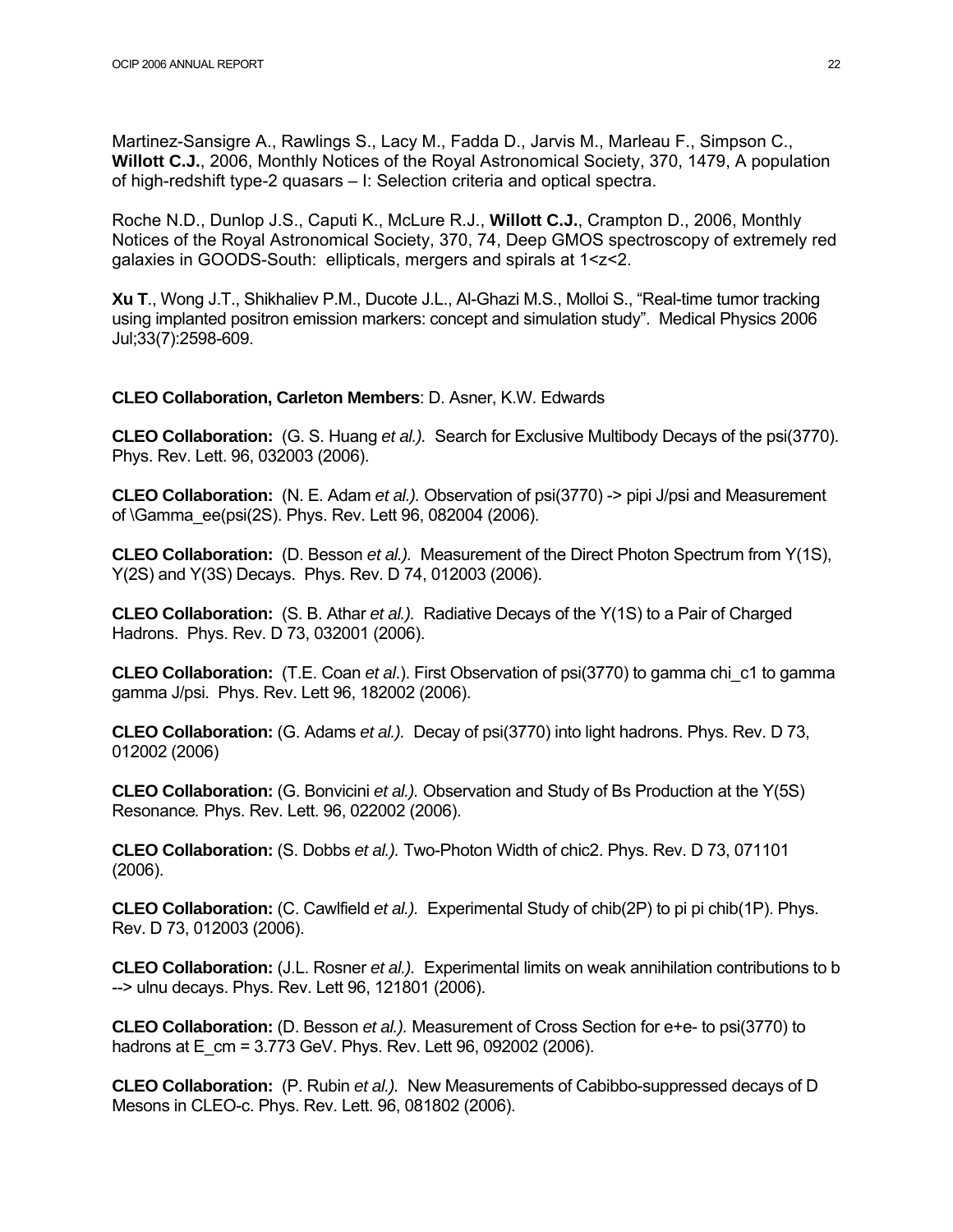**CLEO Collaboration:** (J.L. Rosner *et al.).* Di-electron Widths of the Y(1S,2S,3S) Resonances Phys. Rev. Lett 96, 092003 (2006).

**CLEO Collaboration:** (G.S. Adams *et al.).* Measurement of Gamma\_ee(J/psi), Gamma\_tot(J/psi), and Gamma\_ee(psi(2S))/Gamma\_ee(J/psi). Phys. Rev. D 73, 051103(R) (2006).

**CLEO Collaboration:** (D. Cronin-Hennessy *et al.).* Search for the non-DDbar decay psi(3770) --> KS0 KL0. Phys. Rev. D 74, 012005 (2006).

**CLEO Collaboration:** (S. Dobbs *et al.).* Phys Measurement of psi(2S) Decays to Two Pseudoscalar Mesons. Rev. D 74, 011105 (2006).

**CLEO Collaboration:** (O. Aquines *et al.).* First Measurements of the Exclusive Decays of the Y(5S) to B Meson Final States and Improved Bs\* Mass Measurement. Phys. Rev. Lett 96, 152001 (2006).

**CLEO Collaboration:** (T.E. Coan *et al.).* Charmonium decays of Y(4260), psi(4160), and psi(4040). Phys. Rev. Lett 96, 162003 (2006).

**CLEO Collaboration:** (R.A. Briere *et al.).* Observation of psi(3770) --> gamma chi\_c0. Phys. Rev. D 74, 031106 (2006).

**CLEO Collaboration:** (C. Cawlfield *et al.*). Relative strong phase and amplitude in D0 to K\*+- K-+ decays from D0 to K+K-pi0 Dalitz. Phys. Rev. D 74, 031108 (2006).

**CLEO Collaboration:** (N.E. Adam *et al.).* Absolute Branching Fraction and Electron Momentum Spectra Measurements for Inclusive D+ and D0 Semileptonic Decays*.* Phys. Rev. Lett 97, 251801 (2006).

**CLEO Collaboration:** (P. Rubin *et al.).* An Investigation of D+ to tau+ nu*.* Phys. Rev. D 73, 112005 (2006).

**CLEO Collaboration:** (S.B. Athar *et al* .). Search for Radiative Decays of Y(1S) into eta and eta'*.* Phys. Rev. D 76, 072003 (2007).

**CLEO Collaboration:** (M.R. Shepherd *et al.).* Model Independent Measurement of Form Factors in the Decay D to K- pi+ e+ nu\_e. Phys. Rev. D 74, 052001 (2006).

**SNO Collaboration**, **Carleton Members**: A.Bellerive, D.Sinclair, R.J.Hemingway, K.Graham, P.Watson, D.Waller, F.Zhang, P-L.Drouin, E.Rollin, O.Simard, G.Tesic, C.Mifflin.

**SNO Collaboration** (B. Aharmim et al.). Jul 2006. 11pp. Search for Neutrinos from the Solar hep Reaction and the Diffuse Supernova Neutrino Background with the Sudbury Neutrino Observatory. Published in Astrophys.J.653:1545-1551,2006.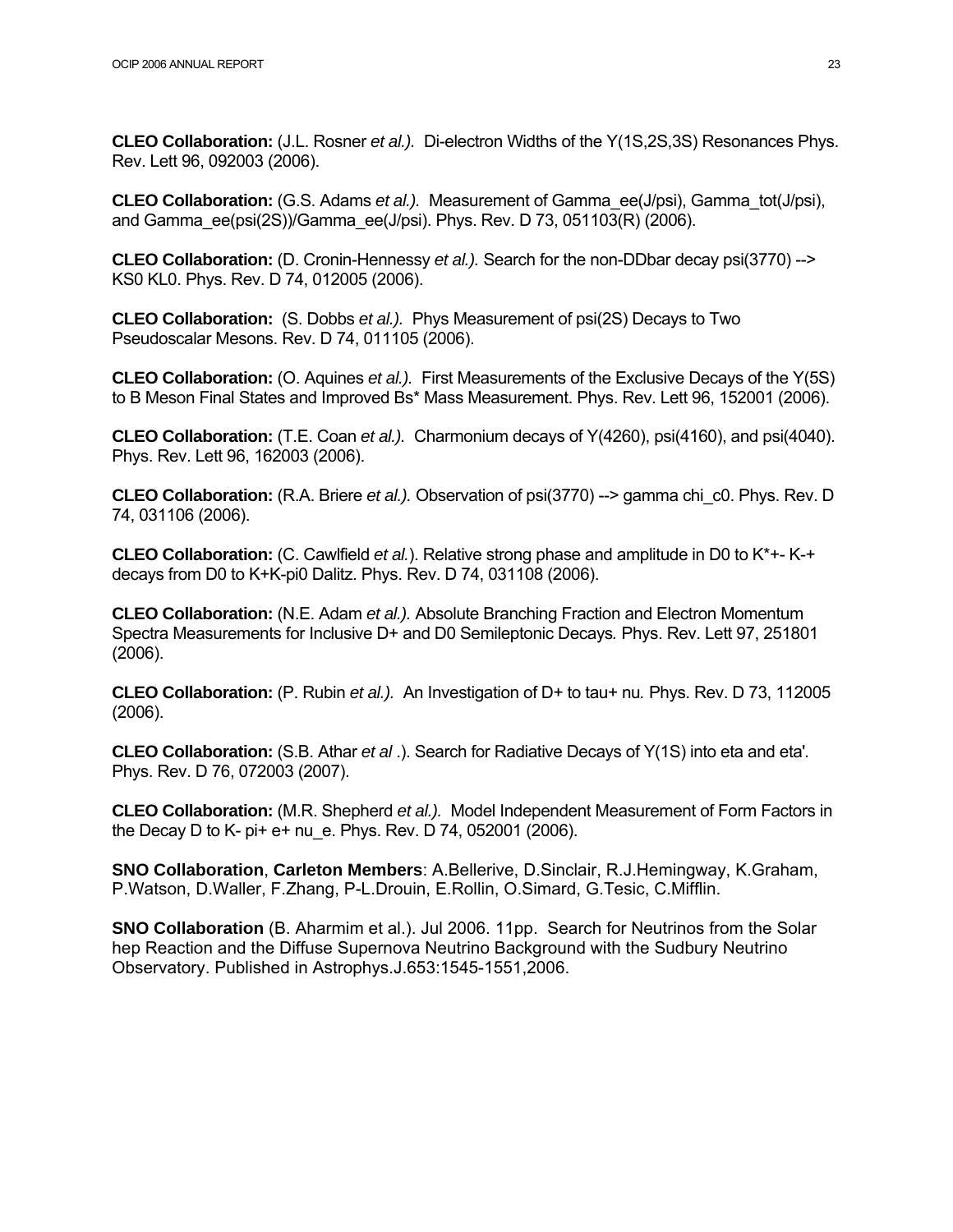#### Invited Talks and Publications in Refereed Conference Proceedings in 2006

**X. Bao** Feb 27, 06: "A simple method to identify the spatial location complication due to the transient phonon relaxation on the brillouin loss spectrum". Invited talk, smart sensor monitoring systems and applications (SSM02).

**X. Bao** March 6, 06 International Conference on Optical Fiber Communication 2006, "*Distributed Strain and Temperature Sensors Based on Brillouin Scattering for Application in Structural Health Monitoring***".** 

**X. Bao** March 24, 06: Optical Fiber Sensor Workshop – Application of photonic sensing in manufacturing and energy sectors, Hamilton Ontario. Keynote Speaker: "Distributed Brillouin sensing for pipeline monitoring".

**X. Bao** March 29, 06: Software Human Resource of Canada (SHRC) Technology Vision Conference Ottawa, Keynote Talk, "ISIS Technologies for Civil Engineering Intelligent Infrastructure".

**X. Bao** August 29, 06: IMI (Industrial Material Institute), NRC, "Distributed fiber sensors and their applications, and mode-locked fiber lasers".

**X. Bao** September 13, 06: 6th Asia-Pacific Conference "Fundamental Problems of Opto- and Microelectronics (APCOM2006), Harbin, China. Keynote Lecture "Distributed fiber sensors and their applications in civil structures".

**X. Bao** Sept 14, 06: 2nd International Forum for Development and Industrialization of Optical Fiber Sensor (IFDI- OFS2006), Harbin, China. Keynote speaker: Distributed fiber sensors and their applications.

**X. Bao** Sept 19, 06: The 5th International Conference on Optical Communications and Networks/ the 2nd International Symposium on Advances and Trends in Fiber Optics and Applications (ICOCN/ATFO 2006): The location accuracy in the distributed sensor based on Brillouin loss due to Brillouin slow light.

**X. Bao** Oct 13, 06: Development of the distributed Brillouin sensors for health monitoring of civil structuresI-Fundamentals. Oct 14, 06: Distributed fiber sensors and their applications in civil structures. NATO workshop: ADVANCED STUDY INSTITUTE OPTICAL WAVEGUIDE SENSING & IMAGING in Medicine, Environment, Security and Defense, October 12-21, 2006, Holiday Inn Plaza la Chaudière, Gatineau, Québec.\_ Invited.

**V.R. Bhardwaj** 19<sup>th</sup> annual meeting of IEEE lasers and electro-optics society, Montreal, *Multiphoton interaction of light with dielectrics.* 

L. Ramunno, Ch. Jungreuthmayer, and **T. Brabec**, "Attosecond kinetic physics," to be published in a special issue (ICOMP), J. Phys. B (2006).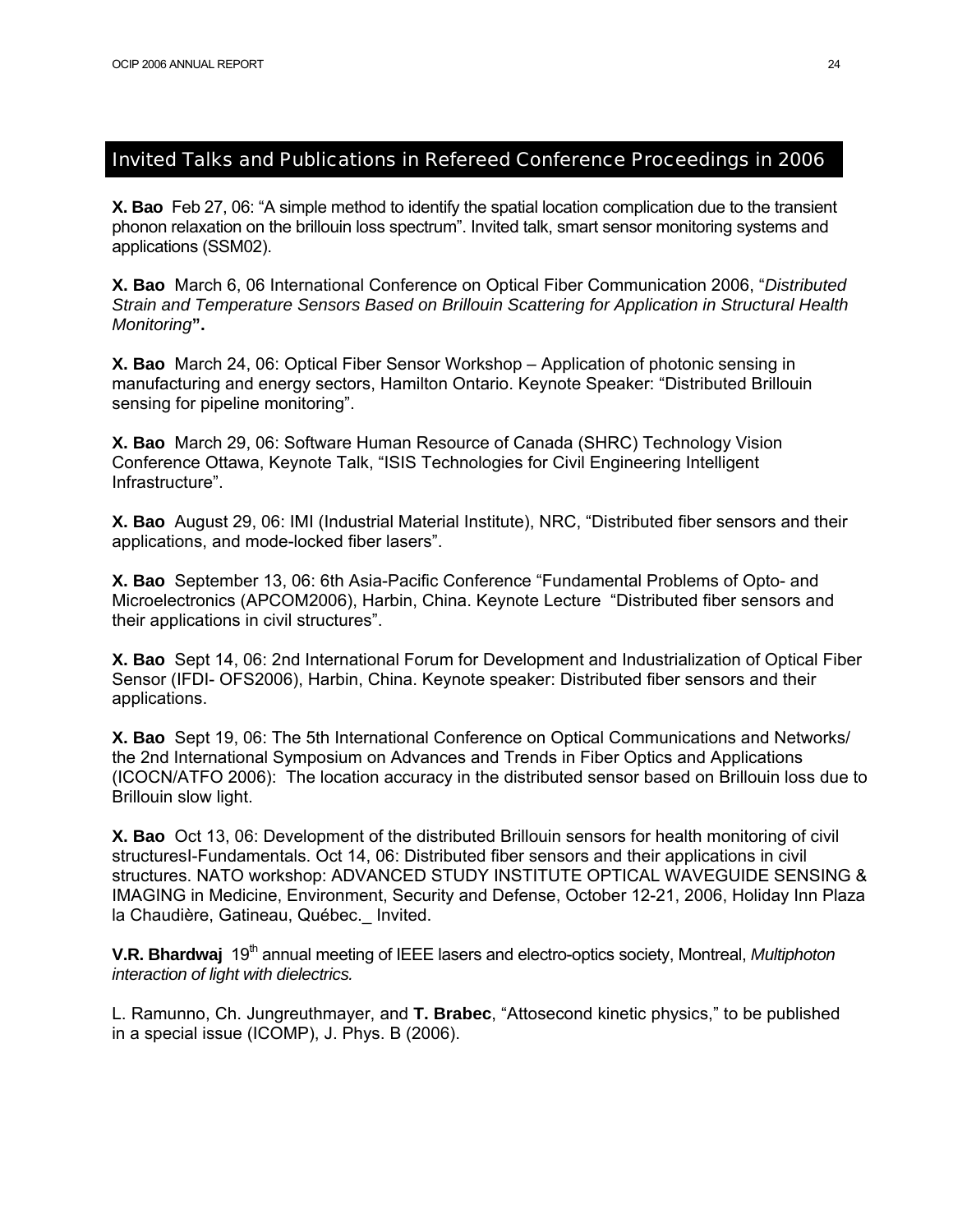L. Ramunno, Ch. Jungreuthmayer, and **T. Brabec**, "Vuv laser cluster interaction: strongly coupled plasma dynamics," Progress in ultrafast intense laser science I, (eds. K. Yamanouchi, S.L. Chin, P. Agostini, and G. Ferrante), Springer, page 95 (2006).

A. Astbury, (ed.), **B. Campbell,** (ed.), F. Khanna, (ed.), R. Moore, (ed.), **M. Vincter**, (ed.). Fundamental interactions. Proceedings, 20th Winter Institute, Lake Louise, Canada, February 20-26, 2005. (Victoria U. & Carleton U. & Alberta U.) 2006. 336pp.

*Effect of motion and medium heterogeneity on PET tracer quantification and target volume delineation for radiotherapy treatment planning.* A. Saoudi, A. Pourmoghadas, P. St. Laurent, F. Raymond, L. Eapen, **J.E. Cygler**. 53rd Annual Meeting of the Society of Nuclear Medicine, San Diego, CA, USA, June 3-7.

*Effect of tumor motion on the use of PET images for target volume delineation in radiation treatment*  planning. A. Saoudi, A. Pourmoghadas, J.E. Cygler. AAPM 48<sup>th</sup> Annual Meeting, Orlando, FL, USA, July 30-August 3, Med. Phys, 33(6): 2032, 2006.

*Evaluation of first macro Monte Carlo based commercial dose calculation module for electron beam treatment planning and new issues for clinical consideration.* G. Ding, D. Duggan, C. Coffey, A. Schulman, **J.E. Cygler**. AAPM 48<sup>th</sup> Annual Meeting, Orlando, FL, USA, July 30-August 3, Med. Phys, 33(6): 2099, 2006.

*Treatment Planning to achieve skin sparking with tomotherapy*. R. Studinski, A. Cherpak**, J.E. Cygler, L.H. Gerig,** A. Saoudi, K. Carty, G. Fox, L. Montgomery. AAPM 48<sup>th</sup> Annual Meeting, Orlando, FL, USA, July 30-August 3, Med. Phys, 33(6): 2146, 2006.

**S. Desgreniers.** "Materials under Extreme Conditions: Their Crystalline Structures by X-Ray Diffraction with the Use of Synchrotron Radiation". ACA 2006, Honolulu, USA. July 2006.

**S. Desgreniers**. New Insights on the Possible Structure of the Metallic Phase of Solid Oxygen", ESRF 2006 Users' Meeting, High Pressure Workshop, February, 2006. Grenoble, France.

**P. Finnie**, K. Kaminska, J.M. Bond, D.G. Austing, J. Lefebvre, "Optical studies of nanotubes suspended in air" 209<sup>th</sup> Meeting of the Electrochemical Society, May 9, 2006, Denver, Colorado.

**J. Harden**, An associating macromolecular model for the endothelial surface layer, 5th World Congress of Biomechanics, Munich, Germany, August 1, 2006.

**P. Hawrylak,** Nanospintronics with quantum dots", International Workshop on Spin and Mesoscopic Physics, National Center for Theoretical Science, NCTU, Hsinchu, Taiwan, January 2006.

**P. Hawrylak,** Controlling magnetism in semiconductor quantum dots with magnetic ions", ONR International Workshop in Multifunctional Materials, Bariloche, Argentina, March 2006.

**P. Hawrylak,** Nanospintronics with quantum dots", Kavli Institute for Theoretical Physics, UCSB, Santa Barbara, CA March 2006.

**P. Hawrylak,** Quantum information –future of Microelectronics?", International Workshop on Future of Microelectronics, Crete, Greece, June 2006.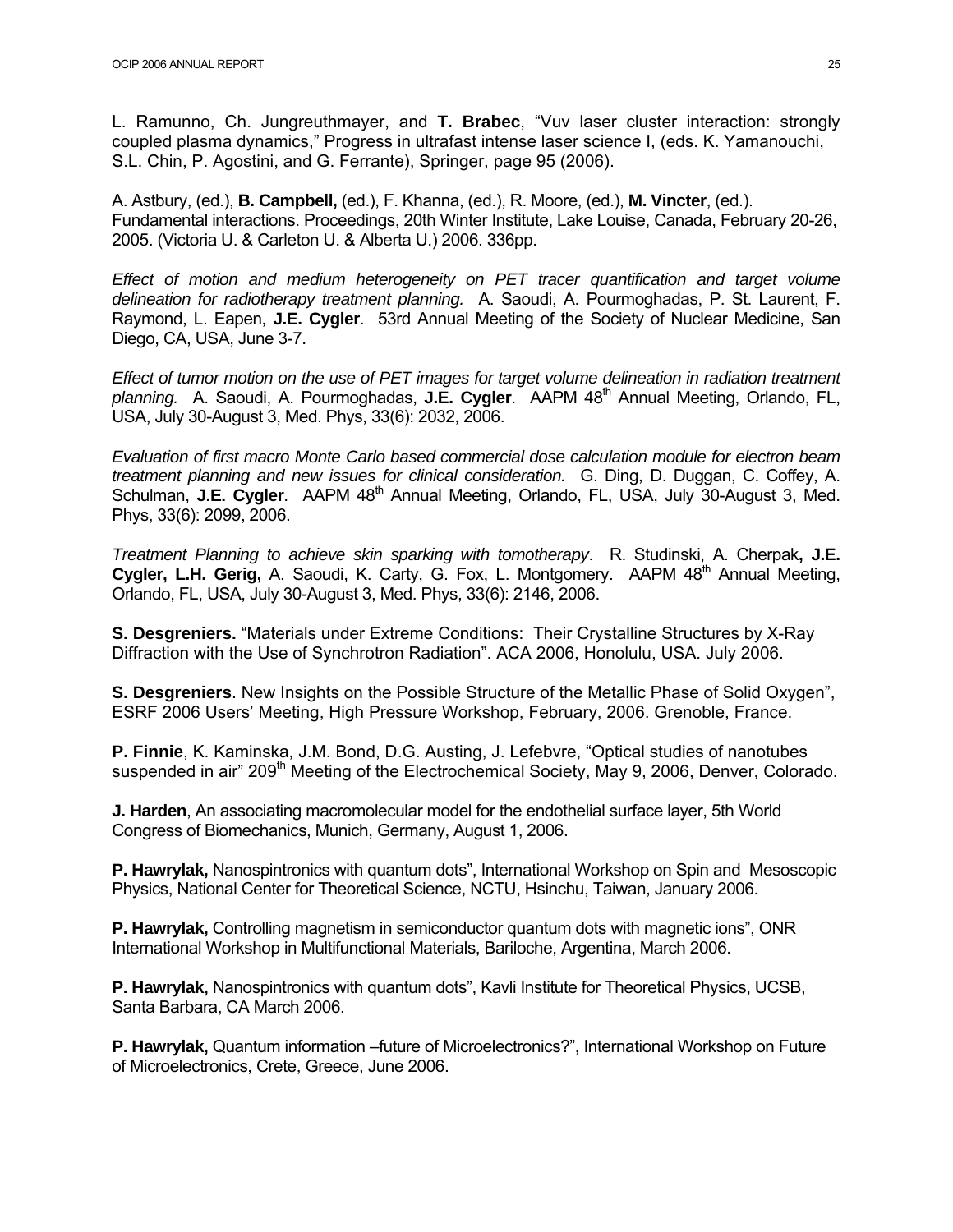**P. Hawrylak,** Nanoscale semiconductor structures", International Workshop "Perspectives in Nanoscience and Nanotechnology", San Sebastian, Basque Country (Spain), September 2006.

**Joós, B.,** Membrane rupture , at *From Spins to Fats and Back again,* a symposium in honor of Professor Martin Zuckermann, August 5<sup>th</sup>, 2006, Simon Fraser University.

**M. Kearn** - Invited speaker. The Canadian Institute of Advanced Research. Mount Tremblant. Quebec. March 2006.

**M. Kearn** - Invited speaker. Organizational Workshop for Systems Biology in Canada.Toronto. Ontario. February 2006.

**A. Longtin** Brain-Mind Institute, Ecole Polytechnique Federale de Lausanne (5 talks, Jan.-March 2006).

**A. Longtin** Laboratoire de Neurophysique, CNRS et Universite Paris 5 (2 talks, April 2006)

**H. Schriemer** "Photons in Complex Systems" Dept. of Physics, University of Ottawa, Ottawa, ON (16 February 2006).

**G.W. Slater** (2006) AFrom Fluidics to NanoFluidics: When the whole device can be simulated at the molecular level". Invited talk at the HPCVL Celebration 2006 Symposium, Queen's University, Kingston, 15 June.

**G.W. Slater**, F. Tessier, E. C. J. Oliver (2006) Polymers, electrophoresis and electroosmotic flows in nanochannels: A molecular dynamics study. Invited talk at the  $231<sup>st</sup>$  American Chemical Society National Meeting, March 2630, Atlanta.

#### Other Conference Presentations and Posters in 2006

**D. Asner**, "Impact of Charm Results on the CKM Matrix,'' presented at the 4th International Workshop on the CKM Unitarity Triangle, Nagoya, Japan, December 11-16, 2006.

**D. Asner**, "Opportunities in Charm Physics: Recent Results and Future Prospects,'' presented at the 4th Workshop on the Super B-factory based on Linear Collider Technology, Frascati, Italy, November 13-15, 2006.

**D. Asner, "Future Opportunities in Charm Physics," presented at the Future of Heavy Flavour** Physics in the UK Workshop, London, United Kingdom, October 6, 2006.

**D. Asner**, "Review of Charm Sector Mixing and CP Violation,'' presented at Heavy Quarks and Leptons, Munich, Germany, October 10-16, 2006.

**D. Asner**, "Review of Charm Sector Mixing and CP Violation,'' presented at the 11th International Conference on B-Physics at Hadron Machines, Oxford University, September 25-29, 2006.

**D. Asner**, "Charm School for Physicists: On the Impact of CLEO-c Results,'' presented at the Canadian Association of Physicists Congress 2006, Brock University, St, Catherines, Ontario, Canada, June 11-14, 2006.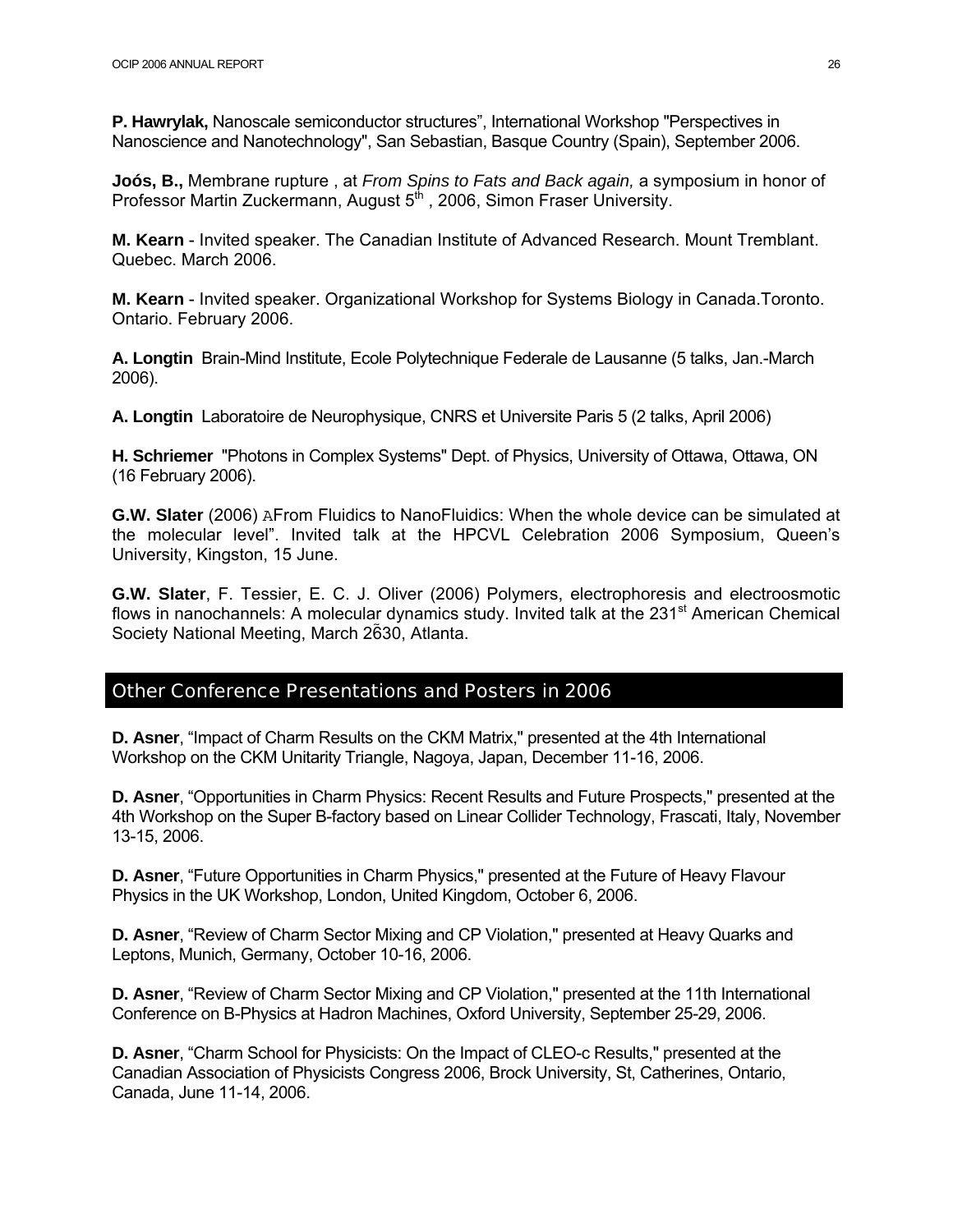**D. Asner**, "Why do we need a Super-Charm Factory,'' presented at the International Workshop on Discoveries in Flavour Physics at e+e- Colliders, Frascati, Italy, March 3, 2006.

**D. Asner**, "Charm Inputs for the CKM angle gamma'' presented at the 4th International Workshop on the CKM Unitarity Triangle, December 11-16, 2006.

**D. Asner**, "Physics at Charm Threshold: Recent Results from CLEO-c and Prospects for BESIII,'' presented at the 4th meeting of Flavour in the Era of the LHC, CERN, October 9-11, 2006.

**D. Asner**, Charm Physics at Threshold: Anticipated Results from CLEO-c and BESIII,'' presented at the 3rd Workshop on the Super B-factory based on Linear Collider Technology, SLAC, June 14-17, 2006.

**D. Asner**, "D0 anti-D0 Quantum Correlations, Mixing and Strong Phases,'' presented at Charm 2006, IHEP, Beijing, June 5-7, 2006 "BEPCII/BESIII Status and Physics Goals,'' presented at the 3rd meeting of Flavour in the Era of the LHC, CERN, May 15-17, 2006.

**D. Asner**, "Constraints on Charm Mixing, Strong Phases and Doubly-Cabibbo Suppressed Decays from CLEO-c,'' presented at International Workshop on Discoveries in Flavour Physics at e+e-Colliders, Frascati, Italy, March 1, 2006.

Lufan Zou, **Xiaoyi Bao**, Shiquan Yang, and Liang Chen, Fabein Ravet, "*Influence of Brillouin slow light on distributed sensor due to depletion of pump beam*", OFS-18. ThC6, 2006.

Yong Wang, Jorge Fonseca-Campos, Chang-Qing Xu, Shiquan Yang, Evgueni. A. Ponomarev, **Xiaoyi Bao**, "*Comparison of wavelength conversions based on cascaded second-harmonic generation/difference-frequency generation under continuous-wave and pulsed pumping"* Presented at Photonics North, Quebec City, June 6, 2006.

**Xiaoyi Bao**, Lufan Xou, Fabien Ravet, Liang Chen, "*The location accuracy in the distributed sensor based on Brillouin loss due to Brillouin slow light*" Invited talk. ICOCN-AFTO 2006.

Lufan Zou, **Xiaoyi Bao**, Shiquan Yang, and Liang Chen, "*Pulse Time Delay of Different Pulse Durations via Brillouin Slow Light in an Optical Fiber"* OFS-18. ThE47.

Fabien Ravet, Liang Chen, **Xiaoyi Bao**, Lufan Zou, "*BOTDA location accuracy in depleted pump regime in presence of the Brillouin slow light*" International Conference in Optical Fiber Sensors-18. ThE39, 2006.

Fabien Ravet, **Xiaoyi Bao**, Quinrong Yu, Lufan Zou, Liang Chen, "*A Simple Model For BOTDA Spectral Deconvolution Under Short Spatial Resolution (<50cm) And Non-Uniform Strain Conditions*" International Conference in Optical Fiber Sensors-18. ThE41, 2006.

Shiquan Yang, **Xiaoyi Bao**, "*High extinction ratio pulse generation from fm modulated signal by using dispersion imbalanced fiber loop mirror*" 2006 OFC/NFOEC conference\_OWJ.

**Xiaoyi Bao**, Fabien Rravet, Lufan Zou, *"Distributed Brillouin Sensor Based on Brillouin Scattering for Structural Health Monitoring*" Optical Fiber Communications 06 and NFOEC\_OTUL7. Invited Talk.

**Xiaoyi Bao**, Qinrong Yu, Vladimir Kalosha, Fabien Ravet and Liang Chen, "A *Simple Method to*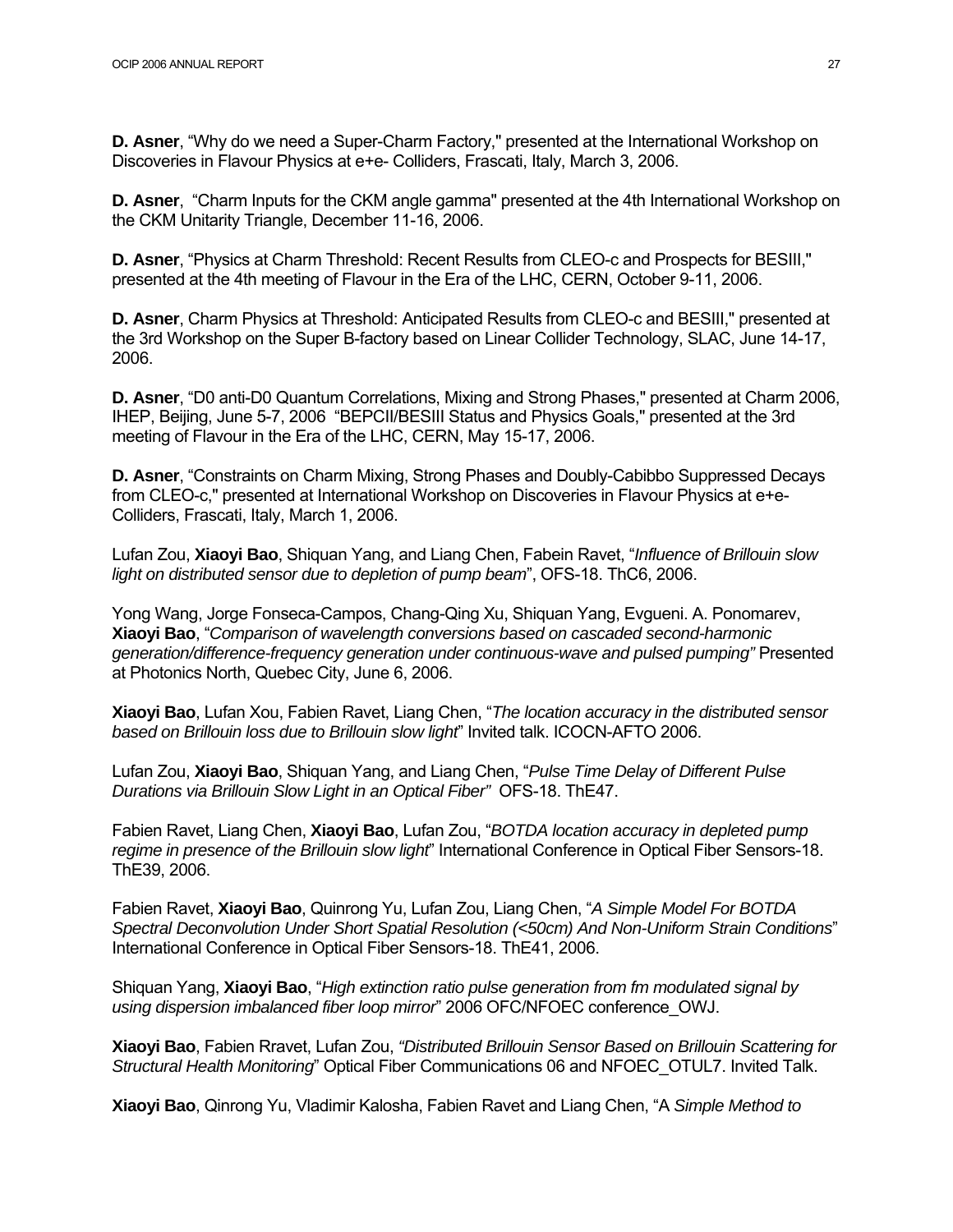*Identify the Spatial Location Complication due to the Transient Phonon Relaxation on the Brillouin Loss Spectrum*" Invited Talk, Smart Sensor Monitoring Systems and Applications (SSM02), February 2006.

Fabien Ravet, **Xiaoyi Bao**, Lufan Zou, Vladimir Kalosha, Quinrong Yu, Liang Chen, "*Accurate Strain Detection and Localization with the Distributed Brillouin Sensor Based on Phenomenological Signal Processing Approach*" Proc. SPIE, v. 6176, 61761C1-9 (2006). Non-Destructive Evaluation and Health Monitoring of Aerospace materials, Composites, and Civil Infrastructure v; Aftab A. Mufti, Anw L. Gyekenyesi, Peter J. Shull; Eds.

P. P. Rajeev, E. Simova, C. Hnatovsky, M. Gertsvolf, R. S. Taylor, **V. R. Bhardwaj,** P. B. Corkum and D. M. Rayner, Memory and Nanostructure Formation in the Intense Field Ionization of Fused Silica, Proceedings of Ultrafast Phenomena XV (2006, Springer series).

**T. Brabec**, "Attosecond kinetic physics," OSA annual meeting in Rochester, 2006 (invited).

**T. Brabec**, "Many-body aspects of intense field physics," Ultrafast dynamics imaging workshop, London, 2006 (invited).

M. Nezamzadeh and **I.G. Cameron**, A New Rician Noise Bias Correction, International Society of Magnetic Resonance in Medicine, Seattle, May 2006, p. 346.

M. Nezamzadeh and **I.G. Cameron**, Rician Noise Corrected and Multi-Component Analyzed Diffusion Signal Decays for Human Brain Tissue In Vivo at High b-values, International Society of Magnetic Resonance in Medicine, Seattle, May 2006, p. 710.

M. Yousaf Hamza, S. Tariq, and **Liang Chen**, "*Dispersion Compensation in the Presence of Nonlinearity in Optical Fiber Communications*", Communication Systems, 2006. ICCS 2006. 10<sup>th</sup> IEEE International Conference on. Oct. 2006 Pages 1-5, Digital object identifier 10.1109/ICCS2006. 301421.

*Implementation and Workflow for a Clinical Tomotherapy Unit.* **B.G. Clark**, L. Montgomery, G. Fox, K. Carty, **M.S. MacPherson**, S. Malone, R. McRae, **L.H. Gerig,** L. Grimard. Canadian Association of Radiation Oncologists Annual Meeting, Calgary, Alberta, September 2006.

*Treatment Planning Comparison of Stereotactic Radiotherapy, 3D Conformal Radiotherapy, and Helical Tomotherapy for Benign Tumors in the Base of Skull.* A Cheung, S Malone, J Szanto, **B Clark**, M MacPherson, B Nyiri, G Fox, L Montgomery, K Carty, Y Deshaies, R Zohr, J Spaans. Canadian Association of Radiation Oncologists Annual Meeting, Calgary, Alberta, September 2006.

*Electron Beam Monte Carlo Treatment Planning.* **J.E. Cygler**, invited speaker. 2006 AAPM Summer School "Integrating New Technologies Clinic: Monte Carlo and Image Guided Radiation Therapy", University of Windsor, Ontario, June 18-22.

*Simulation of Applicators, Cutouts, and Relative Output Factors for Electron Beams*. **J.E. Cygler**, invited speaker. 2006 AAPM Summer School "Integrating New Technologies Clinic: Monte Carlo and Image Guided Radiation Therapy", University of Windsor, Ontario, June 18-22.

*Treatment Planning to Achieve Skin Sparking with Tomotherapy*. **J.E. Cygler**, invited speaker. MOSFET User Group Meeting at AAPM 48<sup>th</sup> Annual Meeting, Orlando, FL, USA, August 1.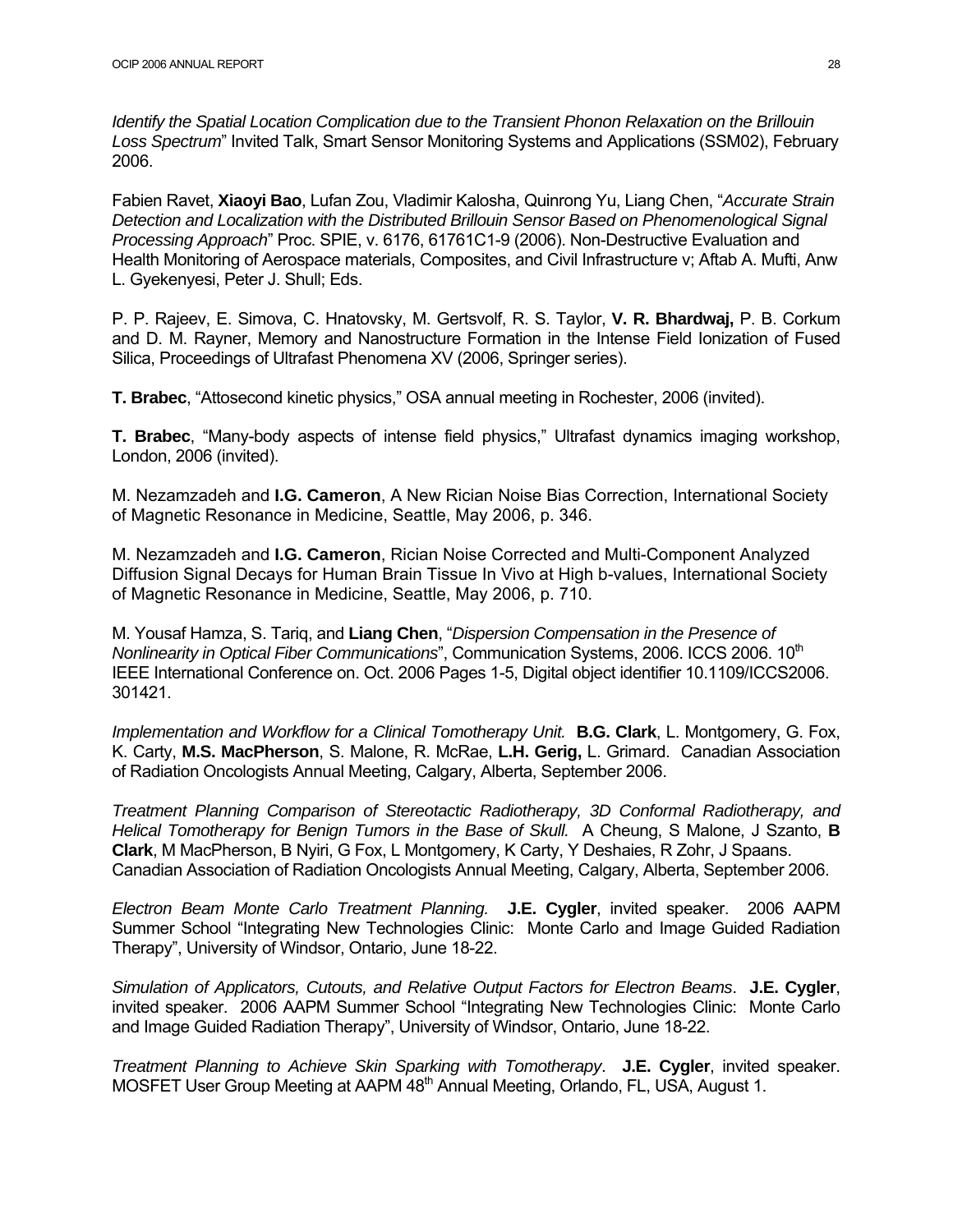*Experience with a commercial Monte Carlo treatment planning system for electron beams – a happy voice from the clinical trenches*. **J.E. Cygler**, invited speaker. First European Workshop on Monte Carlo Treatment Planning, Gent, Belgium, October 22-25.

*MOSFET Detectors in Quality Assurance of Tomotherapy Treatments*. R. Studinski, A. Cherpak, **J.E. Cygler,** A. Saoudi. 2006 World Congress on Medical Physics and Biomedical Engineering, Seoul, South Korea, August 27 – September 1.

*Clinical implementation of the first Macro Monte Carlo based commercial dose calculation module for electron beam treatment planning.* G.X. Ding, D. Duggan, C. Coffey, A. Schulman, P. Shokrani, **J.E. Cygler**. 2006 World Congress on Medical Physics and Biomedical Engineering, Seoul, South Korea, August 27 – September 1.

H. Sternemann, C. Sternemann, J. S. Tse, **S. Desgreniers**, G. Vanko, A Schacht, J. A. Soininen and M. Tolan.. "Study of the Ba N edges in  $Ba_8Si_{46}$  with non-resonant inelastic X-ray scattering". Presented at the SNI2006 Conference, Hamburg, 2006.

L. F. Lundegaard, G. Weck, M. I. McMahon, **S. Desgreniers**, and P. Loubeyre.. "Observation of an  $O_8$  Molecular Lattice in the Phase of Solid Oxygen". Presented at the 2006 Gordon research Conference "Research at High Pressure".

J. S. Smith and **S. Desgreniers**. "Nature's comfort zone: Using powder diffraction to study the structure of dense clathrate hydrates". GSÉAD 9th Annual Interdisciplinary Conference, Ottawa (Feb. 2006).

R. Flacau and **S. Desgreniers,** "Maximum Entropy Method- a window to exotic transitions at extreme conditions". GSÉAD 9th Annual Interdisciplinary Conference, Ottawa (Feb. 2006).

M. Kwiecinski and **S. Desgreniers,** "Light Scattering Based Thermal Conductivity Measurement". GSÉAD 9th Annual Interdisciplinary Conference, Ottawa (Feb. 2006).

**M. S. Dixit**, "Resistive anode to improve the resolution of MPGD TPCs", 3rd Symposium on Large TPCs for Low Energy Rare Event Detection", Paris Dec. 2006.

**M. S. Dixit**, "Resistive MPGD Readout and TPC Test Beam Studies", TPC Applications Workshop, Lawrence Berkeley Lab, California 2006 April 2006.

*An Assessment of Surrogates for Lung Tumor Motion.* **L.H. Gerig**, E. Ghasroddashti, J. Pantarotto, R. McRae, M.S. MacPherson. ESTRO Meeting on Physics and Radiation Technology for Clinical Radiotherapy, Leipzig, Germany, October 2006.

*A Comparison of the Predictive Ability for Lung Tumor Motion.* E. Ghasroddashti, J. Pantarotto, R. McRae, M.S. MacPherson, **L.H. Gerig**. Canadian Association of Radiation Oncologists Annual Meeting, Calgary, Alberta, September 2006.

External Surrogates of Respiration that Predict Lung Tumor Motion: Does the Relationship Hold During a Course of Radiotherapy. J. Pantarotto, E. Ghasroddashti, R. McRae, M.S. MacPherson, **L.G. Gerig**. Canadian Association of Radiation Oncologists Annual Meeting, Calgary, Alberta, September 2006.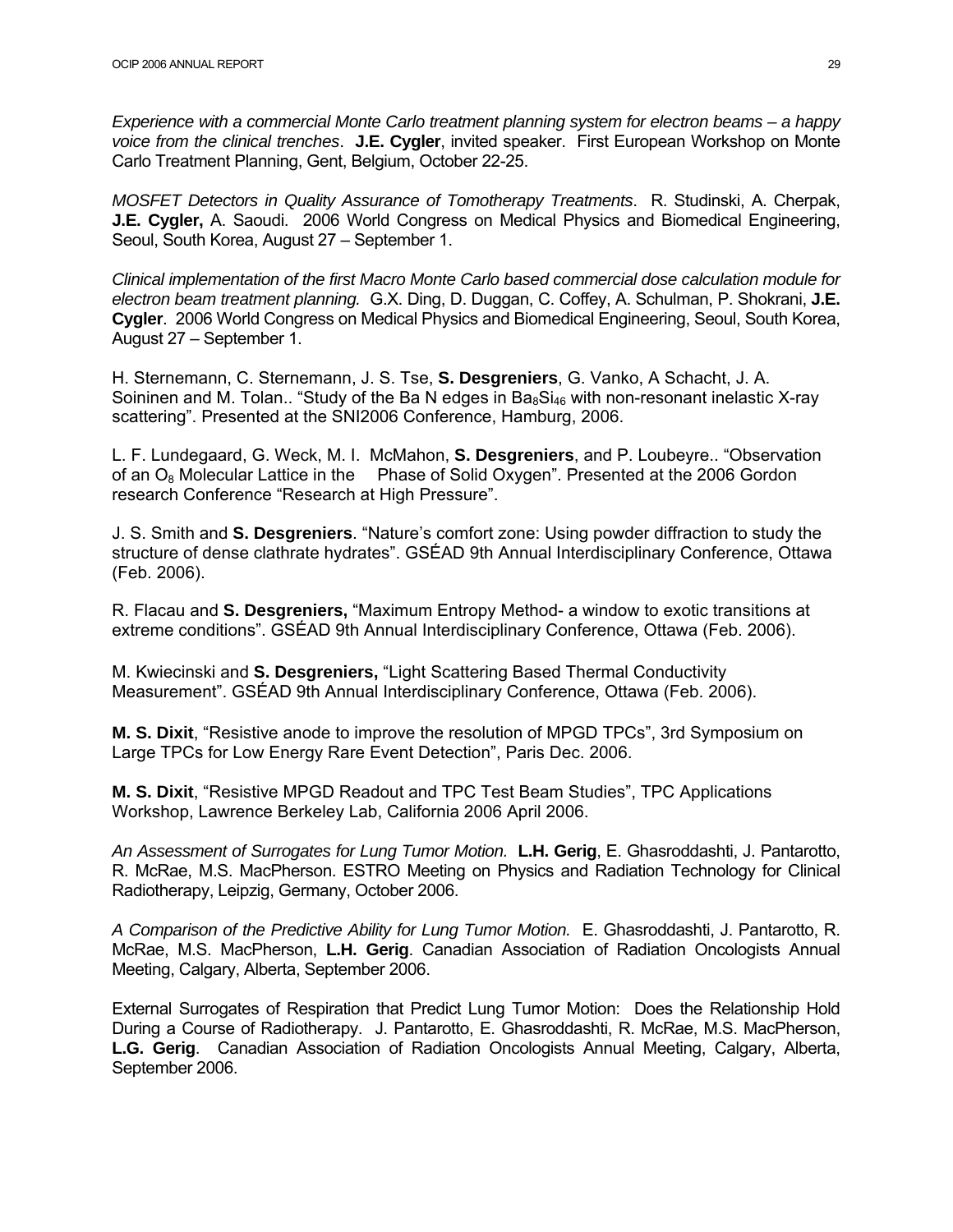*Implementing Image-Guided Radiation Therapy Using Helical Tomotherapy.* M.S. MacPherson, **L.H. Gerig, B.G. Clark**, L. Montgomery, G. Fox, K. Carty, R. McRae, S. Malone, L. Grimard. ESTRO Meeting on Physics and Radiation Technology for Clinical Radiotherapy, Leipzig, Germany, October 2006.

*Probability Volume Histograms: Quantifying Systematic and Random Prostate Delineation Error.* **J**. Szanto**, L.H. Gerig,** Z. Gao**, D.E. Wilkins**, L. Eapen, C. Morash, J. Wassef. ESTRO Meeting on Physics and Radiation Technology for Clinical Radiotherapy, Leipzig, Germany, October 2006.

**S. Godfrey**, "Discovery and Identification of New Gauge Bosons at the LHC and ILC", ILC-LHC Session of the Vancouver Americas Linear Collider Physics Groups Workshop and GDE (VLCW06), UBC Vancouver, July 19-22 2006.

**S. Godfrey**, "The XYZ's of c anti-c: Hints of exotic new mesons", Invited talk at the 4th Flavor Physics and CP Violation Conference (FPCP 2006), Vancouver, British Columbia, Canada, 9-12 Apr 2006. Proceedings of 4th Flavor Physics and CP Violation Conference (FPCP 2006), pp 015. [hep-ph/0605152].

**J. Harden**, Evolution of particle-scale dynamics in suspensions of weakly attractive colloids undergoing structural arrest, Annual meeting of the American Physical Society, Baltimore, MD, March 13, 2006.

**J. Harden**, Microscopic dynamics of recovery in sheared concentrated depletion gels, Annual meeting of the American Physical Society, Baltimore, MD, March 14, 2006.

**J. Harden**, A macromolecular model for the endothelial surface layer, Annual meeting of the American Physical Society, Baltimore, MD, March 16, 2006.

**J. Harden,** Microscopic dynamics of recovery in sheared concentrated depletion gels, 80th ACS Colloids and Surface Science Symposium, Boulder, Colorado, June 20, 2006.

**J. Harden,** Enhanced elasticity and soft glassy rheology of a smectic liquid crystal confined to a colloidal silica gel, 80th ACS Colloids and Surface Science Symposium, Boulder, Colorado, June 20, 2006.

B. King and **P.C. Johns**, "Measurement of Coherent Scattering Form Factors using Polychromatic X-Ray Sources and Imaging Detectors", Proceedings of 52nd Annual Meeting of the Canadian Organization of Medical Physicists, Saskatoon, 245-247 (June 2006) [Abstract: Medical Physics 33, 2673 (2006)].

Wallace, Matthew and **Joós, B**, "Microstructure of a polymer glass overaged by application of instantaneous shear strains", APS Meeting, Baltimore, MD, March 2006 (Abstract no.G34.006).

Gauthier, A. and **Joós, B, "**Stretching Effects on the Permeability of Water Molecules across a Lipid Bilayer" CAP Congress, June 2006, Brock University, St-Catharines, ON (Abstract no.WE-A2-4).

Zhou, Zicong, **Joós, B**, and Lai, Pik-Yin, "Elasticity and Stability of a Helical Filament with Isotropic Bending Rigidity", CAP Congress, June 2006, Brock University, St-Catharines, ON (Abstract no.WE-A2-7).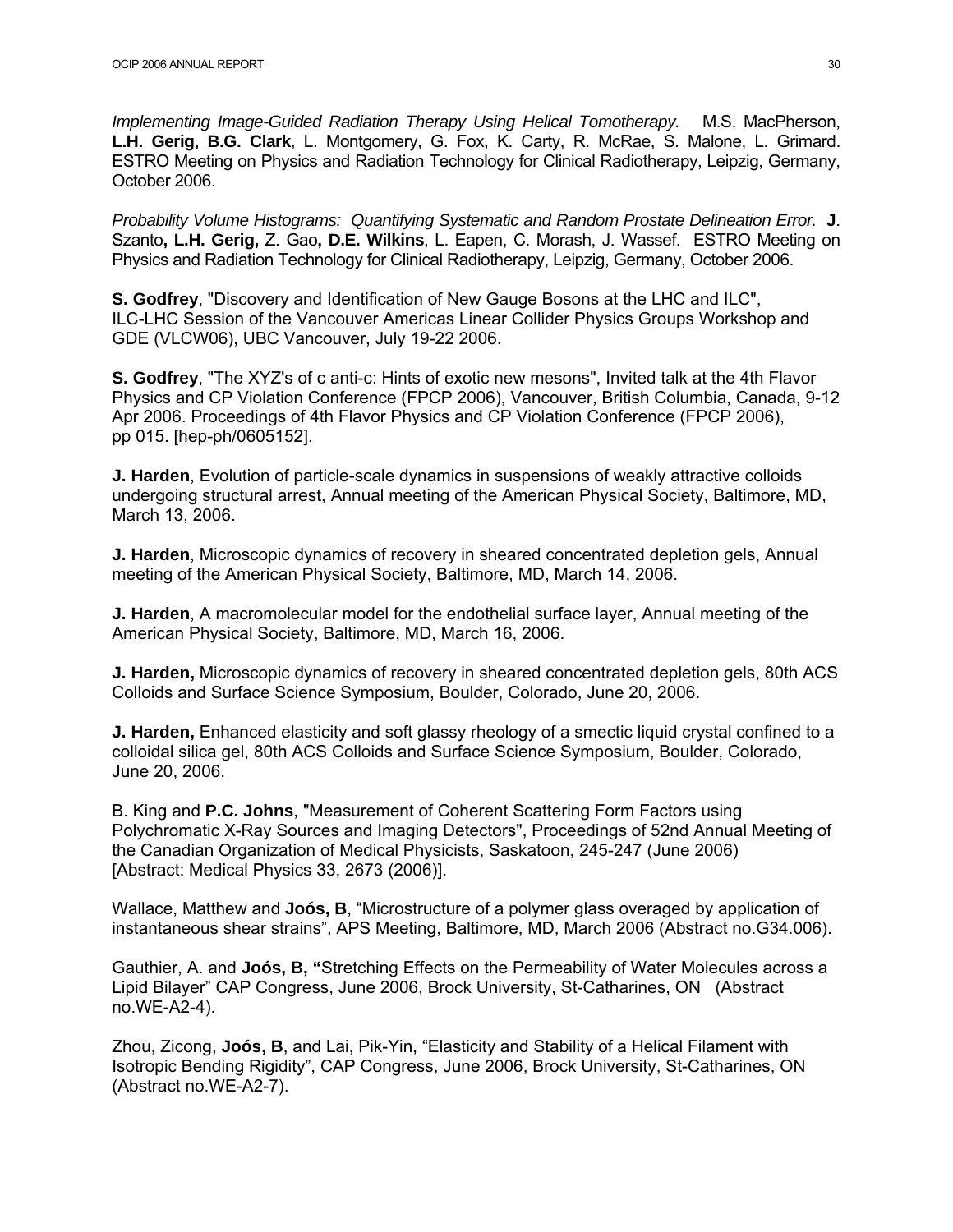**L'Heureux, I.** , *A new model of volatile bubble growth in silicate melt: Towards a better understanding of volcanic degassing*, Gordon Research Conference on Chemical Instabilities and Oscillations, Oxford UK, Jul. 30- Aug. 4, 2006 (poster).

**L'Heureux, I.** *A new model of volatile growth in silicate melt.* Annual Congress of the Canadian Association of Physicists, St. Catharines (ON), June 11-14, 2006 (oral presentation).

**H. E. Logan**, "What if the LHC finds only a Higgs?'' Vancouver Linear Collider Workshop, Jul 2006.

**H. E. Logan**, "Exotic Higgs (at the LHC)'' ATLAS Canada Workshop, Carleton University, Aug 2006.

**H. E. Logan**, "QCD corrections to neutralino annihilation'', Pheno 2006 Symposium, University of Wisconsin, Madison, May 2006.

**H. E. Logan**, "QCD corrections to neutralino annihilation'', 14th International Conference on Supersymmetry and Unification of Fundamental Interactions (SUSY 06), Irvine, California, Jun 2006.

**A. Longtin** Joint Conference of the Can. Applied and Industrial Math Society and MITACS, York University, Toronto, June 2006.

**A. Longtin** Gordon Research Conference in Theoretical Biology and Biomathematics, Session Chair "Noise in Biological Systems". Tilton, New Hampshire, June 2006. (FS).

**A. Longtin** Constructive Role of Noise in Complex Systems", Max Planck Institute for Physics of Complex Systems, sden, Germany, June 26-July 21, 2006.

**M. R. McEwen**, Sephton J P and Sharpe P H G 2006 Alanine as a precision validation tool for reference dosimetry (PTB Workshop PTB-Dos-51 on Alanine dosimetry for clinical applications, Braunschweig, Germany).

**M. R. McEwen**, Palmans H and Williams A J 2006 An empirical method for the determination of wall perturbation factors for parallel-plate chambers in high energy electron beams (48th Annual Meeting of the American Association of Physicists in Medicine, Orlando, FL).

**M. R. McEwen** and Ross C K 2006 Direct calibration of ionization chambers in linac electron beams (World Congress on Medical Physics, Seoul, South Korea).

**M. R. McEwen** and Ross C K 2006 On the effective point of measurement of ionization chambers (World Congress on Medical Physics, Seoul, South Korea).

**P. Piercy**, «Sub-Angstrom surface deformation due to low energy ion bombardment», Surface Canada 2006, Kingston, ON.

**D.W.O. Rogers**, Fast Monte Carlo dose calculations for brachytherapy, at the Varian Research partners Symposium, Charleston SC, Feb 9, 2006.

**D.W.O. Rogers**, Thoughts on Beta-ray dosimetry standards, at the ISO/TC85 Meeting in Ottawa, June 20, 2006.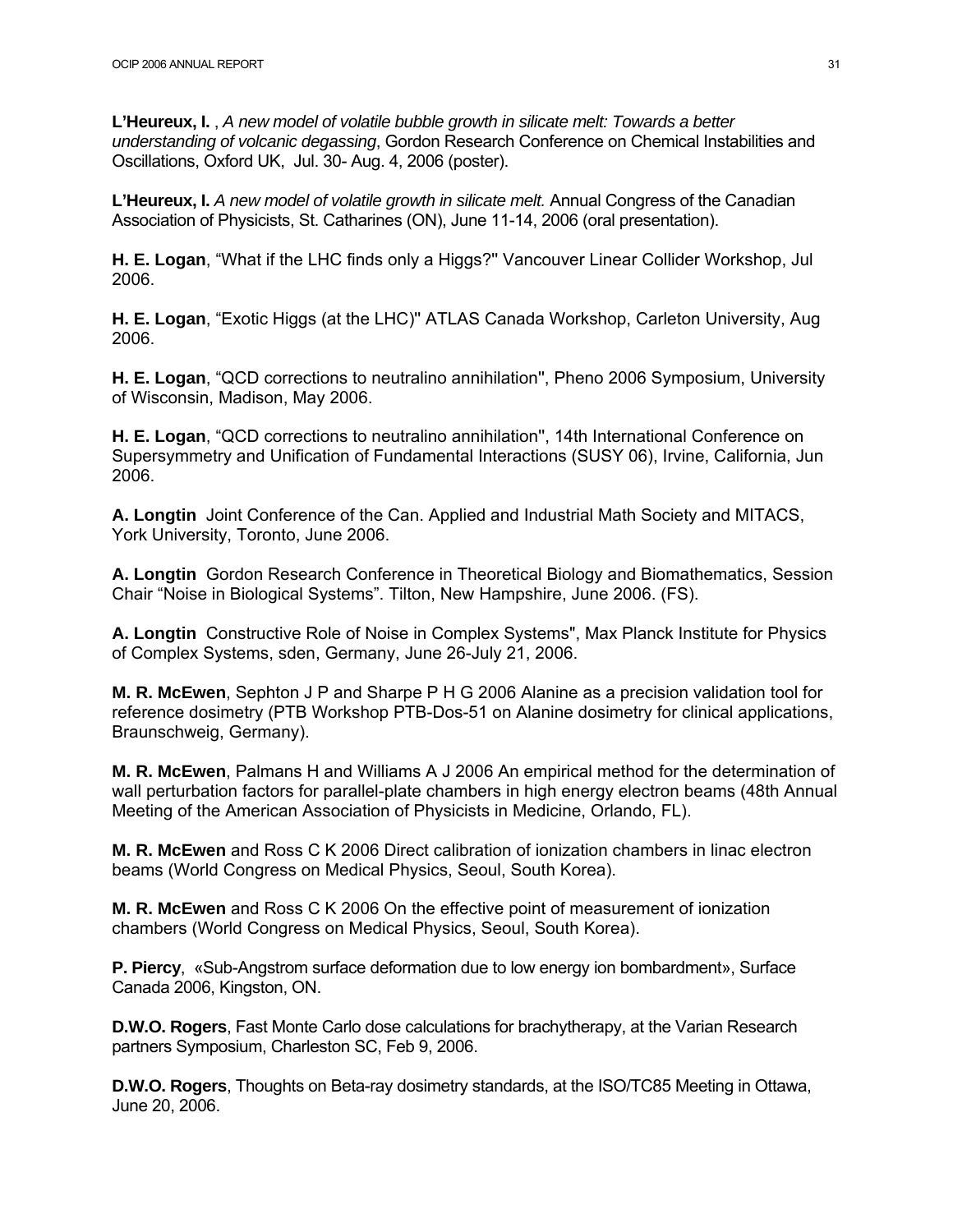**D.W.O. Rogers**, Fast Monte Carlo dose calculations for brachytherapy with seeds, HDR and X-ray sources, at the European Workshop on Monte Carlo Treatment Planning in Gent Belgium, Oct 24, 2006.

Michael Ott, Jason Abt, Udit Sharma, Edward Keyes, Trevor Hall and **Henry Schriemer**, "SPM Capacitance Measurements of MOS Structures", OCE Student Poster Showcase and Competition, Discover 2006: Bridging the Innovation to Commercialization Gap (Toronto, 7 February 2006).

**D. Sinclair**, Facilities for underground Science, Neutrino 2006, Sante Fe.

**G.W. Slater,** F. Tessier (2006) AUsing polymer brushes to control electroosmotic flows in a microchannel: a Molecular Dynamics study@. Oral presentation at the Annual Congress of Canadian Association of Physicists, Brock University, 12 June.

**G.W. Slater,** L. C. McCormick (2006) ADeformation of DNA and Polymer Labels during End-Labelled Free-Solution Electrophoresis@. Oral presentation at the March Meeting of the American Physical Society, Baltimore.

A. Bhandar, Y. Tatek, **G.W. Slater** (2006) AAnalysis of a 2D simulation model of biofilms with autonomous cells@. Poster presentation at the March Meeting of the American Physical Society, Baltimore.

J.-F. Mercier, C. Kingsburry, B. Lafay, **G.W. Slater** (2006) AQuantitative prediction for twodimensional bacterial genomic displays@. Poster presentation at the March Meeting of the American Physical Society, Baltimore.

E.C.J. Oliver, **G.W. Slater** (2006) AEnhanced Fluid Mixing in Nanochannels: A Molecular Dynamics Study". Poster presentation at the March Meeting of the American Physical Society, Baltimore.

M.G. Gauthier, **G.W. Slater** (2006) AA new Monte Carlo approach for exact calculation of polymer translocation time through a channel@. Poster presentation at the March Meeting of the American Physical Society, Baltimore.

**Stadnik Z.M.**, Wang P., Żukrowski J., and Cho B.K., 2006, "Absence of Charge Fluctuations of Europium in Metallic Single Crystals of EuCu<sub>2</sub>Si<sub>2</sub>", *Hyperfine Interact.* **169** 1295-1299.

**Stadnik Z.M.** and Zhang, G., 2006, "Mössbauer Effect Study of the Decagonal Quasicrystal Al65Co15Cue20", *Hyperfine Interact.* **1694** 1291-1294.

**SNO Collaboration**, D.Waller, Recent Results from the Sudbury Neutrino Observatory, Congress of the Canadian Association of Physicists (CAP), St-Catherines, June 2006.

**SNO Collaboration**, K.Graham, Report on Solar Neutrinos at SNO, XXXIII International Conference on High Energy Physics (ICHEP), Moscow, Russia, 26 Jul - 2 Aug, 2006.

**Tse, J.** Workshop on High Pressure Science, European Synchrotron Radiation Facility, Grenoble (February, 2006).

**Tse, J.** Symposium on Hydrogen Storage, American Physical Society General Meeting, Baltimore (March, 2006).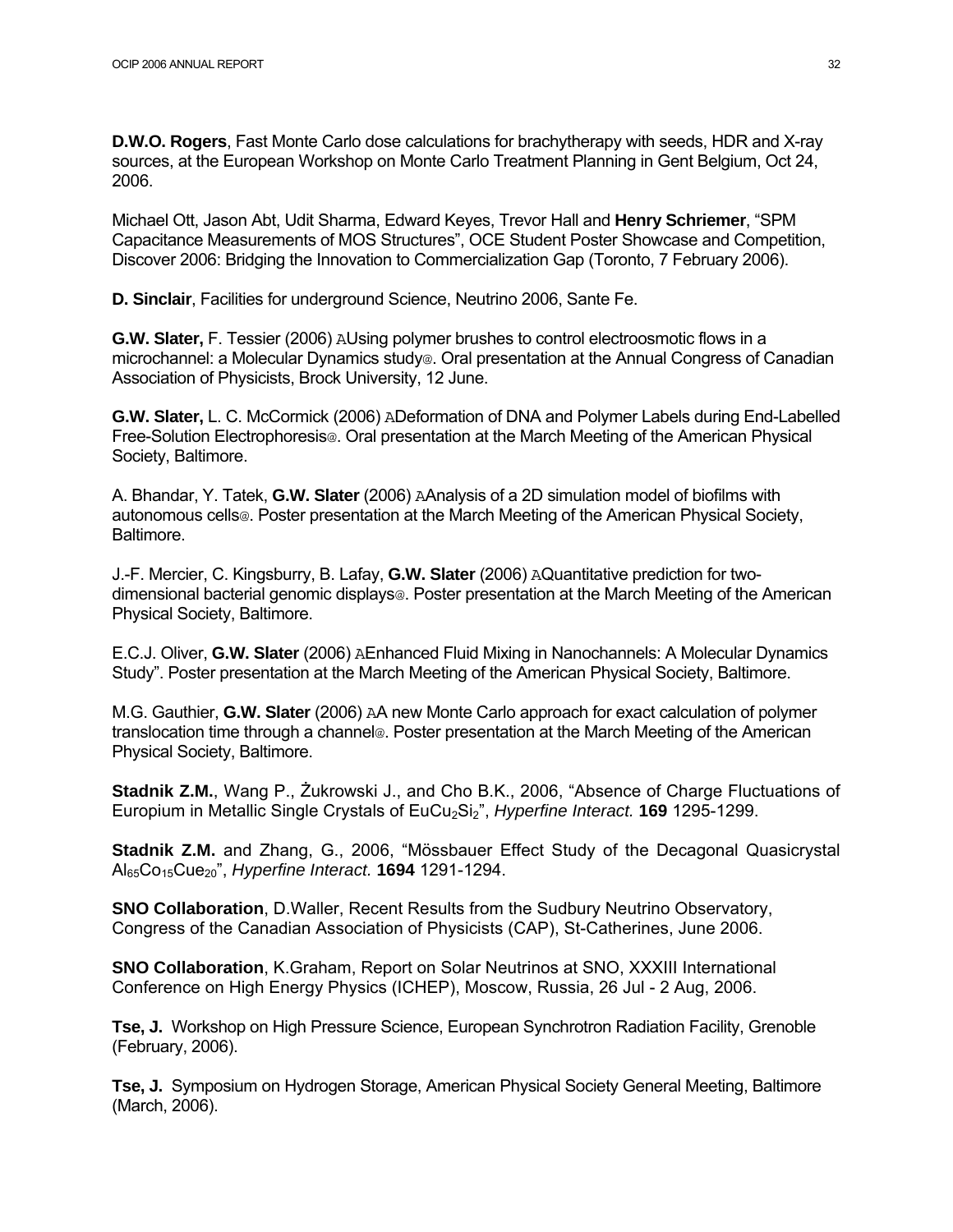**Tse, J.** Stockholm Meeting on Water, Stockholm (June, 2006).

Tse, J. 12<sup>th</sup> International Conference on High Pressure Semi-conductor Physics, Spain, (July-August 2006).

**Tse, J.** Asian High Pressure Conference, Lijiang (October, 2006).

**Tse, J.** High Pressure Workshop, Electtra, Trieste (November, 2006).

**D.M. Villeneuve** Gordon Research Conference on Photoions, Photoionization and Photodetachment, Buellton, California, 29 January - 3 February 2006.

**D.M. Villeneuve** Dynamic Molecular Imaging, Far Hills, Quebec, 14-18 February 2006.

**D.M. Villeneuve** American Physical Society March Meeting, Division of Chemical Physics, 13- 17 March 2006, Baltimore.

**D.M. Villeneuve** Ultrafast Dynamic Imaging, Imperial College London, 9-11 April 2006.

**D.M. Villeneuve** APS DAMOP (Division of Atomic, Molecular and Optical Physics), Knoxville Tennessee, 16-20 May 2006.

**D.M. Villeneuve** CLEO/QELS, Long Beach, California, May 21-26, 2006.

**D.M. Villeneuve** Gordon Research Conference on Multiphoton Processes, Tilton, NH, 11-16 June 2006.

**D.M. Villeneuve** Gordon Research Conference on Electron Spectroscopy and Dynamics, 10- 15 September 2006, Les Diablerets, Switzerland.

**D.M. Villeneuve** International Conference on the Interaction of Atoms, Molecules and Plasmas with Intense Ultrashort Laser Pulses, Szeged, Hungary, 1-5 October 2006.

Dertinger, S.D., Avlasevich, S.L., Bryce, S.M., Sugunan, S., Torous, D.K., Chen, Y., Ware, R., Bishop, J., Witt, K., **Wilkins, R.,** McNamee, J. Flow cytometric methods for scoring micronuclei in erythrocytes and nucleated cells, Human Micronucleaus Workshop, Prague (2006).

**C.J. Willott** High redshift quasars", invited review talk at Cosmology, Galaxy Formation and Astroparticle Physics on the pathway to the SKA conference.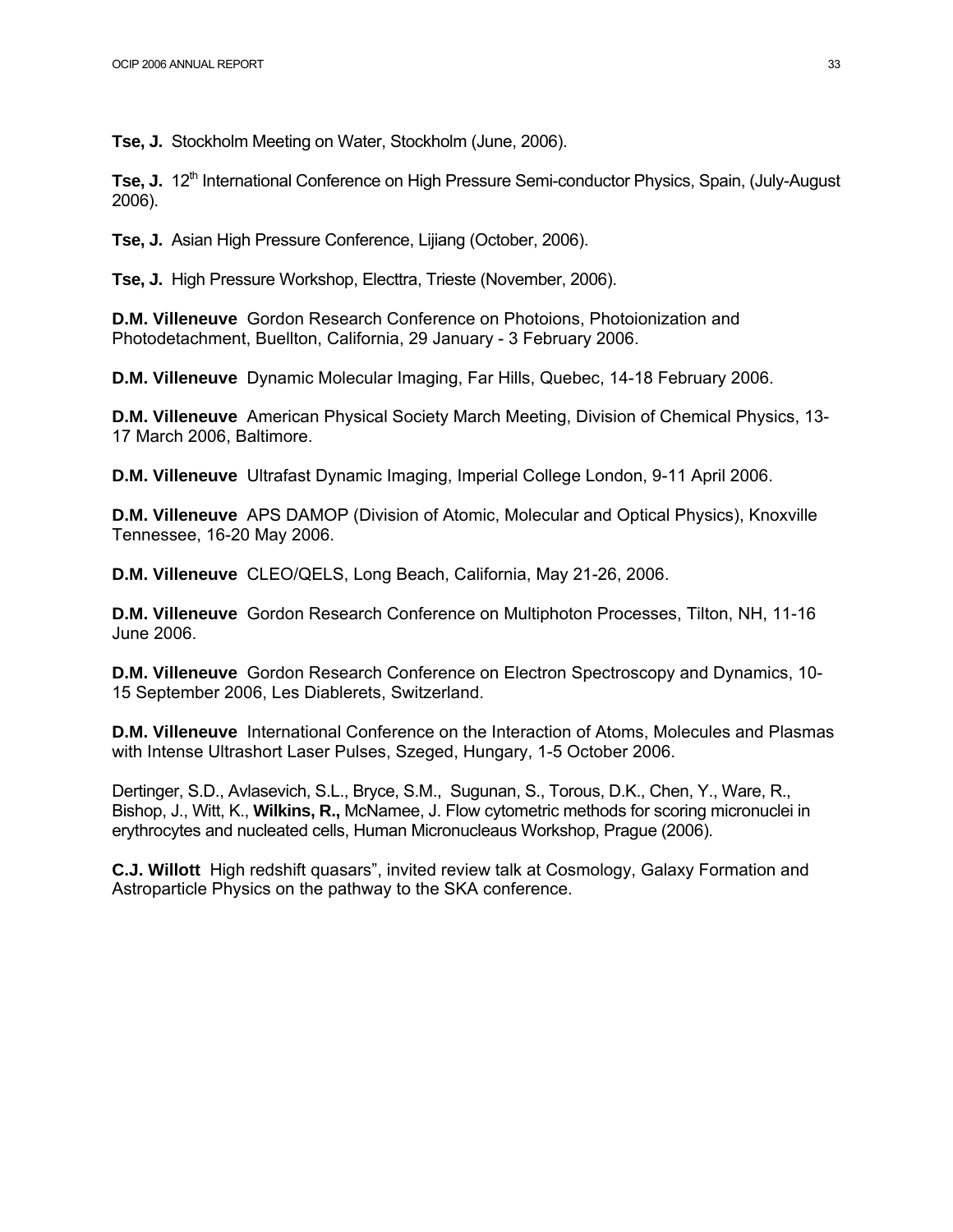Yankeelov, T., Cron, G.O., Addison, C., Wallace, J., **Wilkins, R.,** Pappas, B., Santyr, G., Gore, J.C. Comparison of a Reference Region Model to Direct AIF Measurement in the Analysis of DCE-MRI Data, The 14th scientific meeting of the International Society for Magnetic Resonance in Medicine, Seattle, WA (2006).

**Wilkins R.C.,** Miller, S.M., Ferrarotto, C.L., Vlahovich, S., Wilkinson, D., Morrison, D., Boreham, D., Dolling, J-A. Increasing Canadian biological dosimetry capacity through the Cytogenetic Emergency Network (CEN), 2nd International Conference on Biodosimetry and 7th International Symposium on EPR Dosimetry and Applications, Bethesda, MD.(2006).

Wilkinson, D., Segura, T., Prud'homme-Lalonde, L., Qutob, s., Thorleifson, E., **Wilkins, R.,** Morrison, D., Boreham, D., Mullins, D., Lachapelle, S., Stodilka, R.Z., Waller, E.J. Canadian Biodosimetry Capacity.2nd International Conference on Biodosimetry and 7th International Symposium on EPR Dosimetry and Applications, Bethesda, MD.(2006).

**Wilkins, R.C.,** Kutzner, B.C., Ferrarotto, C.L., Dertinger, S., McNamee, J.P. Development of a highthroughput assay for radiation biological dosimetry. 53rd Annual Meeting of the Radiation Research Society, Philadelphia, PA.. (2006).

Wilkinson, D. Segura, T., Prud'homme-Lalonde, L., Qutob, S., Thorleifson, E., Mullins, D., Lachapelle, S., **Wilkins, R.C.** Stodilka, R.Z., Waller, E.J. and Burton, G. Developing Canadian Biodosimetry Capabilities. 53rd Annual Meeting of the Radiation Research Society, Philadelphia, PA. (2006).

### Other Presentations in 2006

**D. Asner**, "Prospects for a Super Flavor Factory & Recent Results from CLEO-c,'' presented at the Institute for High Energy Physics, Beijing, June 2, 2006.

**D. Asner**, "Charm School for Physicists: Recent Results from CLEO,'' Physics Seminar, University of Illinois, Urbana-Champaign, February 20, 2006.

**A. Bellerive**, Le neutrino, particule fantomatique, Conferencier inviteé au Congres de la Fedéeation des Astronomes Amateurs du Quebec (FAAQ), Montreal, Canada, 9 septembre, 2006.

**T. Brabec**, "Extreme nonlinear optics: atto meets nano," University of Erlangen, 2006 (seminar).

**T. Brabec**, "Extreme nonlinear optics: atto meets nano," Max-Planck Institute for Quantum Optics, 2006 (seminar).

**T. Brabec**, "Extreme nonlinear optics: atto meets nano," University of Rostock, 2006 (seminar).

**T. Brabec**, "Extreme nonlinear optics: atto meets nano," University of Kaiserslautern, 2006 (colloquium).

**T. Brabec**, "Attosecond science," University of Waterloo, 2006 (seminar).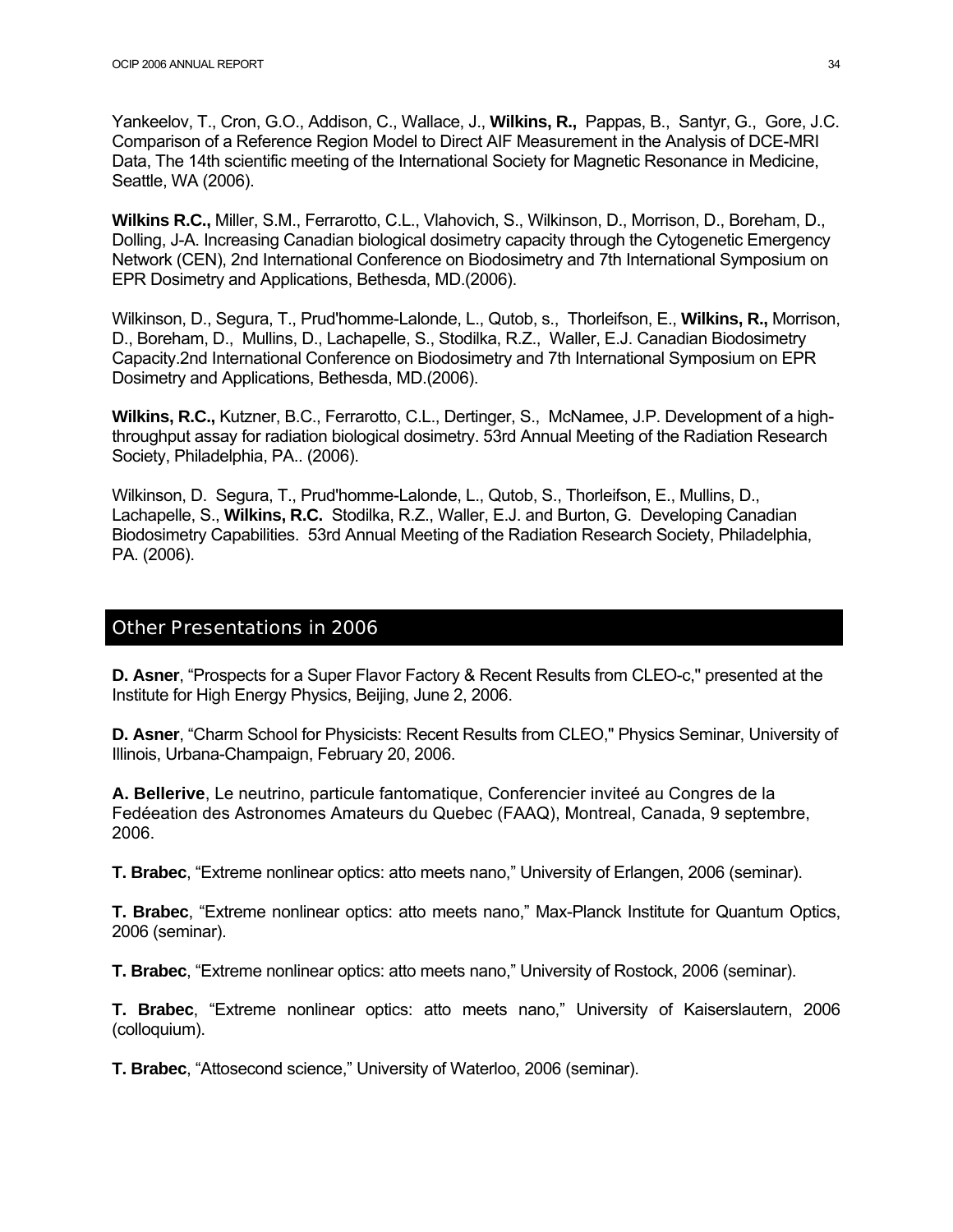**S. Desgreniers** Probing Materials under Extreme Conditions Using Synchrotron Radiation". Department of Physics, McGill University, February 23, 2006.

**M. D'Iorio**, 'Prototyping of Photonic Components, International Workshop on Multifunctional Materials III, Bariloche, Argentina, March 5<sup>th</sup> -9<sup>th</sup> 2006.

**M. D'Iorio**, 'IMS Activities in Nanotechnology', Nanotechnology Workshop, NRC-NINT, February 2, 2006.

**M. D'Iorio**, 'Nanotechnology Activities at NRC', presentations at Albany Nanotech- University of Albany, Cornell University, New York State Office of Science and Technology, November 7-9, 2006.

**S. Godfrey**, A. Juste et al., "Report of the 2005 Snowmass top/QCD working group", Contributed to 2005 International Linear Collider Physics and Detector Workshop and 2nd ILC Accelerator Workshop, Snowmass, Colorado, 14-27 Aug 2005. Published in ECONF C0508141:PLEN0043,2005. [hep-ph/0601112].

**J. Harden**, Self-Assembling Protein Hydrogels via Engineered Coiled-Coil Domain Aggregation Max Planck Institute for Polymer Research, Mainz, Germany, August 3, 2006.

**J. Harden**, Self-Assembling Protein Hydrogels via Engineered Coiled-Coil Domain Aggregation, Eduard-Zintl-Institut for Inorganic and Physical Chemistry, Technical University of Darmstadt, Darmstadt, Germany, August 7, 2006.

**P. Hawrylak,** Universitat Regensburg, Regensburg, Germany (Oct 2006).

**P. Hawrylak,** Technical University of Wroclaw, Wroclaw, Poland (Oct 2006).

**P. Hawrylak,** Dalhousie University, Halifax, NS, Canada (Sept 2006).

**P. Hawrylak,** NEST-Scuola Normala Superiora, Pisa, Italy (May 2006).

**P. Hawrylak,** Nicolas Copernicus University, Torun, Poland (Oct 2006).

**ILC Group**, K. Boudjemline et al., "MPGD Readouts with Charge Dispersion", IEEE Nuclear Science Symposium, San Diego, California, Oct. 2006.

**ILC Group**, \*K. Boudjemline et al, "Resolution studies in a MPGD-TPC with charge dispersion on a resistive anode", CAP2006, St. Catherines, Canada, June, 2006.

**ILC Group**, M. S. Dixit et al., "MPGD-TPC resolution studies with charge dispersion in a beam test in a magnet", Vancouver Linear Collider Workshop, July 2006.

**ILC Group**, M. S. Dixit et al, "Test beam performance of MPGD-TPC readout concept of charge dispersion in a magnetic field", International Linear Collider Workshop, Bangalore, March 2006.

B. King and **P.C. Johns**, "Measurement of Coherent Scattering Form Factors using Polychromatic X-Ray Sources and Imaging Detectors", Proceedings of 52nd Annual Meeting of the Canadian Organization of Medical Physicists, Saskatoon, 245-247 (June 2006) [Abstract: Medical Physics 33, 2673 (2006)].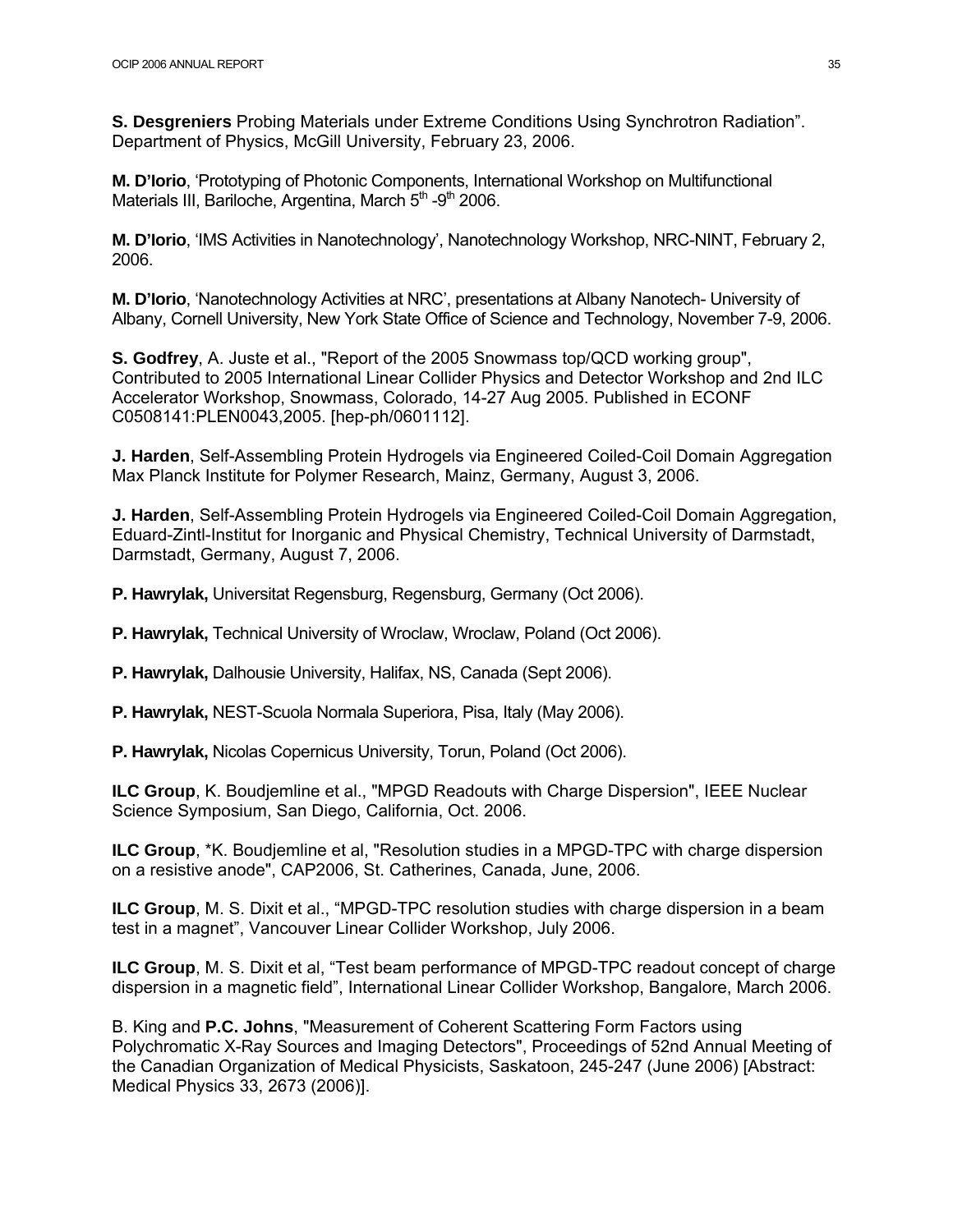**H. E. Logan**, "Neutralino annihilation beyond leading order'', Universite de Montreal, Mar 2006.

**M. R. McEwen**, 2006 Recent Activities at the NRC (Korean Research Institute for Standards and Science, Daejon, South Korea).

**D. Sinclair**, Penn State, SNOLAB & EXO (February 2007).

**D. Sinclair**, TRIUMF, EXO (March 2007).

**D. Sinclair**, College de France, EXO.

**D. Sinclair**, Kingston, SNOLAB – Royal Society Symposium.

**J. Tse,** Carnegie of Washington, Geophysical Laboratory, Washington D.C. (January, 2006).

**J. Tse,** Eidgenössische Technische Hochschule ETH, Zurich (May, 2006).

**D.M. Villeneuve**, Rutherford Appleton Laboratory Specialist Seminar, Oxford UK, 13 April 2006.

**D.M. Villeneuve**, Departmental seminar, ETH Zurich, Switzerland, 11 September 2006.

**M. Vincter,** University of Lethbridge, (March 6, 2006)

**Wilkins, R.C**., Increasing Human Biological Dosimetry Capacity using the Dicentric Assay, Golden Horseshoe 2006: Low-Dose Radiation Symposium, Rochester, NY.

**Wilkins, R.C.,** Development of a high-throughput assay for radiation biological dosimetry, Annual Meeting of the Radiation Research Society, Philadelphia (2006).

#### Technical Reports in 2006

Mads Kaern, Co-organizer of the 1st <sup>3</sup>Organizatorial Workshop for Systems Biology in Canada<sup>2</sup> February 2006. Toronto. Ontario.

**H. E. Logan**, G. Weiglein, et al. [LHC/LC Study Group], "Physics interplay of the LHC and the ILC,'' Phys. Rept. 426, 47 (2006) [arXiv:hep-ph/0410364].

**H. E. Logan**, S. Kraml, et al., "CP Studies and Non-Standard Higgs Physics,'' arXiv:hepph/0608079, CERN-2006-009.

R Capote, R Jeraj, C-M Ma, **D .W. O. Rogers**, F Sanchez-Doblado, J Sempau, J Seuntjens and J V Siebers, Phase-space Database for External Beam Radiotherapy: Summary Report of a Consultants' Meeting, International Nuclear Data Committee, INDC, IAEA, 2006, Vienna, Austria, Report INDC(NDS)-0484.

**D. W. O. Rogers**, B. Walters, and I. Kawrakow, BEAMnrc Users Manual, NRC Report PIRS 509(a)revK (2006).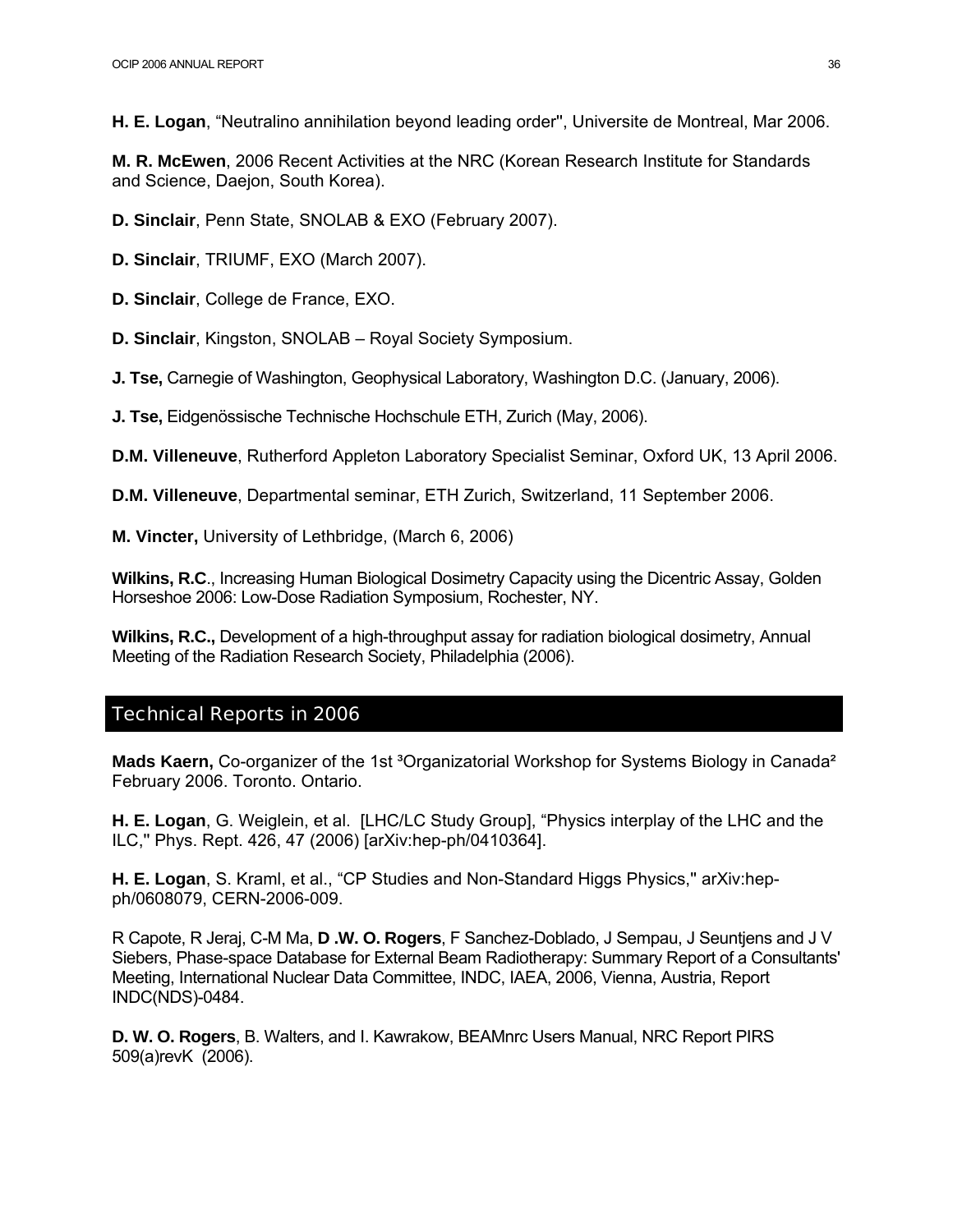T. P. Selvam and **D. W. O. Rogers**, Inclusion of Bragg-Gray theory stopping-power ratios in the SPRRZnrc code, Technical Report CLRP 06-01, Carleton Laboratory for Radiotherapy Physics, Carleton University, Ottawa, 2006.

Z. Sego and **D. W. O. Rogers**, Update of BEAMDP multiple source modelling capabilities, Technical Report CLRP 06-02, Carleton Laboratory for Radiotherapy Physics, Carleton University, Ottawa, 2006.

**Gary W. Slater,** AMethod for the separation of polymeric compounds@ Laurette C. McCormick, Annelise E. Barron, Robert J. Maegher US patent application 11/241,990. Filed 4 October 2005. Published 10 August 2006. This patent describes various methods to improve upon previous ELFSE patents.

P.L.Drouin, Vertex Reconstruction during the NCD Phase, **SNO Technical Note**, 2006.

O.Simard, Optical Calibration of the SNO Detector with NCD, **SNO Technical Note**, 2006.

G.Tesic, Physics Interpretation and Sterile Neutrinos, **SNO Technical Note**, 2006.

**M. Vincter**, 2006 ATLAS North American Physics Workshop, Boston (July.06).

P.Watson, Update on SNO and gamma-ray Astronomy, **SNO Physics Note**, 2006.

F.Zhang, Atmospheric Neutrino Background, **SNO Physics Note**, 2006.

### **Graduating Students and Thesis**

| <b>Student</b>                                                                         | Degree Supervisor(s)                                                                              | <b>Defence Date</b> |
|----------------------------------------------------------------------------------------|---------------------------------------------------------------------------------------------------|---------------------|
| Andrievski, Andrei (C) M.Sc. Wilkins                                                   | Thesis Title: Characterizing of gammaH2AX response of human lymphocytes to ionizing radiation     | Jan. 2006           |
| Babineau, David (O) M.Sc. Longtin                                                      | <b>Thesis Title:</b> Modelling the Electric Field and Natural Environment of Weakly Electric Fish | <b>June 2006</b>    |
| Bouchard, Line (O) M.Sc. Bao<br>Rates                                                  | Thesis Title: Stabilization of an FM Active Harmonic Mode-locked Fiber Laser at High Repetition   | March 2006          |
| Corrigan, Michael (O) M.Sc. Czajkowski<br>Using Frequency Stabilized 1.5 Micron Lasers | <b>Thesis Title:</b> Measurements of Absorption Line Frequency Shifts and Line Broadening Effects | Dec. 2006           |
| Dugal, Cliff (C) M.Sc. David Wilkins                                                   | <b>Thesis Title:</b> Application of Monte Carlo to Linac Bunker Shielding Design                  | Oct. 2006           |
| Gagnon, Justin (O) M.Sc. Corkum                                                        | <b>Thesis Title:</b> Laser Coulomb Explosion Imaging of Polyatomic Molecules                      | Dec. 2006           |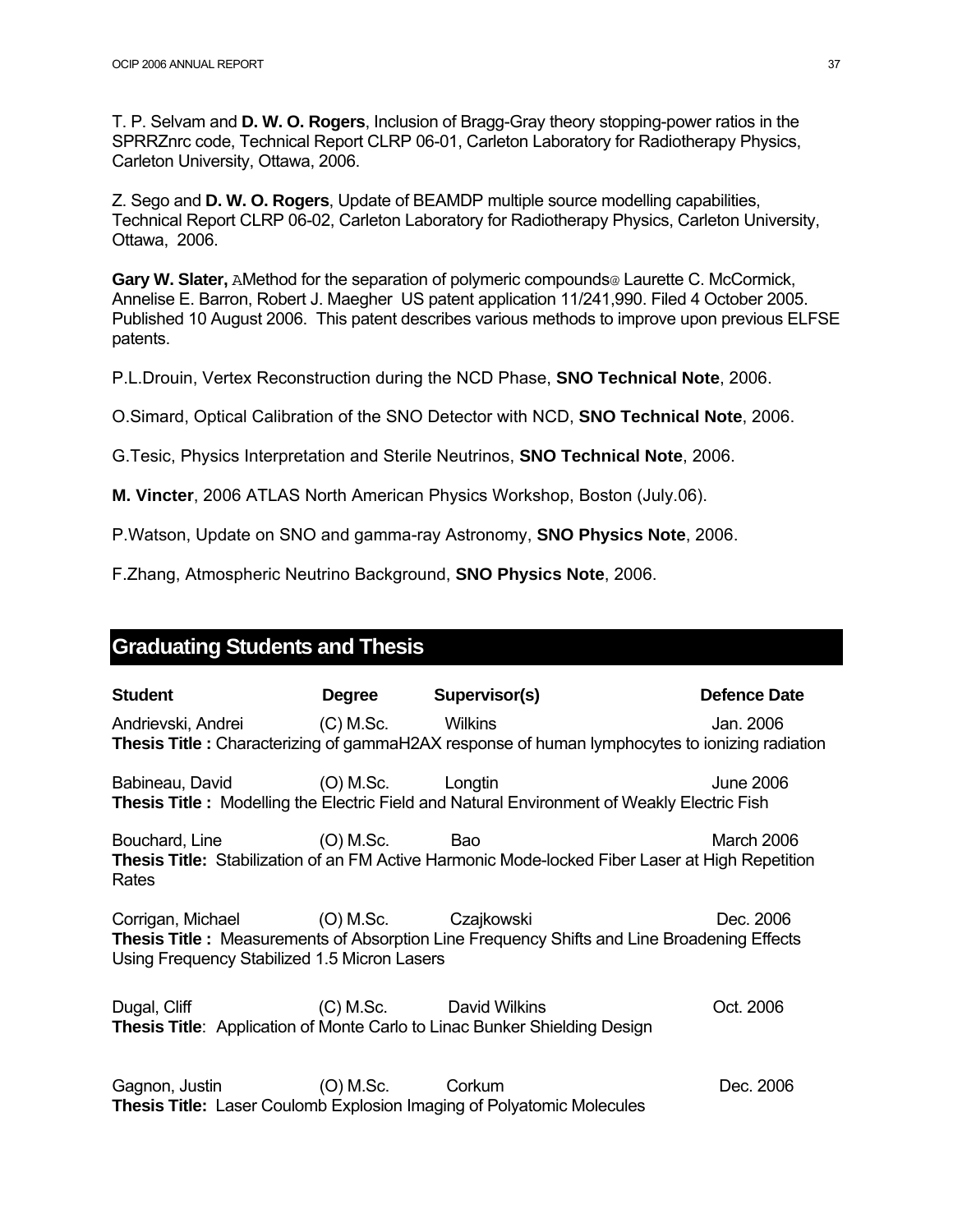Gao, Zhanrong (C) Ph.D. Gerig Gerig June 2006 **Thesis Title:** Investigating Geometric Uncertainties in Prostate Cancer Radiotherapy Gherase, Mihai Raul (C) Ph.D. Santyr May 2006 **Thesis Title:** Characterization of Hyperpolarized <sup>129</sup>Xe Dissolved in Perfluorooctyl Bromide Emulsions as a Novel Magnetic Resonance Contrast Agent Knight, Gary (O) Ph.D. Hodgson **Dec. 2006 Thesis Title:** Transport and Optical Response in Cu Damascene Lines with Grain and Texture McCormick, Laurette (O) Ph.D. Slater May 2006 **Thesis Title:** Advancements to the Theory of Free Solution Electrophoresis of Polyelectrolytes Middleton, Jason (O) Ph.D. Longtin March 2006 **Thesis Title:** Neural Information Processing: Temporal Features and Spike Train Statistics Nezamzadeh, Marzieh (C) Ph.D. Cameron Cameron Aug. 2006 **Thesis Title:** Rician Noise Corrected Multi-Component Analysis of the MR Diffusion Signal Decay for Human Brain In Vivo Oliver, Eric (O) M.Sc. Slater Stater Dec. 2006 **Thesis Title:** Spinning and Mixing: Two Studies of Microfluidic Problems Using Molecular Dynamics **Simulations** Przemyslaw Mark Kwiecinski (O) M.Sc. Desgreniers and the computation of the 2006 **Thesis Title:** Non Contact All Optical Thermal Conductivity Measurement Utilizing Raman **Spectroscopy** Sego, Zdenko (C) M.Sc. Rogers Rogers April 2006 **Thesis Title:** Multiple Source Models for the Beams from an Elekta SL25 Clinical Accelerator Sutherland, Connie (O) M.Sc. Longtin March 2006 **Thesis Title :** Spatio-temporal Feedback in Stochastic Neural Networks Taylor, Randle **COM.Sc.** Rogers Sept. 2006 **Thesis Title:** Monte Carlo Calculations for Brachytherapy Yu, Qinrong (O) Ph.D. Chen/Bao Sept. 2006 **Thesis Title:** Using PM Fibers for distributed Brillouin Sensors

### Graduate Students at the Institute in 2006

| <b>Student</b>     | <b>Registered</b> | Supervisor(s)  | <b>Completed</b> |
|--------------------|-------------------|----------------|------------------|
| Abuzariba, Suad M. | (O) Ph.D.         | Chen, L.       |                  |
| Ali, Elsayed       | $(C)$ M.Sc.       | Rogers         |                  |
| Al-Marzoug, Saeed  | (O) Ph.D.         | Hodgson        |                  |
| Al-Qadi, Khalid    | (O) Ph.D.         | <b>Stadnik</b> |                  |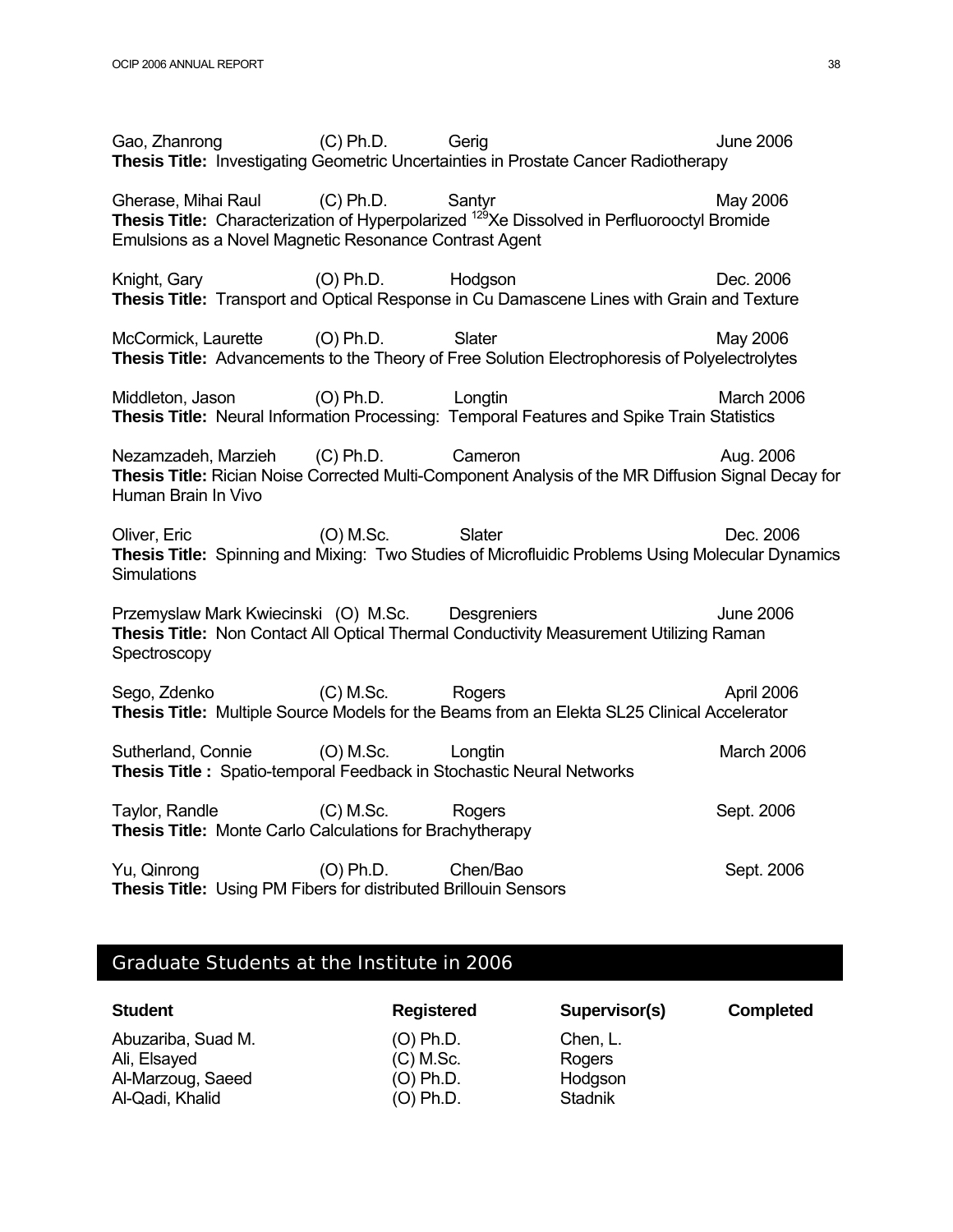| Andrievski, Ani             | $(C)$ M.Sc.           | R. Wilkins        | Jan. 2006        |
|-----------------------------|-----------------------|-------------------|------------------|
| Archambault, J.P.           | $(C)$ Ph.D.           | Vincter           |                  |
| Awirothananon, Sunida       | (O) Ph.D.             | Fafard            |                  |
| Babineau, David             | (O) M.Sc.             | Longtin           | May 2006         |
| Barrie, Gregory             | (O) Ph.D.             | Longtin           |                  |
| Beaton, Lindsay             | $(C)$ M.Sc.           | R. Wilkins        |                  |
| Bektursunova, Rimma         | (O) Ph.D.             | L'Heureux         |                  |
| Bertrand, Julien            | (O) Ph.D.             | Villeneuve/Corkum |                  |
| Bertrand, Martin            | (O) M.Sc.             | Slater            |                  |
| Bolen, Ryan                 | (O) M.Sc.             | Bao               |                  |
| Bond, Jeffery               | (O) M.Sc.             | Finnie            |                  |
| Bouchard, Line              | (O) M.Sc.             | Bao               | March 2006       |
| Boucher, Pierre-Alexan      | (O) Ph.D.             | Joós              |                  |
| Casault, Sébastien          | (O) M.Sc.             | Slater            |                  |
| Cherpak, Amanda             | $(C)$ M.Sc.           | Cygler            |                  |
| Chigodaev, Alexander        | $(C)$ M.Sc.           | Logan             |                  |
| Cieniak, Jakub              | (O) M.Sc.             | Longtin           |                  |
| Clark, Cynthia              | (O) Ph.D.             | Munger            |                  |
| Cojocaru, Claudiu           | (C) Ph.D.             | Vincter           |                  |
| Corrigan, Michael           | (O) M.Sc.             | Czajkowski        | Dec. 2006        |
| Drouin, Pierre-Luc          | (C) Ph.D.             | <b>Bellerive</b>  |                  |
| Dugal, Cliff                | $(C)$ M.Sc.           | D. Wilkins        | Oct. 2006        |
| Foottit, Claire             | $(C)$ M.Sc.           | Cameron           |                  |
| Fraser, K. Dawn             | (O) M.Sc.             | Kaern             |                  |
| Frédérick, Simon            | (O) Ph.D.             | Williams          |                  |
| Gagnon, Justin              | (O) M.Sc.             | Corkum            |                  |
| Garcia, Marie Lourdes       | $(C)$ M.Sc.           | D. Wilkins        |                  |
| Gauthier, Michel            | (O) Ph.D.             | Slater            |                  |
|                             | (O) Ph.D.             | Corkum            |                  |
| Gertsvolf, Marina           | (C) Ph.D.             |                   |                  |
| Ghasroddashti, E.           |                       | Gerig<br>Watson   |                  |
| Guy, Hervé                  | (C) M.Sc. (Part Time) | Oakham            |                  |
| Heelan, Louise              | (C) Ph.D.             |                   |                  |
| Hickey, Owen                | (O) M.Sc.             | Slater            |                  |
| Hsieh, Chang-Yu             | (O) M.Sc.             | Hawrylak          |                  |
| Jesse, Smith                | (O) Ph.D.             | Desgreniers       |                  |
| Joly, Jean-François         | (O) M.Sc.             | Joós              |                  |
| Junqi, Gao                  | (O) Ph.D.             | Bao               | Jan. 2006        |
| Kamran, Sami                | (O) M.Sc.             | Chen, K./Chen, L. |                  |
| Kenward, Martin             | (O) Ph.D.             | Slater            |                  |
| King, Brian                 | (C) Ph.D.             | Johns             |                  |
| Kingsburry, Christine       | (O) M.Sc.             | Slater            |                  |
| Knight, Gary                | (O) Ph.D.             | Hodgson/Smy       | Dec. 2006        |
| Kwiecinski Przemyslaw, Mark | (O) M.Sc.             | Desgreniers       | <b>June 2006</b> |
| La Russa, Dan               | (C) Ph.D.             | Rogers            |                  |
| Latorre, Malcom             | (O) Ph.D.             | Munger            |                  |
| Leblanc, Serge              | (O) Ph.D.             | Munger            |                  |
| Lefebvre, Jérémie           | (O) M.Sc.             | Longtin           |                  |
| McCormick, Laurette         | (O) Ph.D.             | Slater            | May 2006         |
| McDonald, Chris             | (O) Ph.D.             | <b>Brabec</b>     |                  |
| Marchand, Philippe          | (O) M.Sc.             | Rancourt          |                  |
| Martin, Travis              | $(C)$ M.Sc.           | Godfrey           |                  |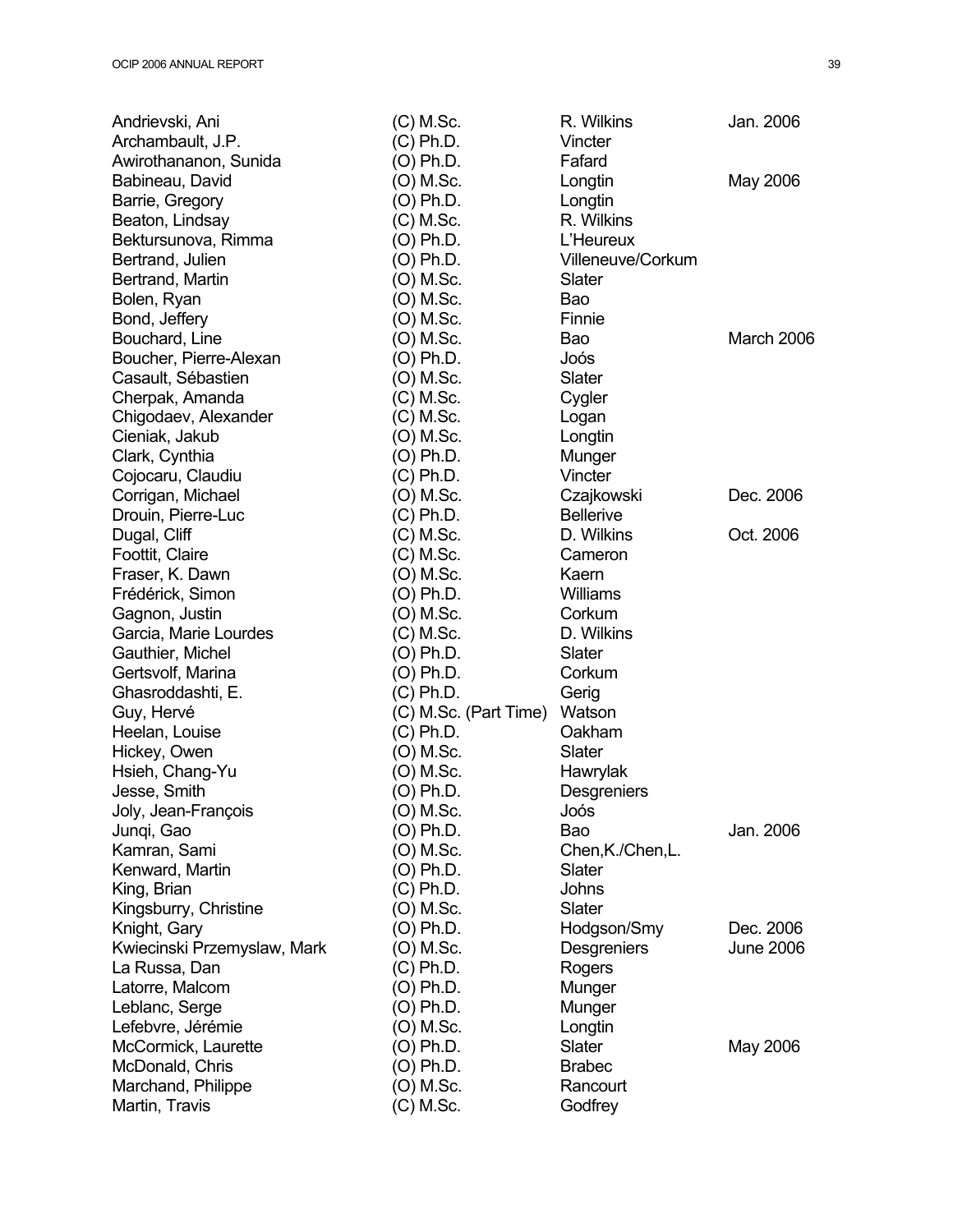| Middleton, Jason          | (O) Ph.D.   | Longtin               | Nov. 2006  |
|---------------------------|-------------|-----------------------|------------|
| Moats, Ken                | $(C)$ M.Sc. | Godfrey               |            |
| Murphy, Tara              | $(C)$ M.Sc. | Cygler                |            |
| Myint, K.                 | $(C)$ Ph.D. | Gerig                 |            |
| Nezamzadeh, Marzieh       | $(C)$ Ph.D. | Cameron               | Aug. 2006  |
| Olariu, Elena             | (C) M.Sc.   | Cameron               |            |
| Oliver, Eric              | (O) M.Sc.   | Slater                | Dec. 2006  |
| Payette, Nathalie         | (O) M.Sc.   | Rancourt              |            |
| Prévost, Jean-Paul        | (O) Ph.D.   | Rancourt              |            |
| Ravet, Fabien             | (O) Ph.D.   | Bao/Chen              |            |
| Reimer, Michael           | (O) Ph.D.   | <b>Williams</b>       |            |
| Rollin, Etienne           | (C) Ph.D.   | Sinclair              |            |
| Roxana, Flacau            | (O) M.Sc.   | Desgreniers/Tse       |            |
| Samadifard, Nazanin       | (O) M.Sc.   | Harden                |            |
| Schram, Malachi           | (C) Ph.D    | Oakham                |            |
| Sego, Zdenko              | (C) M.Sc.   | Rogers                | Apr. 2006  |
| Shiner, Anw               | (O) Ph.D.   | Villeneuve/Bhardwaj   |            |
| Simard, Olivier           | (C) Ph.D.   | <b>Bellerive</b>      |            |
| Smeenk, Christopher       | (O) M.Sc.   | Corkum                |            |
| Smelser, Christopher      | (O) M.Sc.   | Mihailov              |            |
| Snoddy, Jefferey          | (O) M.Sc.   | Bao                   |            |
| Soleimani, Mojgan         | $(C)$ M.Sc. | Xu                    |            |
| Stojanovic, Severin       | (O) M.Sc.   | L'Heureux/Rancourt    |            |
| Strydhorst, Jared         | $(C)$ M.Sc. | Clark                 |            |
| Sutherland, Connie        | (O) M.Sc.   | Longtin               | Dec. 2006  |
| Taylor, Jason (SITE)      | (O) Ph.D.   | Schriemer/Hall        |            |
| Taylor, Randy             | $(C)$ M.Sc. | Rogers                | Sept. 2006 |
| Tesic, Gordana            | $(C)$ Ph.D. | <b>Bellerive</b>      |            |
| Torres, Francis           | (O) M.Sc.   | Slater                |            |
| Truica, Sorina            | (C) Ph.D.   | Cameron               |            |
| Tseliakhovich, Dmitriy    | $(C)$ M.Sc. | Kalyniak              |            |
| Vachon, Martin            | (O) M.Sc.   | Raymond               |            |
| Van Vlack, Cole           | (O) M.Sc.   | <b>Brabec</b>         |            |
| Waldron, Jonathan         | (O) M.Sc.   | Kaern                 |            |
| Walker, Robert            | (O) Ph.D.   | Bao/Mihailov:         |            |
| Wan, Fan                  | (O) M.Sc.   | Harden                |            |
| Wang, Lilie               | $(C)$ Ph.D. | Rogers                |            |
| Wang, Pu                  | (O) Ph.D.   | Stadnik               |            |
| Wheeldon, Jefferey (SITE) | (O) Ph.D.   | <b>Hall/Schriemer</b> |            |
| Wong, Michael             | (O) Ph.D.   | <b>Bhardwaj</b>       |            |
| Xie, Li                   | (O) M.Sc.   | Chen, L               |            |
| Yu, Qinrong               | (O) Ph.D.   | Bao/Hoa               | Oct. 2006  |
| Yun, Li                   | (O) Ph.D.   | Bao                   |            |
| Zhang, Ziyi               | (O) Ph.D.   | Chen, L.              |            |

# Research Associates at the Institute in 2006

| ı<br>ı<br>÷<br>۰, |  |
|-------------------|--|
|-------------------|--|

**Name Period** Supervisor(s) or Group

R. Abolfath Jan. 2004-July 2006 Hawrylak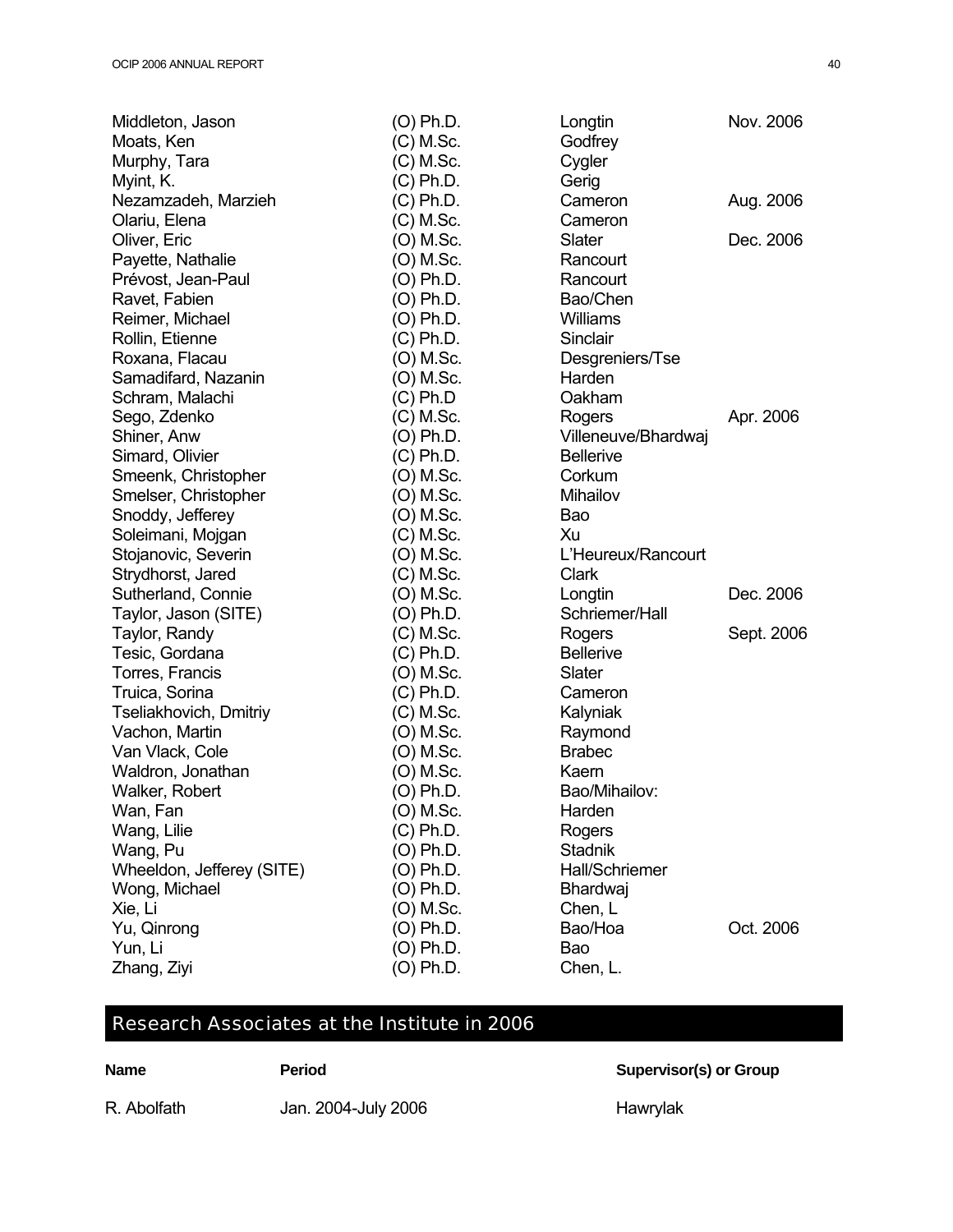A. Bandhar 2005-2006 **Slater** Slater M. Zielinski Sept. 2006-present Hawrylak

S. Bekhechi 2004-2006 Slater K. Boudjemline **ILC Team** J. Cameron Sept. 2005-May 2007 Bao A. Cardenas-Blanco I. Cameron G. Cron **I. Cameron** M.-Z. Dang 1996-present Rancourt F. Delgado Sept. 2006-present entry and Hawrylak C. DeStefani Jan. 2004-present Brabec S. Dick Jan. 2006-present Janes Harden N. Dudovich Sept. 2004-May 2007 Villeneuve T. Fennel Sept. 2006-Sept. 2007 Brabec S. Hadjifaradji May 2002-Oct. 2006 Chen W. Huo S. Godfrey S. Godfrey S. Godfrey S. Godfrey S. Godfrey S. Godfrey S. Godfrey S. Godfrey S. Godfrey S. Godfrey S. Godfrey S. Godfrey S. Godfrey S. Godfrey S. Godfrey S. Godfrey S. Godfrey S. Godfrey S. Godfrey S. God A. Hutt **IV** June 2006-July 2007 K. Kaminska July 2005-June 2007 Finnie D. Kartashov Oct. 2005-June 2007 Villeneuve M. Khakzad Bao V. Kalosha Cot. 2004-present Chen/Bao M. Korkusinski Oct. 2005-Oct. 2006 Hawrylak W. Li Nov. 2006-present Chen/Bao L. McCormick Dec. 2006 Slater Y. Mairesse Oct. 2005-Dec. 2006 Villeneuve J.-F. Mercier 2004-2006 Slater S. Nedelcu July 2004-present Slater H. Niikura Aug. 2000-present Villeneuve D. Pavicic **Contains United States July 2004-June 2007** Contains the Villeneuve L. Ramunno Jan. 2004-Dec. 2006 Brabec P. Selvam Apr. 2004 – March 2006 D.W.O. Rogers W. Sheng June 2002-June 2006 Y.P. Shim Nov. 2006-present November 2006-present A. Staudte Dec. 2005-present Villeneuve S. Sukanasyan May 2005-present- Brabec F. Tessier Apr. 2004-2006 Slater C. Varin Sept. 2006-present C. Varin Brabec G. Xiong July 2006 – present D.W.O. Rogers S. Yang Sept. 2003-March 2007 Z. Yang M. Vincter and M. Vincter G. Yegin Sept. 2005 – Sept. 2006 D.W.O. Rogers C. Zhang **Aug.** 2006-July 2007 J. Zhang 2006-present Harden W. Zhang **Det.** 2006-Nov. 2006 **Bao** Z. Zhang Jan. 2006-present Chen/Bao P. Zhu June 2006-June 2007

H. Hou S. Godfrey/P.Kalyniak G. Marsat July 2006 Longtin (co-supervisor) C. Mifflin The SNO/SNOLAB Group J. Reuter Oct. 1, 2006 H.E.Logan/P.Kalyniak/S.Godfrey D. Waller Feb. 2003 – present The SNO/SNOLAB Group F. Zhan The SNO/SNOLAB Group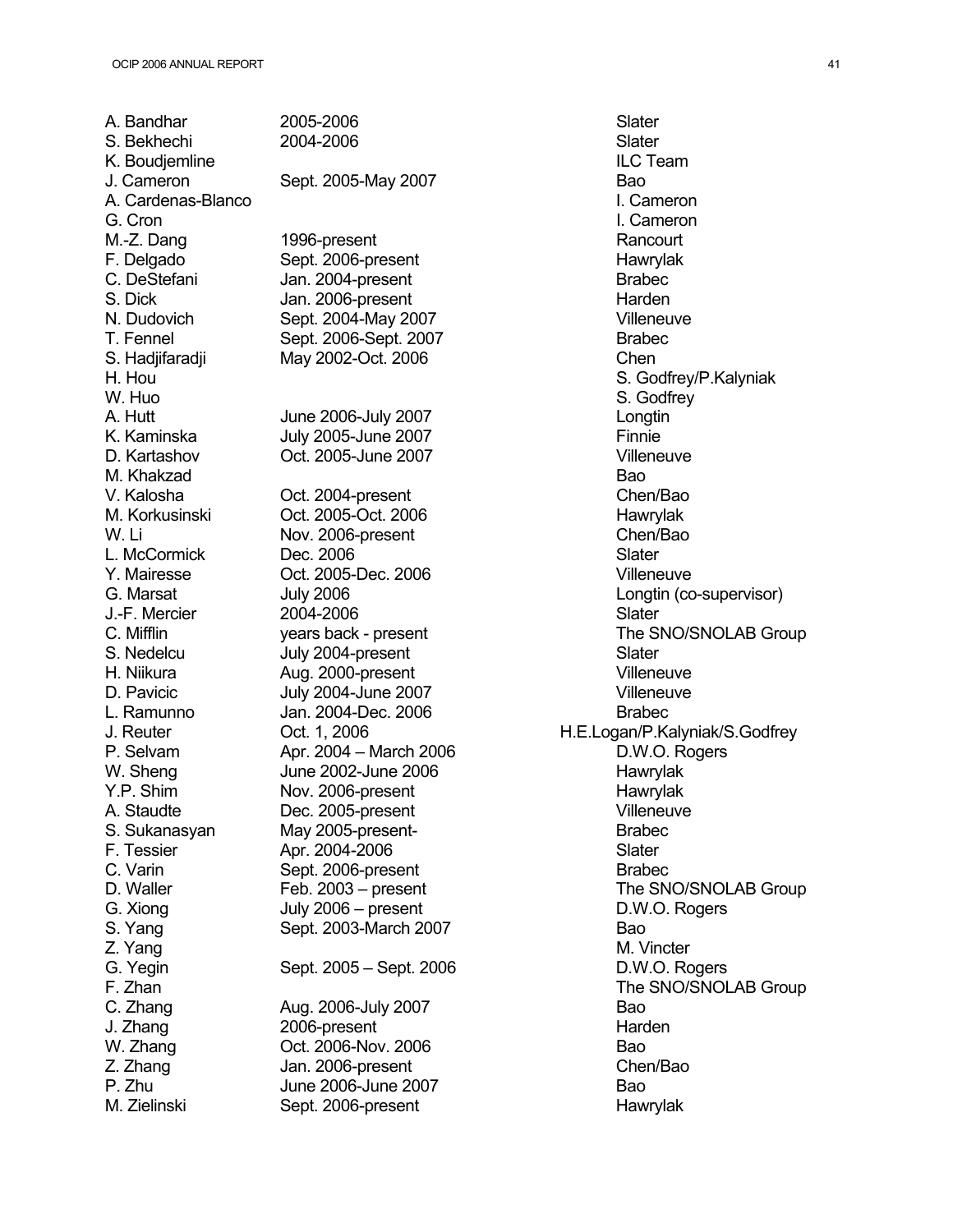### L. Zou July 2002-Oct. 2006 Chen

# Funding in 2006

| <b>Name</b>                              | <b>Source</b>                                            | <b>Amount Per Year</b> |
|------------------------------------------|----------------------------------------------------------|------------------------|
| D. Asner                                 | NSERC Discovery - (Cleo) and Atlas                       | \$52,500               |
| X. Bao                                   | MMO/OZ Optics I/G Research                               | \$20,000               |
| X. Bao                                   | <b>NSERC RTI C Research</b>                              | \$147,523              |
| X. Bao                                   | Sunrise Telecom I US Royalty                             | \$12,500               |
| X. Bao                                   | <b>CIPI-NCE C Research</b>                               | \$ 36,800              |
| X. Bao                                   | <b>AAPN C Research</b>                                   | \$<br>6,800            |
| X. Bao                                   | <b>NSERC C Research</b>                                  | \$60,000               |
| X. Bao                                   | <b>NCE-ISIS C Research</b>                               | \$80,000               |
| A. Bellerive                             | <b>PREA</b>                                              | \$30,000               |
| R.V. Bhardwaj                            | 2006-2011 NSERC Research                                 | \$23,350               |
| R.V. Bhardwaj                            | <b>NSERC RTI Research</b>                                | \$150,000              |
| R.V. Bhardwaj                            | <b>NSERC RTI Research</b>                                | \$147,523              |
| R.V. Bhardwaj                            | 2006-2011 Ontario Early Researcher Award (Operational)   | \$30,000               |
| T. Brabec                                | 2007-11 NSERC (discovery grant) G Research               | \$32,000               |
| T. Brabec                                | 2006-09 CIHR G Research                                  | \$10,000               |
| T. Brabec                                | 2005-08 NSERC (SRO) G Research                           | \$60,000               |
| T. Brabec                                | 2004-08 CIPI G Research                                  | \$40,000               |
| T. Brabec                                | 2001-06 FWF Austria G Research                           | \$240,000              |
| I. G. Cameron                            | Ontario Research & Development Challenge Fund            | \$150,000              |
| L. Chen                                  | <b>NSERC C Research</b><br>2006                          | \$17,000               |
| L. Chen                                  | CIPI C Research                                          | 1,554<br>\$            |
| L. Chen                                  | NRC C Research                                           | \$<br>9,000            |
| <b>B.G. Clark</b>                        | Elekta                                                   | \$83,000               |
| + (J.E. Cygler, M. MacPherson)           |                                                          |                        |
| S. Desgreniers                           | <b>NSERC Discovery</b>                                   | \$32,000               |
| S. Desgreniers                           | CFI - New Initiatives Fund (as co-applicant)             | \$11,135               |
| S. Desgreniers                           | CFI - New Initiatives Fund<br>(as co-applicant)          | \$519,823              |
| M. S. Dixit/A. Bellerive NSERC Discovery |                                                          | \$37,000               |
| S. Godfrey                               | <b>NSERC Discovery</b>                                   | \$70,000               |
| P. Hawrylak                              | Canadian Institute for Advanced Research/NRC VP -        |                        |
|                                          | Grant supporting RA                                      | \$50,000               |
|                                          | Computational nano-spintronics - 2000-present            |                        |
| P. Hawrylak                              | Principal investigator - NSERC Grant: Electronic         |                        |
|                                          | Properties of quantum dots                               | \$13,000               |
|                                          | Principal investigator - Canadian Institute for Advanced |                        |
| P. Hawrylak                              | Research/McGill/NRC - grant supporting RA                | \$100,000              |
|                                          | Computational Nanoscience - 2006                         |                        |
| R.J. Hemingway                           | <b>NSERC</b>                                             | \$296,000              |
| + (A. Bellerive, D. Sinclair)            |                                                          |                        |
| P. Johns                                 | <b>NSERC Discovery</b>                                   | \$20,000               |
| B. Joós                                  | 2006-2011 NSERC C Research                               | \$40,348               |
| M. Kaern                                 | 2006 CIHR C Research                                     | \$101,963              |
|                                          | Principal investigator: Mads Kaern                       |                        |
|                                          | Co-applicants: none                                      |                        |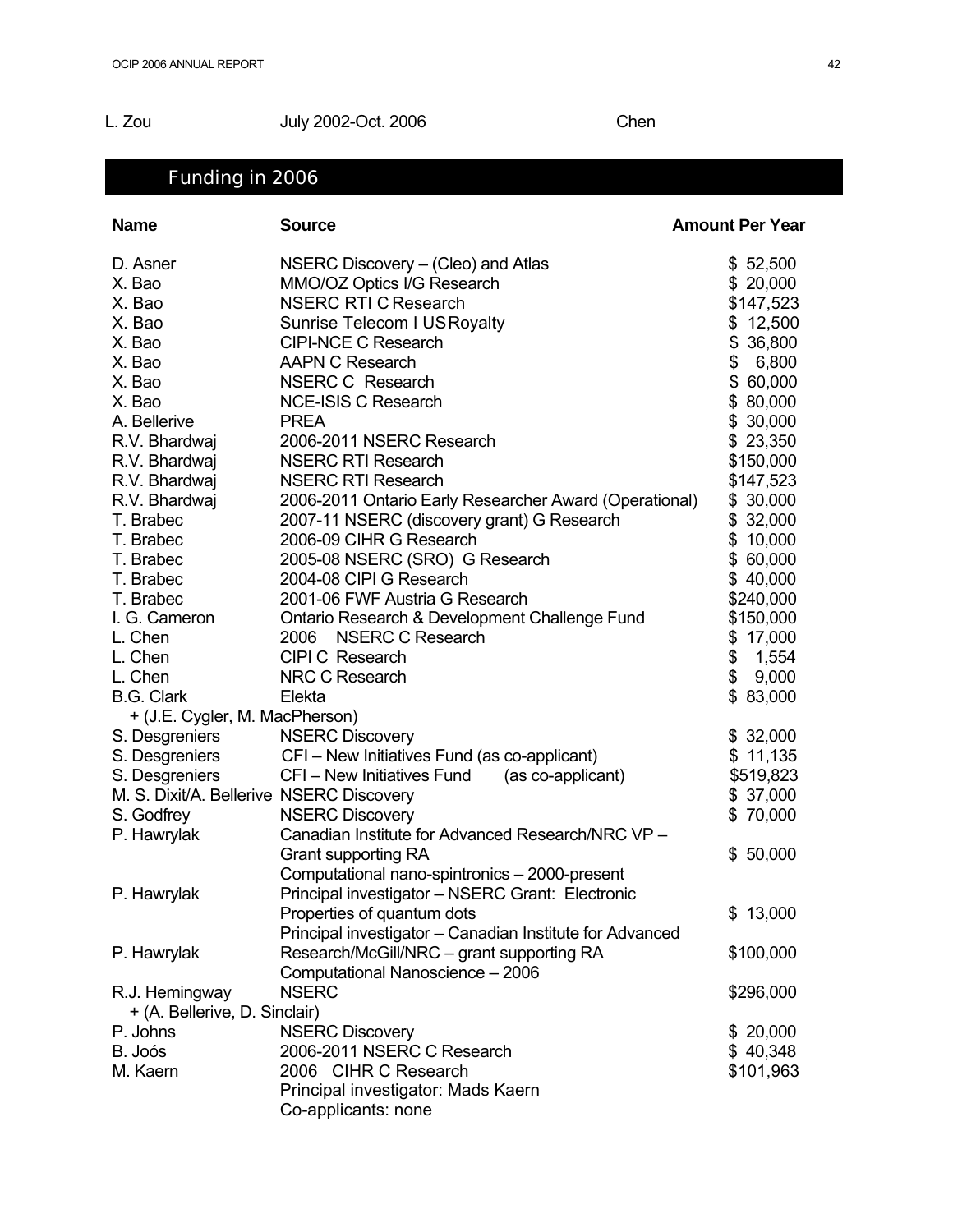| M. Kaern                      | 2006 NSERC C Research                                          | \$34,000            |  |
|-------------------------------|----------------------------------------------------------------|---------------------|--|
|                               | Principal investigator: Mads Kaern                             |                     |  |
|                               | Co-applicants: none                                            |                     |  |
| M. Kaern                      | 2006 U of O O Operating                                        | \$46,320            |  |
|                               | Principal investigator: Mads Kaern                             |                     |  |
|                               | Co-applicants: none                                            |                     |  |
| P. Kalyniak                   | <b>NSERC Discovery</b>                                         | \$35,000            |  |
| L'Heureux                     | NSERC Discovery Grant Apr. 06 - Dec. 06                        | \$26,800            |  |
| H. E. Logan                   | <b>NSERC</b>                                                   | \$45,000            |  |
| H. E. Logan                   | IPP/Perimeter Institute Postdoctoral Fellowship                | \$2,500             |  |
| A. Longtin                    | <b>NSERC Discovery</b>                                         | \$50,000            |  |
| A. Longtin                    | CIHR (shared with Len Maler in the Fac. of Medicine)           | \$93,000            |  |
| A. Longtin                    | CIHR Group Grant (4 Pl's)                                      | \$180,000           |  |
| F.G. Oakham<br>+ (M. Vincter) | NSERC Atlas Detector - SAP Project                             | \$316,000           |  |
| F.G. Oakham                   | NSERC MFA (Technical Support for Particle Physics)             | \$210,000           |  |
|                               | + 9 others at Carleton University Physics (HEP Group)          |                     |  |
| F.G. Oakham                   | NSERC MEG (shared with 26 investigators across Canada)         | \$260,000           |  |
|                               | ATLAS Canada Payments - Integration & Common Fund              |                     |  |
| F.G. Oakham                   | NSERC MEG (shared with 29 investigators across Canada)         | \$375,000           |  |
|                               | <b>ALTAS Cost to completion</b>                                |                     |  |
| D.W.O. Rogers                 | <b>NSERC</b>                                                   | \$32,000            |  |
| D.W.O. Rogers                 | <b>BEAMnrc courses</b>                                         | \$18,900            |  |
| D.W.O. Rogers                 | Varian                                                         | \$18,500            |  |
| D.W.O. Rogers                 | <b>CFI</b>                                                     | \$150,000           |  |
| H. Schriemer                  | Trevor J. Hall and 2 others                                    |                     |  |
|                               | Nanowire quantum dot arrays OCE-PRO                            | $(50\%)$ \$ 83,727  |  |
| H. Schriemer                  | Trevor J. Hall and 1 other                                     |                     |  |
|                               | Intelligent control and development of fast Reconfigurable     |                     |  |
|                               | Optical Add Drop Modules in an agile metro-network environment |                     |  |
|                               | <b>NSERC SPG</b>                                               | (20%) \$184,000     |  |
| H. Schriemer                  | Henry P. Schriemer and 1 other                                 |                     |  |
|                               | Nanowire quantum dot arrays                                    |                     |  |
|                               | <b>Ontario Photonics Consortium</b>                            | $(100\%)$ \$ 16,500 |  |